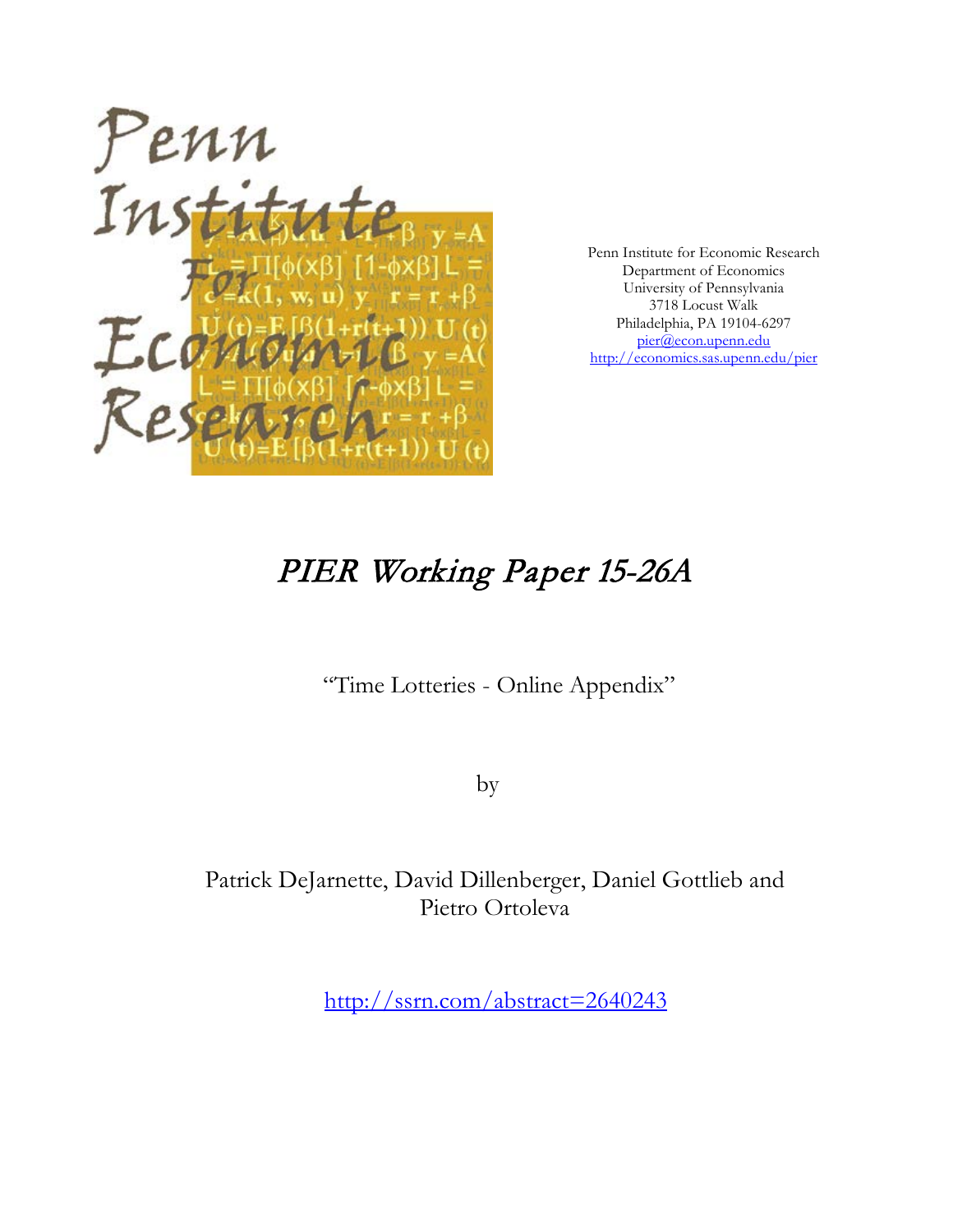# Time Lotteries: Online Appendix

Patrick DeJarnette\*, David Dillenberger<sup>†</sup>, Daniel Gottlieb<sup>‡</sup>, Pietro Ortoleva<sup>§</sup>

July 30, 2015

#### Abstract

This online appendix provides additional proofs, extensions, and all experiment instructions and questionnaire.

### A Proofs

**Proof of Proposition 2.** The sequence  $\{D(t)\}\$ is monotone and bounded. Thus, by the Monotone Convergence Theorem, it converges to some number, say  $\bar{d} \geq 0$ . We need to show that the sequence  $\{D(t+1) + D(t-1) - 2D(t)\}\$  has no negative limit points:

$$
\liminf_{t \to \infty} (D(t+1) + D(t-1) - 2D(t)) \ge 0.
$$

Suppose this is not true. Then there exists  $\epsilon > 0$  and a subsequence  $\{D(t_k)\}\$  such that

$$
D(t_k + 1) + D(t_k - 1) - 2D(t_k) \le -\epsilon
$$

for all  $t_k$ . However, because  $D(t_k)$  converges to  $\overline{d}$ , it follows that  $D(t_k + 1) + D(t_k - 1) - 2D(t_k)$ converges to zero. Thus, there exists  $\bar{t}_k$  such that for all  $t > \bar{t}_k$ ,

$$
-\frac{\epsilon}{2} \le D(t_k+1) + D(t_k-1) - 2D(t_k) \le \frac{\epsilon}{2},
$$

which contradicts the previous inequality.  $\Box$ 

**Proof of Proposition 3.** The proof will use a couple of Lemmas.

First notice that, because preferences are dynamically consistent, there is no loss in taking  $t = 3$ . To simplify the expressions, it is convenient to write  $\lambda \equiv (c + x)/c > 1$  to denote the consumption with the prize as a proportion of consumption without it. Using the formula in the text, the utility of the safe lottery equals

$$
V_0 = [(1 - \beta) c]^{\frac{1}{1 - \rho}} \cdot \left[ 1 + \beta + \lambda^{1 - \rho} \beta^2 + \frac{\beta^3}{1 - \beta} \right]^{\frac{1}{1 - \rho}},
$$

and the utility of the risky lottery is

$$
V_0 = \left[ \left(1-\beta\right)c \right]^\frac{1}{1-\rho}\left\{1+\beta\left[\frac{\left(\lambda^{1-\rho}+\frac{\beta}{1-\beta}\right)^\frac{1-\alpha}{1-\rho}+\left(1+\beta+\lambda^{1-\rho}\beta^2+\frac{\beta^3}{1-\beta}\right)^\frac{1-\alpha}{1-\rho}}{2}\right]^{\frac{1-\rho}{1-\alpha}}\right\}^\frac{1}{1-\rho}.
$$

<sup>∗</sup>Wharton School, University of Pennsylvania. pdejar@wharton.upenn.edu

<sup>†</sup>Department of Economics, University of Pennsylvania. ddill@sas.upenn.edu

<sup>‡</sup>Washington University in St. Louis. dgottlieb@wustl.edu

<sup>§</sup>Department of Economics, Columbia University. pietro.ortoleva@columbia.edu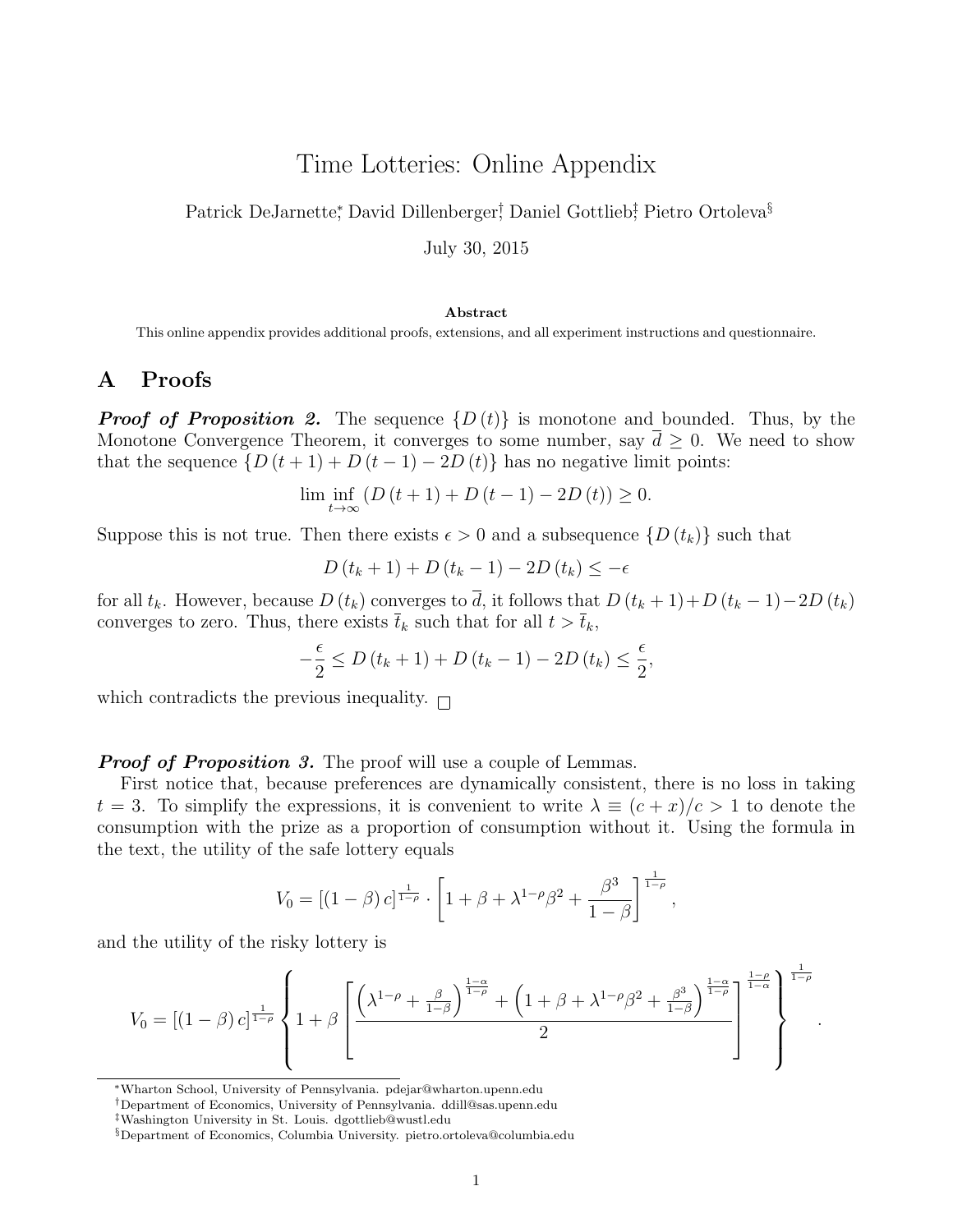Therefore, preferences are locally RSTL at  $t$  if and only if the following inequality holds:

$$
\left\{1+\beta\left[\frac{\left(\lambda^{1-\rho}+\frac{\beta}{1-\beta}\right)^{\frac{1-\alpha}{1-\rho}}+\left(1+\beta+\lambda^{1-\rho}\beta^2+\frac{\beta^3}{1-\beta}\right)^{\frac{1-\alpha}{1-\rho}}}{2}\right]^{\frac{1-\rho}{1-\alpha}}\right\}^{1-\rho} > \left(1+\beta+\lambda^{1-\rho}\beta^2+\frac{\beta^3}{1-\beta}\right)^{\frac{1}{1-\rho}}
$$
\n(A1)

.

To simplify notation, let  $f(x) \equiv x^{\frac{1-\alpha}{1-\rho}}$ . In the proofs, we will repeatedly use the following result. The expected discounted payoff from the risky lottery exceeds the one from the safe lottery if and only if the intertemporal elasticity of substitution exceeds 1. Formally:

$$
\frac{\lambda^{1-\rho} + \frac{\beta}{1-\beta} + 1 + \beta + \lambda^{1-\rho}\beta^2 + \frac{\beta^3}{1-\beta}}{2} \left\{ \begin{array}{c} > \\ < \end{array} \right\} 1 + \lambda^{1-\rho}\beta + \frac{\beta^2}{1-\beta} \iff \rho \left\{ \begin{array}{c} < \\ > \\ \end{array} \right\} 1. \tag{A2}
$$

We first verify that (A1) always holds when  $\alpha \leq 1$ .

**Lemma 1.** Let  $\alpha \leq 1$ . Then, preferences are RSTL.

*Proof.* There are three cases: (i)  $\alpha \leq \rho \leq 1$ , (ii)  $\rho < \alpha \leq 1$ , and (iii)  $\alpha \leq 1 < \rho$ . Case i:  $\alpha \leq \rho \leq 1$ . Since  $1 - \rho < 0$ , inequality (A1) can be written as

$$
\frac{\left(\lambda^{1-\rho}+\frac{\beta}{1-\beta}\right)^{\frac{1-\alpha}{1-\rho}}+\left(1+\beta+\lambda^{1-\rho}\beta^2+\frac{\beta^3}{1-\beta}\right)^{\frac{1-\alpha}{1-\rho}}}{2}>\left(1+\lambda^{1-\rho}\beta+\frac{\beta^2}{1-\beta}\right)^{\frac{1-\alpha}{1-\rho}}.
$$

Algebraic manipulations establish that the expected discounted payment of the risky lottery exceeds the one from the safe lottery. Because  $\rho < 1$ , inequality (A2) gives

$$
\frac{\lambda^{1-\rho}+\frac{\beta}{1-\beta}+1+\beta+\lambda^{1-\rho}\beta^2+\frac{\beta^3}{1-\beta}}{2}>1+\lambda^{1-\rho}\beta+\frac{\beta^2}{1-\beta}.
$$

The result then follows from Jensen's inequality since  $f(x)$  is increasing and convex when  $\alpha, \rho \leq$ 1.

Case ii:  $\rho < \alpha \leq 1$ . To simplify notation, perform the following change of variables:  $\gamma \equiv$  $1-\alpha$  $\frac{1-\alpha}{1-\rho} \in (0,1)$  where  $\gamma > 0$  since both  $\alpha$  and  $\rho$  are lower than 1, and  $\gamma < 1$  since  $\alpha > \rho$ . We can rewrite inequality (A1) substituting  $\alpha$  for  $\gamma$  as

$$
\frac{\left(\lambda^{1-\rho}+\frac{\beta}{1-\beta}\right)^{\gamma}+\left(1+\beta+\lambda^{1-\rho}\beta^2+\frac{\beta^3}{1-\beta}\right)^{\gamma}}{2}>\left(1+\lambda^{1-\rho}\beta+\frac{\beta^2}{1-\beta}\right)^{\gamma}.
$$

Rearrange this condition as

$$
\left(\frac{1}{\frac{1}{\lambda^{1-\rho}+\frac{\beta}{1-\beta}}+\beta}\right)^{\gamma}+\left(\frac{1}{1+\lambda^{1-\rho}\beta+\frac{\beta^2}{1-\beta}}+\beta\right)^{\gamma}>2.
$$

It is straightforward to verify that the expression on the left ("LHS") is a convex function of  $\gamma$ . Recall that  $\gamma \in (0, 1)$ . Evaluating at  $\gamma = 0$ , we obtain

$$
LHS|_{\gamma=0} = 2.
$$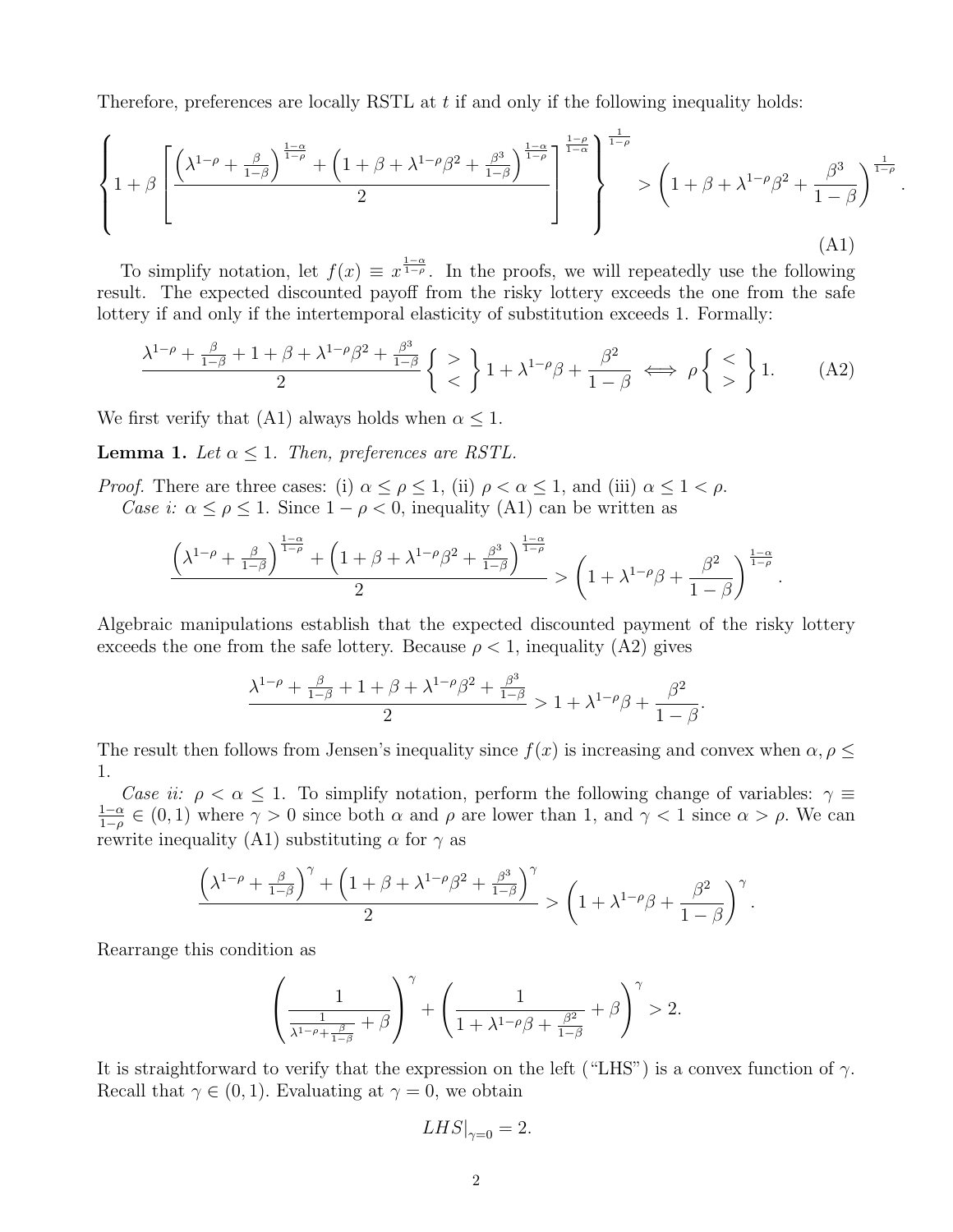Since LHS is a convex function of  $\gamma$ , it suffices to show that its derivative wrt  $\gamma$  at zero is positive. We claim that this is true. To see this, notice that

$$
\left. \frac{dLHS}{d\gamma} \right|_{\gamma=0} = \ln \left( \frac{\frac{1}{1+\lambda^{1-\rho}\beta + \frac{\beta^2}{1-\beta}} + \beta}{\frac{1}{\lambda^{1-\rho} + \frac{\beta}{1-\beta}} + \beta} \right),\tag{A3}
$$

which, with some algebraic manipulations, can be shown to be strictly positive for any  $\rho < 1$ . Thus,  $LHS > 2$  for all  $\gamma \in (0,1]$ , establishing RSTL.

Case iii:  $\alpha \leq 1 < \rho$ . Inequality (A1) can be simplified as

$$
\left[\frac{\left(\lambda^{1-\rho}+\frac{\beta}{1-\beta}\right)^{\frac{1-\alpha}{1-\rho}}}{2}+\frac{\left(1+\beta+\lambda^{1-\rho}\beta^2+\frac{\beta^3}{1-\beta}\right)^{\frac{1-\alpha}{1-\rho}}}{2}\right]^{\frac{1-\rho}{1-\alpha}}<1+\lambda^{1-\rho}\beta+\frac{\beta^2}{1-\beta}.
$$

Since  $\frac{1-\alpha}{1-\rho} < 0$ , this holds if

$$
\frac{\left(\lambda^{1-\rho} + \frac{\beta}{1-\beta}\right)^{\frac{1-\alpha}{1-\rho}} + \left(1+\beta+\lambda^{1-\rho}\beta^2 + \frac{\beta^3}{1-\beta}\right)^{\frac{1-\alpha}{1-\rho}}}{2} > \left(1+\lambda^{1-\rho}\beta + \frac{\beta^2}{1-\beta}\right)^{\frac{1-\alpha}{1-\rho}}.\tag{A4}
$$

Notice that  $f(x) = x^{\frac{1-\alpha}{1-\rho}}$  is convex since

$$
f''(x) = \left(\frac{1-\alpha}{1-\rho}\right) \left(\frac{1-\alpha}{1-\rho} - 1\right) x^{\frac{1-\alpha}{1-\rho}-2} > 0,
$$

where we used  $\frac{1-\alpha}{1-\rho} < 0$  and  $\frac{1-\alpha}{1-\rho} - 1 < 0$ . Thus, by Jensen's inequality,

$$
\frac{\left(\lambda^{1-\rho} + \frac{\beta}{1-\beta}\right)^{\frac{1-\alpha}{1-\rho}} + \left(1+\beta+\lambda^{1-\rho}\beta^2 + \frac{\beta^3}{1-\beta}\right)^{\frac{1-\alpha}{1-\rho}}}{2} > \left(\frac{\lambda^{1-\rho} + \frac{\beta}{1-\beta} + 1 + \beta + \lambda^{1-\rho}\beta^2 + \frac{\beta^3}{1-\beta}}{2}\right)^{\frac{1-\alpha}{1-\rho}}.\tag{A5}
$$

From condition (A2), we have

$$
\frac{\lambda^{1-\rho}+\frac{\beta}{1-\beta}+1+\beta+\lambda^{1-\rho}\beta^2+\frac{\beta^3}{1-\beta}}{2}<1+\lambda^{1-\rho}\beta+\frac{\beta^2}{1-\beta}.
$$

Raising to  $\frac{1-\alpha}{1-\rho} < 0$ , gives

$$
\left(\frac{\lambda^{1-\rho}+\frac{\beta}{1-\beta}+1+\beta+\lambda^{1-\rho}\beta^2+\frac{\beta^3}{1-\beta}}{2}\right)^{\frac{1-\alpha}{1-\rho}}>\left(1+\lambda^{1-\rho}\beta+\frac{\beta^2}{1-\beta}\right)^{\frac{1-\alpha}{1-\rho}}.
$$

Substituting in (A5), we obtain

$$
\frac{\left(\lambda^{1-\rho}+\frac{\beta}{1-\beta}\right)^{\frac{1-\alpha}{1-\rho}}+\left(1+\beta+\lambda^{1-\rho}\beta^2+\frac{\beta^3}{1-\beta}\right)^{\frac{1-\alpha}{1-\rho}}}{2}>\left(1+\lambda^{1-\rho}\beta+\frac{\beta^2}{1-\beta}\right)^{\frac{1-\alpha}{1-\rho}},
$$

which is precisely the condition for RSTL (A4).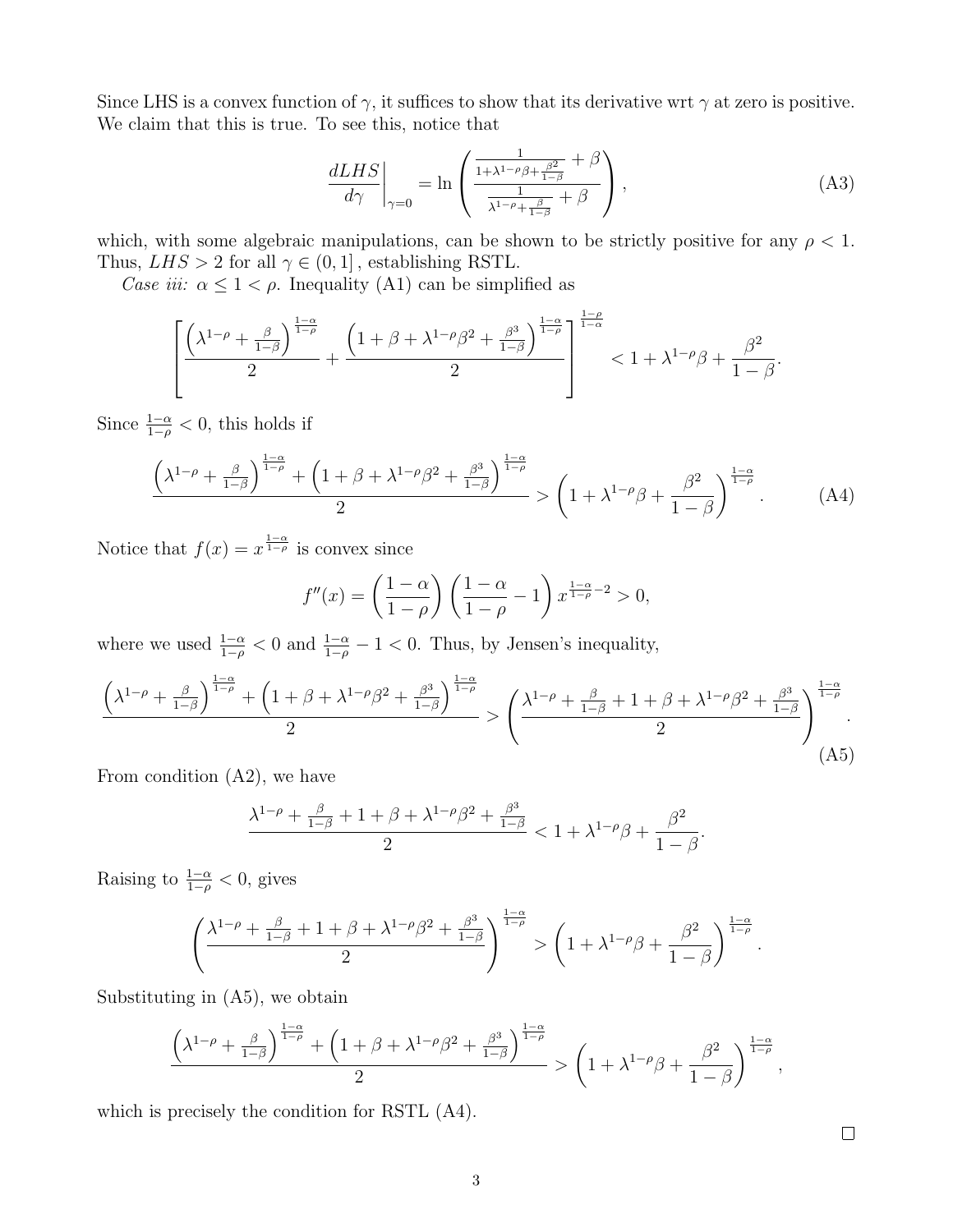**Lemma 2.** Let  $\alpha \leq \rho$ . Then, preferences are RSTL.

*Proof.* By Lemma 1, the result is immediate when  $\alpha \leq 1$ . Therefore, let  $\alpha > 1$  (which, by the statement of the lemma, requires  $\rho > 1$ .

Rearranging inequality (A1), we obtain the following condition for RSTL:

$$
\frac{\left(\lambda^{1-\rho} + \frac{\beta}{1-\beta}\right)^{\frac{1-\alpha}{1-\rho}} + \left(1+\beta+\lambda^{1-\rho}\beta^2 + \frac{\beta^3}{1-\beta}\right)^{\frac{1-\alpha}{1-\rho}}}{2} < \left(1+\lambda^{1-\rho}\beta + \frac{\beta^2}{1-\beta}\right)^{\frac{1-\alpha}{1-\rho}}.\tag{A6}
$$

Moreover, from condition (A2), we have

$$
\frac{\lambda^{1-\rho}+\frac{\beta}{1-\beta}+1+\beta+\lambda^{1-\rho}\beta^2+\frac{\beta^3}{1-\beta}}{2}<1+\lambda^{1-\rho}\beta+\frac{\beta^2}{1-\beta}.
$$

Notice that  $f(x)$  is increasing when  $\alpha, \rho \ge 1$  and it is concave when  $\rho \ge \alpha$ . Then, condition (A6) follows by Jensen's inequality.  $\Box$ 

We are now ready to prove the main result:

Proof of Proposition 3. First, suppose  $\rho < 1$ . Let  $\gamma \equiv -\frac{1-\alpha}{1-\rho} \in (0, +\infty)$  so we can rewrite inequality (A1) in terms of  $\gamma$  and  $\rho$  as

$$
\frac{1}{\left(\lambda^{1-\rho}+\frac{\beta}{1-\beta}\right)^{\gamma}}+\frac{1}{\left(1+\beta+\lambda^{1-\rho}\beta^2+\frac{\beta^3}{1-\beta}\right)^{\gamma}}<\frac{2}{\left(1+\lambda^{1-\rho}\beta+\frac{\beta^2}{1-\beta}\right)^{\gamma}},
$$

which can be simplified as:

$$
\left(\frac{1}{\lambda^{1-\rho}+\frac{\beta}{1-\beta}}+\beta\right)^\gamma+\left(\frac{1}{\frac{1}{1+\lambda^{1-\rho}\beta+\frac{\beta^2}{1-\beta}}+\beta}\right)^\gamma<2.
$$

The first term in the expression on the left ("LHS") is convex and decreasing in  $\gamma$ , because the term inside the first brackets is smaller than 1:

$$
\rho \le 1 \implies \frac{1}{\lambda^{1-\rho} + \frac{\beta}{1-\beta}} + \beta \le 1
$$

The second term is convex and increasing in  $\gamma$  because the term inside the second brackets is greater than 1:

$$
\rho \le 1 \implies \frac{1}{\frac{1}{1 + \lambda^{1 - \rho} \beta + \frac{\beta^2}{1 - \beta}} + \beta} \ge 1.
$$

Since the sum of convex functions is convex, it follows that LHS is a convex function of  $\gamma$ .

Evaluating  $\gamma$  at the extremes, we obtain:

$$
LHS|_{\gamma=0} = \left(\frac{1}{\lambda^{1-\rho} + \frac{\beta}{1-\beta}} + \beta\right)^0 + \left(\frac{1}{\frac{1}{1+\lambda^{1-\rho}\beta + \frac{\beta^2}{1-\beta}} + \beta}\right)^0 = 2,
$$

and

$$
\lim_{\gamma \to \infty} LHS = +\infty > 2.
$$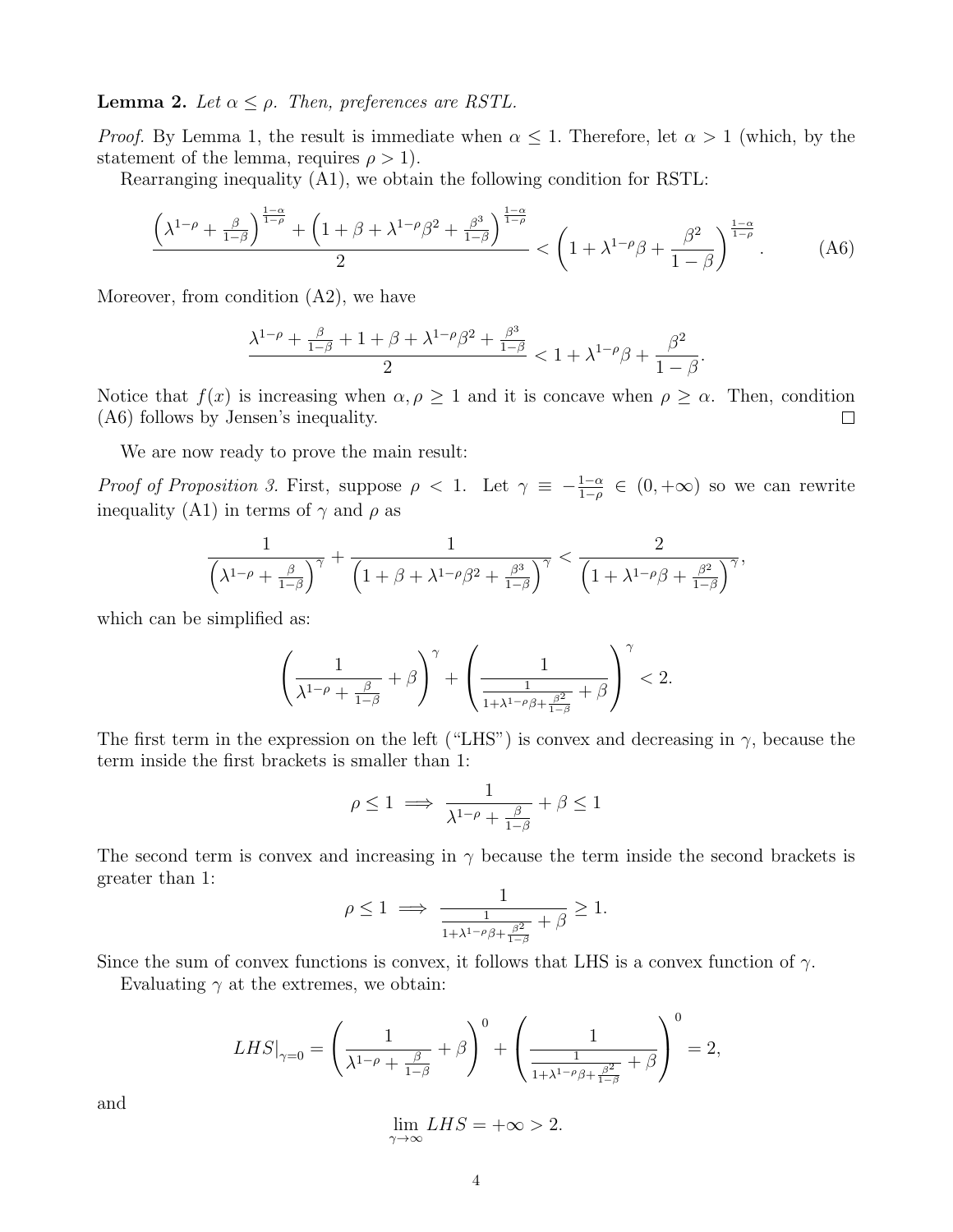Moreover, we claim that the derivative of the LHS wrt  $\gamma$  at zero is negative. To see this, note that

$$
\left. \frac{dLHS}{d\gamma} \right|_{\gamma=0} = \ln \left( \frac{\frac{1}{\lambda^{1-\rho} + \frac{\beta}{1-\beta}} + \beta}{\frac{1}{1+\lambda^{1-\rho}\beta + \frac{\beta^2}{1-\beta}} + \beta} \right),
$$

which, following some algebraic manipulations, can be shown to be strictly negative.

Thus, there exists  $\bar{\gamma} > 0$  such that  $LHS > 2$  (RATL) if and only if  $\gamma > \bar{\gamma}$ . But, since  $\gamma \equiv -\frac{1-\alpha}{1-\rho}$ (so that  $\gamma$  is strictly increasing in  $\alpha$ ), this establishes that there exists a finite  $\bar{\alpha}_{\rho,\beta} > \max\{1,\rho\}$ such that we have RATL if  $\alpha > \bar{\alpha}_{\rho,\beta}$  and RSTL if  $\alpha < \bar{\alpha}_{\rho,\beta}$ . This concludes the proof for  $\rho < 1$ .

Now suppose that  $\alpha > \rho \ge 1$  (the result is trivial if  $\alpha \le \rho$  from Lemma 2). Let  $\gamma \equiv \frac{1-\alpha}{1-\rho} \ge 1$ . Then, we have RSTL if and only if

$$
\frac{\left(\lambda^{1-\rho}+\frac{\beta}{1-\beta}\right)^{\gamma}+\left(1+\beta+\lambda^{1-\rho}\beta^2+\frac{\beta^3}{1-\beta}\right)^{\gamma}}{2}<\left(1+\lambda^{1-\rho}\beta+\frac{\beta^2}{1-\beta}\right)^{\gamma}.
$$

Rearrange this condition as

$$
\left(\frac{1}{\frac{1}{\lambda^{1-\rho}+\frac{\beta}{1-\beta}}+\beta}\right)^{\gamma}+\left(\frac{1}{1+\lambda^{1-\rho}\beta+\frac{\beta^2}{1-\beta}}+\beta\right)^{\gamma}<2.\tag{A7}
$$

As before, it can be shown that the expression on the left ("LHS") is a convex function of  $\gamma$ . Notice that  $\lim_{\gamma \to \infty} LHS = +\infty > 2$ . Morevoer,  $LHS|_{\gamma=1} < 2$  since, with some algebraic manipulations, one can show that

$$
\lambda^{1-\rho} < 1 \iff \frac{1}{\frac{1}{\lambda^{1-\rho} + \frac{\beta}{1-\beta}} + \beta} + \frac{1}{1 + \lambda^{1-\rho}\beta + \frac{\beta^2}{1-\beta}} + \beta < 2.
$$

Thus, there exists  $\bar{\gamma} > 0$  such that  $LHS > 2$  (RATL) if and only if  $\gamma > \bar{\gamma}$ . The result then follows from the fact that  $\gamma$  is increasing in  $\alpha$ .

To conclude the proof, it remains to be shown that  $\lim_{x\to 0} \bar{\alpha}_{\rho,\beta,x} = +\infty$ . Both sides of (A1) are equal to  $\left(\frac{1}{1-}\right)$  $\frac{1}{1-\beta}\Big)^{\frac{1}{1-\rho}}$  when  $\lambda = 1$ . The derivative of the expression on the right (utility of the safe lottery) with respect to  $\lambda$  at  $\lambda = 1$  is

$$
\left(\frac{1}{1-\beta}\right)^{\frac{\rho}{1-\rho}}\beta^2.
$$
 (A8)

The derivative of the expression on the left (utility of the risky lottery) with respect to  $\lambda$  at  $\lambda = 1$  is

$$
\beta \frac{1+\beta^2}{2} \left(\frac{1}{1-\beta}\right)^{\frac{\rho}{1-\rho}}.\tag{A9}
$$

With some algebraic manipulations, it can be shown that for any  $\beta \in (0, 1)$ , the term in (A8) is lower than the one in (A9).  $\Box$ 

**Proof of Proposition 4.** The first claim was proved in the text. For the second claim, it is enough to show that there is a specific time lottery that will always be preferred to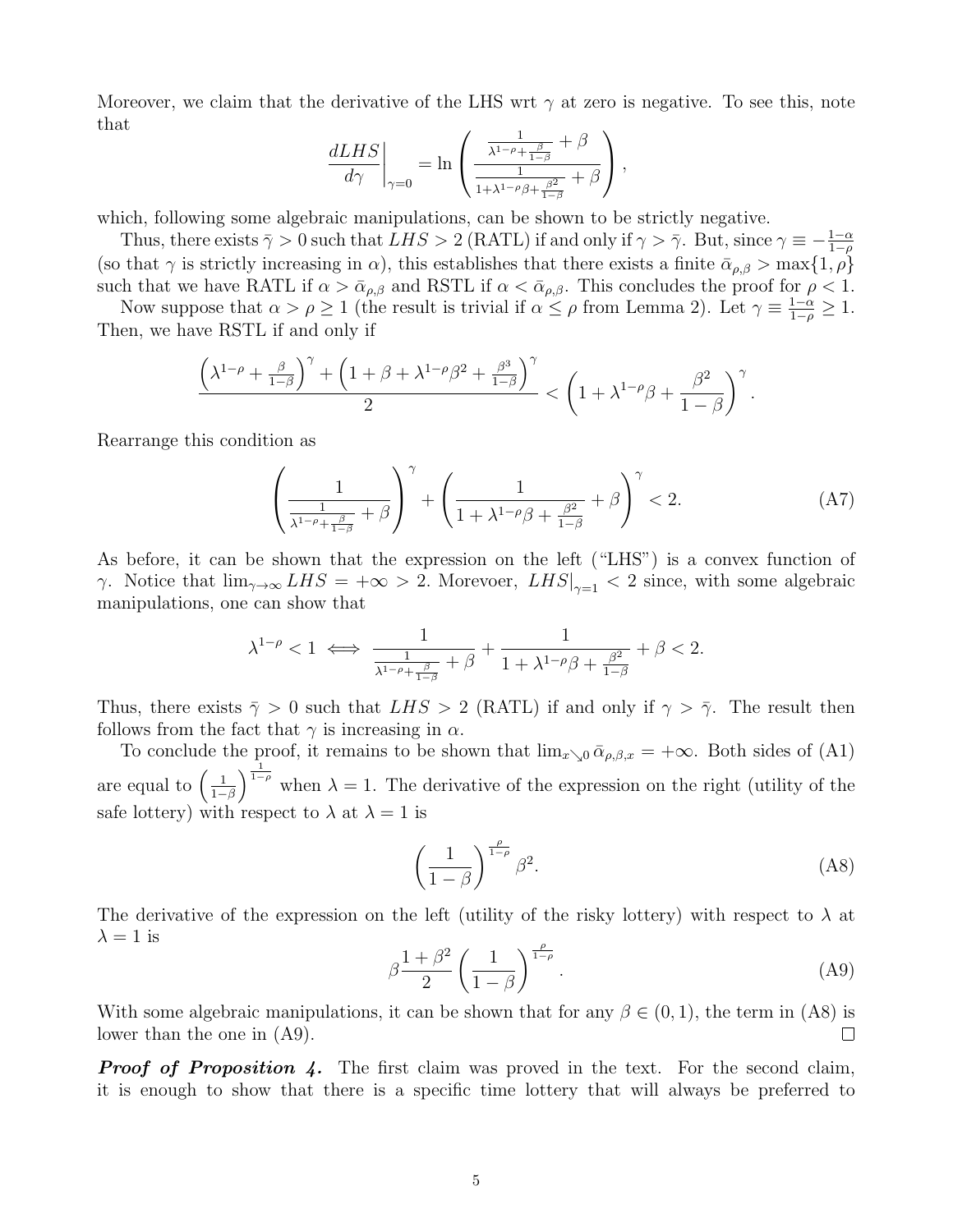the safe lottery independently of x. For  $k \leq t$  and payment x, consider the time lottery  $\langle 0.5, (x, t - k); 0.5, (x, t + k) \rangle \in \mathcal{P}_x$ . Using the formula of DPWU, we have

$$
V_{DPWU} \left( \delta_{(x,t)} \right) \geq V_{DPWU} \left( \langle 0.5, (x, t - k) \, ; 0.5, (x, t + k) \rangle \right) \Leftrightarrow
$$
  

$$
D(t) \geq \pi \left( 0.5 \right) D(t - k) + (1 - \pi \left( 0.5 \right)) D(t + k)
$$

Take  $k = t$  and recall that  $D(0) = 1$ , this holds if and only if

$$
D(k) \ge \pi (0.5) + (1 - \pi (0.5)) D(2k)
$$

or

$$
D(k) - D(2k) \ge \pi (0.5) (1 - D(2k))
$$
\n(A10)

But  $D$  is a decreasing function which is bounded below by 0. By the the monotone convergence theorem,  $\lim_{k \to \infty} D(k) - D(2k) = 0$ , while the right hand side of equation (A10) is bounded below by  $\pi (0.5) \left( 1 - \lim_{k \to \infty} D(2k) \right) > 0.$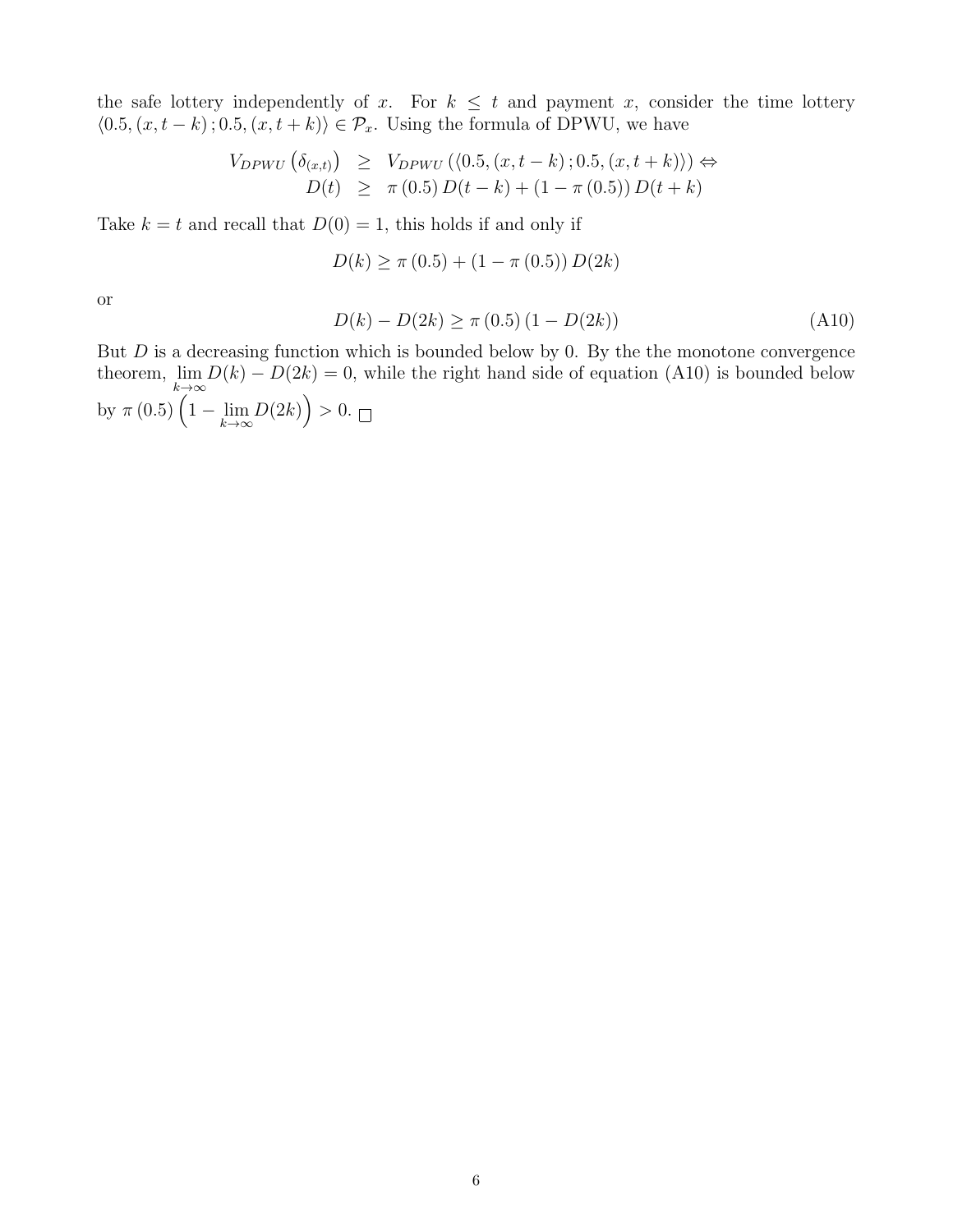### B RATL with Consumption Smoothing

In this appendix, we consider the choice between safe and risky time lotteries when the decision maker can freely save and borrow. While the main benchmark is the Discounted Expected Utility model (DEU), we will consider the more general Epstein-Zin model (EZ) we discuss in Section 3. EZ coincides with DEU when  $\alpha = \rho$ .

We study a standard consumption-savings model with no liquidity constraints. The decision maker allocates income between consumption and a riskless asset that pays a constant interest rate r. Let  $D \equiv \frac{1}{1+r} > 0$  denote the market discount rate. In period t, the decision maker earns an income  $W_t$ . Let  $W \equiv \sum_{t=0}^{\infty} D^t W_t$  denote the net present value of lifetime income (in the absence of the time lottery). For existence, we assume that  $\beta < D^{1-\rho}$ , which always holds if  $\rho \geq 1$ .

As in the text, the decision maker faces a choice between a time lottery that pays  $x$  in period t with certainty ("safe lottery") and a lottery that pays  $x$  at either  $t - 1$  or  $t + 1$  with equal probabilities ("risky lottery"). We will determine the qualitative and quantitative ability of this model to reconcile a preference for the safe lottery. Our qualitative result states that the safe lottery is preferred if people are sufficiently risk averse and, moreover, as the prize decreases, the amount of risk aversion needed to make someone prefer the safe lottery goes to infinity. More precisely:

**Proposition 1.** There exists a unique  $\bar{\alpha}_{x,D,W} > 1$  such that the safe time lottery is preferred if and only if  $\alpha > \bar{\alpha}_{x,D,W}$ . Moreover,  $\lim_{x\searrow 0} \bar{\alpha}_{x,D,W} = +\infty$ .

Proof. It is helpful to consider the utility of deterministic streams of payments first. With deterministic incomes, the optimal consumption solves the following program:

$$
\max_{\{C_t\}} \left[ (1-\beta) \sum_{t=0}^{\infty} \beta^t C_t^{1-\rho} \right]^{\frac{1}{1-\rho}}.
$$
  
subject to 
$$
\sum D^t C_t = \mathcal{W}
$$

A variational argument establishes the following necessary optimality condition:

$$
C_t = \mathcal{W}\left(1 - D^{1 - \frac{1}{\rho}} \beta^{\frac{1}{\rho}}\right) \left(\frac{\beta}{D}\right)^{\frac{t}{\rho}}.
$$
\n(A11)

Therefore, the utility from a deterministic stream of payments with net present value  $W$  is

$$
\mathcal{V}(\mathcal{W}) \equiv \left\{ (1-\beta) \sum_{t=0}^{\infty} \beta^t \left( \mathcal{W} \left( 1 - D^{1-\frac{1}{\rho}} \beta^{\frac{1}{\rho}} \right) \left( \frac{\beta}{D} \right)^{\frac{t}{\rho}} \right)^{1-\rho} \right\}^{\frac{1}{1-\rho}}
$$
  
=  $\mathcal{W} \left( 1 - D^{1-\frac{1}{\rho}} \beta^{\frac{1}{\rho}} \right) \left\{ (1-\beta) \left[ \sum_{t=0}^{\infty} \left( \frac{\beta}{D^{1-\rho}} \right)^{\frac{t}{\rho}} \right] \right\}^{\frac{1}{1-\rho}}.$ 

Notice that this expression is finite if and only if  $\beta < D^{1-\rho}$ , which we assumed to be the case.

Recall that the safe time lottery pays x in period t and the risky lottery that pays x at either  $t-1$  or  $t+1$ . By dynamic consistency, the choice between these lotteries does not depend on t. For notational simplicity, we therefore set  $t = 2$ . The utility from the safe lottery is

$$
\mathcal{V}(\mathcal{W} + Dx) = (\mathcal{W} + D\Delta) \left(1 - D^{1 - \frac{1}{\rho}} \beta^{\frac{1}{\rho}}\right) \left[\frac{1 - \beta}{1 - \left(\frac{\beta}{D^{1 - \rho}}\right)^{\frac{1}{\rho}}}\right]^{1 - \rho}.
$$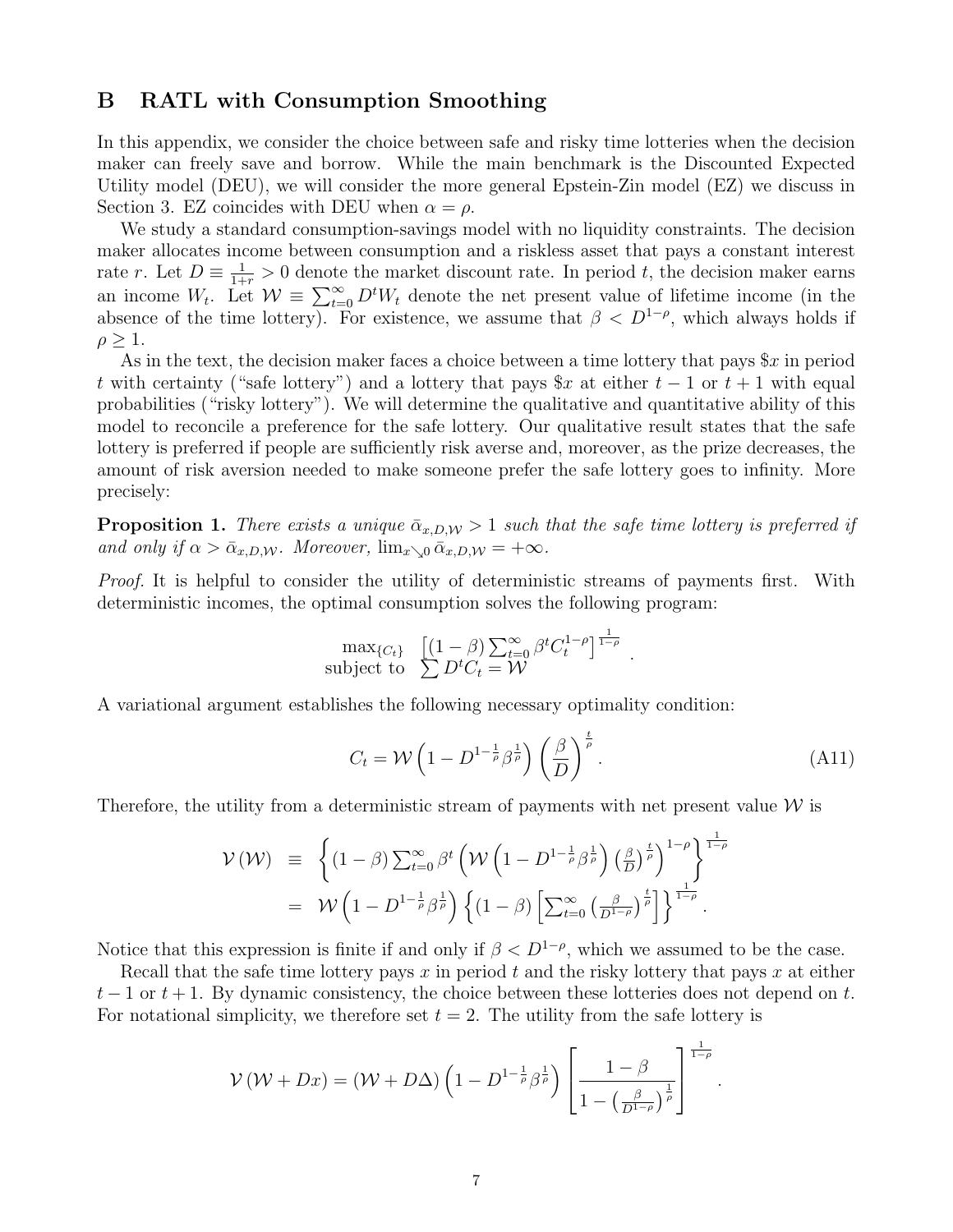The utility from the risky lottery is

$$
\left\{\frac{\left[\mathcal{V}(\mathcal{W}+x)\right]^{1-\alpha} + \left[\mathcal{V}(\mathcal{W}+D^{2}x)\right]^{1-\alpha}}{2}\right\}^{\frac{1}{1-\alpha}}
$$
\n
$$
= \left(1 - D^{1-\frac{1}{\rho}}\beta^{\frac{1}{\rho}}\right)\left[\frac{1-\beta}{1-\left(\frac{\beta}{D^{1-\rho}}\right)^{\frac{1}{\rho}}}\right]^{\frac{1}{1-\rho}}\left[\frac{(\mathcal{W}+x)^{1-\alpha} + (\mathcal{W}+D^{2}x)^{1-\alpha}}{2}\right]^{\frac{1}{1-\alpha}}.
$$

Comparing these two expressions, it follows that the risky lottery is preferred if and only if

$$
\left[\frac{(\mathcal{W}+x)^{1-\alpha}+(\mathcal{W}+D^2x)^{1-\alpha}}{2}\right]^{\frac{1}{1-\alpha}} \ge \mathcal{W}+Dx.
$$
 (A12)

Notice that this condition relies only on risk aversion, not on the elasticity of intertemporal substitution. That is, disentangling IES from risk aversion clarifies that only risk aversion matters for the choice between the safe and the risky time lottery.

First, we claim that the risky lottery is always preferred when  $\alpha < 1$ . To see this, rewrite condition (A12) as

$$
\left(\frac{\mathcal{W}+x}{\mathcal{W}+Dx}\right)^{\xi}+\left(\frac{\mathcal{W}+D^{2}x}{\mathcal{W}+Dx}\right)^{\xi}\geq 2,
$$

where  $\xi \equiv 1 - \alpha \in [0, 1]$ . The expression on the left is a convex function of  $\xi$ . The result then follows from the fact that, at  $\xi = 0$ , the inequality holds and that the expression on the left is increasing. Evaluating the expression on the left at  $\xi = 0$ , gives

$$
\left(\frac{\mathcal{W}+x}{\mathcal{W}+Dx}\right)^0 + \left(\frac{\mathcal{W}+D^2x}{\mathcal{W}+Dx}\right)^0 = 2.
$$
\n(A13)

The derivative of the expression on the left at  $\xi = 0$  equals

$$
\ln\left[\frac{\left(W+x\right)\left(W+D^{2}x\right)}{\left(W+Dx\right)^{2}}\right] \geq 0,
$$

where the inequality follows from standard algebraic manipulations.

Next, let  $\alpha > 1$  and rewrite condition (A12) as

$$
\left(\frac{\mathcal{W} + Dx}{\mathcal{W} + x}\right)^{\psi} + \left(\frac{\mathcal{W} + Dx}{\mathcal{W} + D^2x}\right)^{\psi} \le 2,
$$

where  $\psi \equiv \alpha - 1 > 0$ . We claim that there exists a unique interior cutoff such that the inequality holds if and only if  $\psi$  lies below this cutoff. Notice that the expression on the left is again a convex function  $\psi$ . Moreover, it equals 2 at  $\psi = 0$  and it converges to  $+\infty$  as  $\xi \to \infty$ . It suffices to show that the derivative at zero is negative. The derivative of the expression on the left  $\psi = 0$ is

$$
\ln\left(\frac{\left(\mathcal{W}+Dx\right)^2}{\left(\mathcal{W}+x\right)\left(\mathcal{W}+D^2x\right)}\right),\,
$$

which can be shown to be negative.

To show that  $\lim_{x\to 0} \bar{\alpha}_{x,D,W} = +\infty$ , notice that, at  $x = 0$ , both sides of (A13) equal 2. Moreover, tedious algebra establishes that the derivative of the the expression on the left of  $(A13)$  with respect to x evaluated at 0 is negative.  $\Box$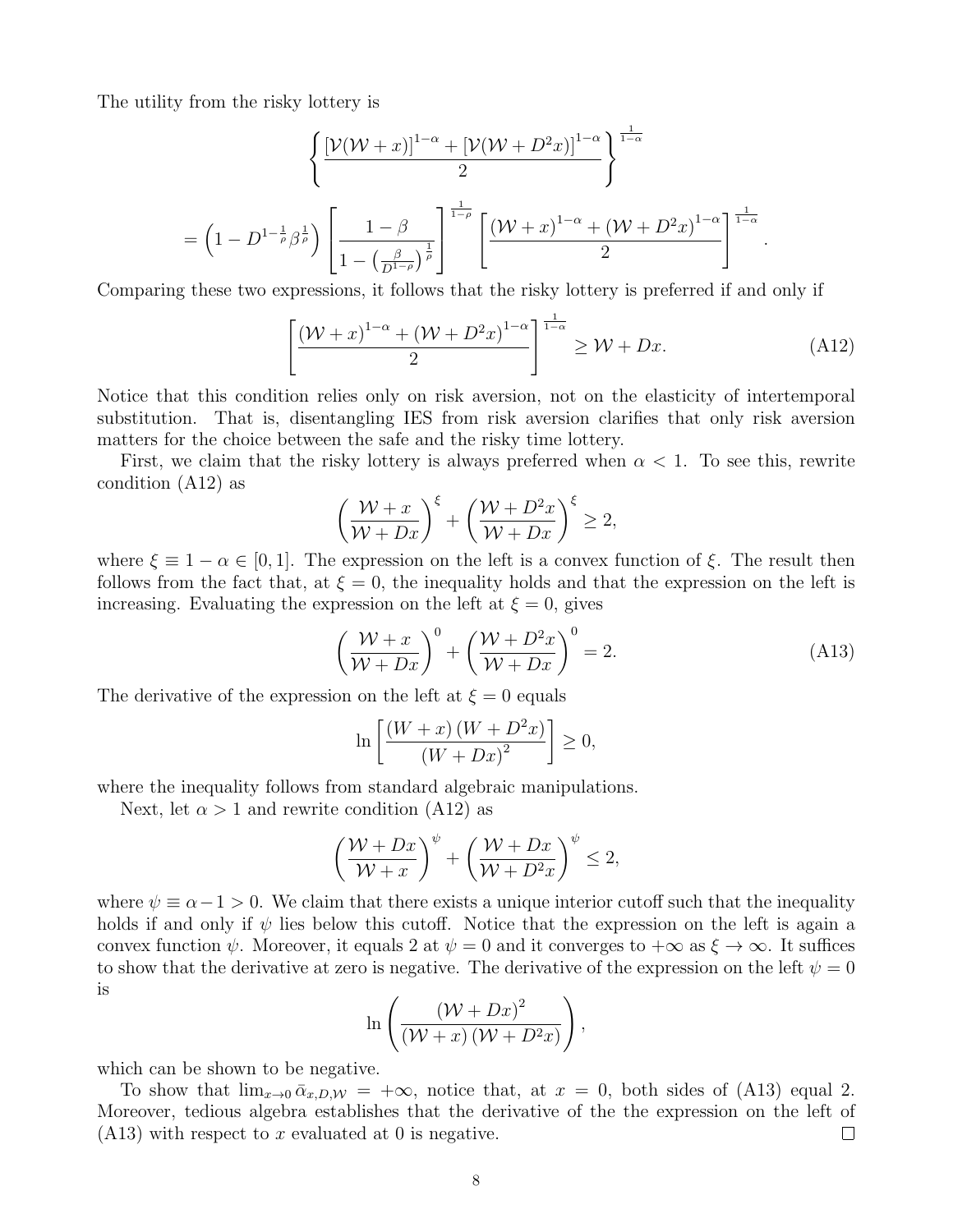

Figure 1: Regions of indifference between the safe and the risky time lotteries, with total lifetime incomes  $W$ on the horizontal axis and prizes x on the vertical axis, for different coefficients of relative risk aversion  $\alpha$  (and discount parameter  $D = .9$ . The risky lottery is preferred at points below the line, and the safe lottery is preferred at points above it.

Next, we turn to the quantitative ability of this model to generate a preference for the safe time lottery. Since the condition for the safe lottery to be chosen depends on the risk aversion parameter but not on the elasticity of intertemporal substitution, all results also hold for DEU.

Rationalizing a preference for the safe lottery requires either unreasonably high levels of risk aversion or unreasonably low lifetime incomes. For example, with  $D = 0.9$  and  $\alpha = 10$  and a net present value of lifetime income of one million dollars, a person would only prefer the safe lottery if the prize exceeded \$123,500!

Figure 1 shows that this is a general pattern. It represents, for each lifetime income (horizontal axis), the prize that would make the individual indifferent between the risky and the safe time lotteries. The risky lottery is preferred if the prize lies below the depicted line, and the safe lottery is preferred if it lies above it. For  $\alpha = 5$ , the risky lottery is preferred as long as the prize does not exceed 27.7% of the total lifetime income  $(\mathcal{W})$ . For  $\alpha = 10$ , the risky lottery is chosen as long as the prize does not exceed 12.3% of W. Even for  $\alpha = 25$ , a high risk aversion coefficient, the risky lottery is chosen for any prize below  $4.6\%$  of W.

Thus, for moderate prizes (including any of the ones in our experiments) and reasonable risk aversion parameters, EZ with smoothing predicts a preference for the risky lottery.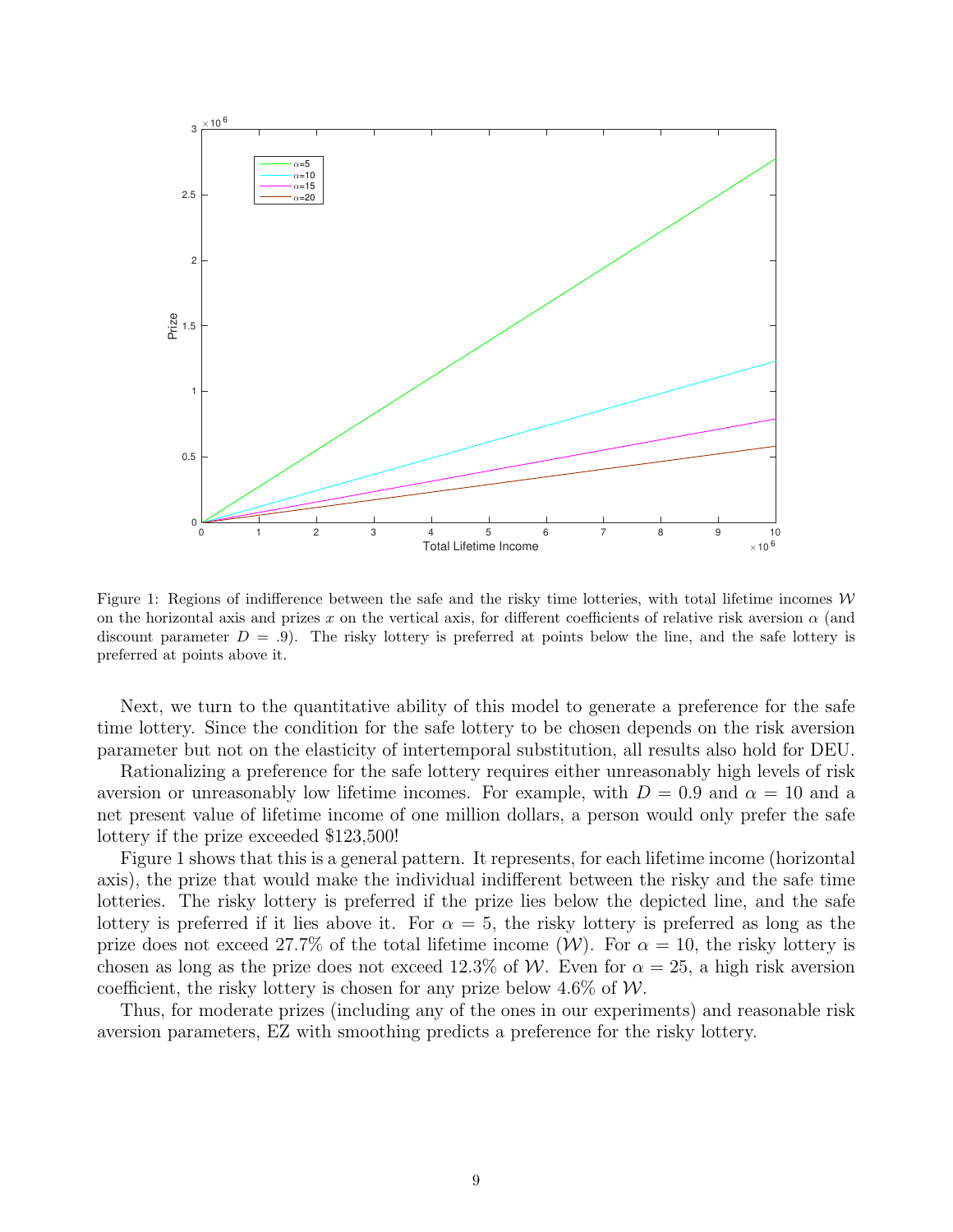# C Additional Experimental Analysis

| Sample           |        | No Cert. Bias $(12-13)$ |       | No Cert. Bias $(12-14)$ |
|------------------|--------|-------------------------|-------|-------------------------|
| Treatment        | Long   | Short                   | Long  | Short                   |
| Question 1       | 67.50  | 55.00                   | 62.50 | 54.17                   |
| Majority in Q1-5 | 68.75* | 50.00                   | 63.89 | 47.22                   |
| $MPL$ in $Q10$   | 47.50  | 51.90                   | 45.83 | 50.00                   |
| MPL in Q11       | 54.43  | 48.10                   | 56.94 | 48.61                   |
| Observations     | 80     | 80                      | 72    | 72                      |

Table A1: Proportion of RATL subjects

Notes. Same as Table 6, including certainty bias measure from Questions 12 and 14 (see footnote 23).

| Dep. Var.             | RATL Q.1          |                     |                      |                   | RATL Majority Q.1-5 |                     |                          |                   |
|-----------------------|-------------------|---------------------|----------------------|-------------------|---------------------|---------------------|--------------------------|-------------------|
| Treatment             | Long              |                     | Short                |                   | Long                |                     | Short                    |                   |
| (Probit)              | $\left( 1\right)$ | (2)                 | $\left( 3\right)$    | $\left( 4\right)$ | $\left( 5\right)$   | $\left( 6\right)$   | (7)                      | $^{(8)}$          |
| Cert. Bias            |                   | $-.19$<br>$(-1.56)$ |                      | .18<br>(1.20)     |                     | $-.21$<br>$(-1.71)$ |                          | $.12\,$<br>(0.82) |
| Convexity             | $3.73*$<br>(1.68) |                     | $-4.17$<br>$(-1.25)$ |                   | $-.39$<br>$(-0.19)$ |                     | $-10.60***$<br>$(-2.83)$ |                   |
| Constant              | .22<br>(1.35)     | $.40***$<br>(2.93)  | $.25*$<br>(1.67)     | .19<br>(1.41)     | $.41***$<br>(2.50)  | $.37***$<br>(2.75)  | .15<br>(1.02)            | .01<br>(.09)      |
| Pseudo- $R^2$<br>Obs. | .02<br>101        | .02<br>95           | .01<br>88            | .01<br>88         | .01<br>101          | .03<br>95           | .07<br>88                | .01<br>88         |

Table A2: Probit Regressions: RATL and Atemporal Risk Aversion

Notes. Same as Table 7. Each regression excludes one dependent variable.

Table A3: Probit Regressions: RATL and Convexity and Certainty Bias

| Dep. Var.             | RATL Q.10            |                     |                      |                    | RATL Q.11         |                   |                        |               |
|-----------------------|----------------------|---------------------|----------------------|--------------------|-------------------|-------------------|------------------------|---------------|
| Treatment             | Long                 |                     | Short                |                    | Long              |                   | <b>Short</b>           |               |
| (Probit)              | (1)                  | $\left( 2\right)$   | (3)                  | $\left( 4\right)$  | (5)               | $\left( 6\right)$ | (7)                    | (8)           |
| Convexity             | $3.63*$<br>(1.73)    |                     | $-1.59$<br>$(-2.83)$ |                    | 1.13<br>$(-0.53)$ |                   | $-7.59**$<br>$(-2.20)$ |               |
| Cert. Bias            |                      | $-.06$<br>$(-0.52)$ |                      | $.45***$<br>(2.84) |                   | $.19*$<br>(1.71)  | .18                    | (1.23)        |
| Constant              | $-.29*$<br>$(-1.79)$ | $-.11$<br>$(-.88)$  | .13<br>(.88)         | .13<br>(.92)       | .12<br>(0.75)     | $.24*$<br>(1.80)  | .12<br>(.81)           | .18<br>(1.23) |
| Pseudo- $R^2$<br>Obs. | .02<br>101           | .01<br>95           | .01<br>87            | .07<br>87          | .01<br>101        | .02<br>95         | .04<br>87              | .01<br>87     |

Notes. Same as Table 7. Each regression excludes one dependent variable.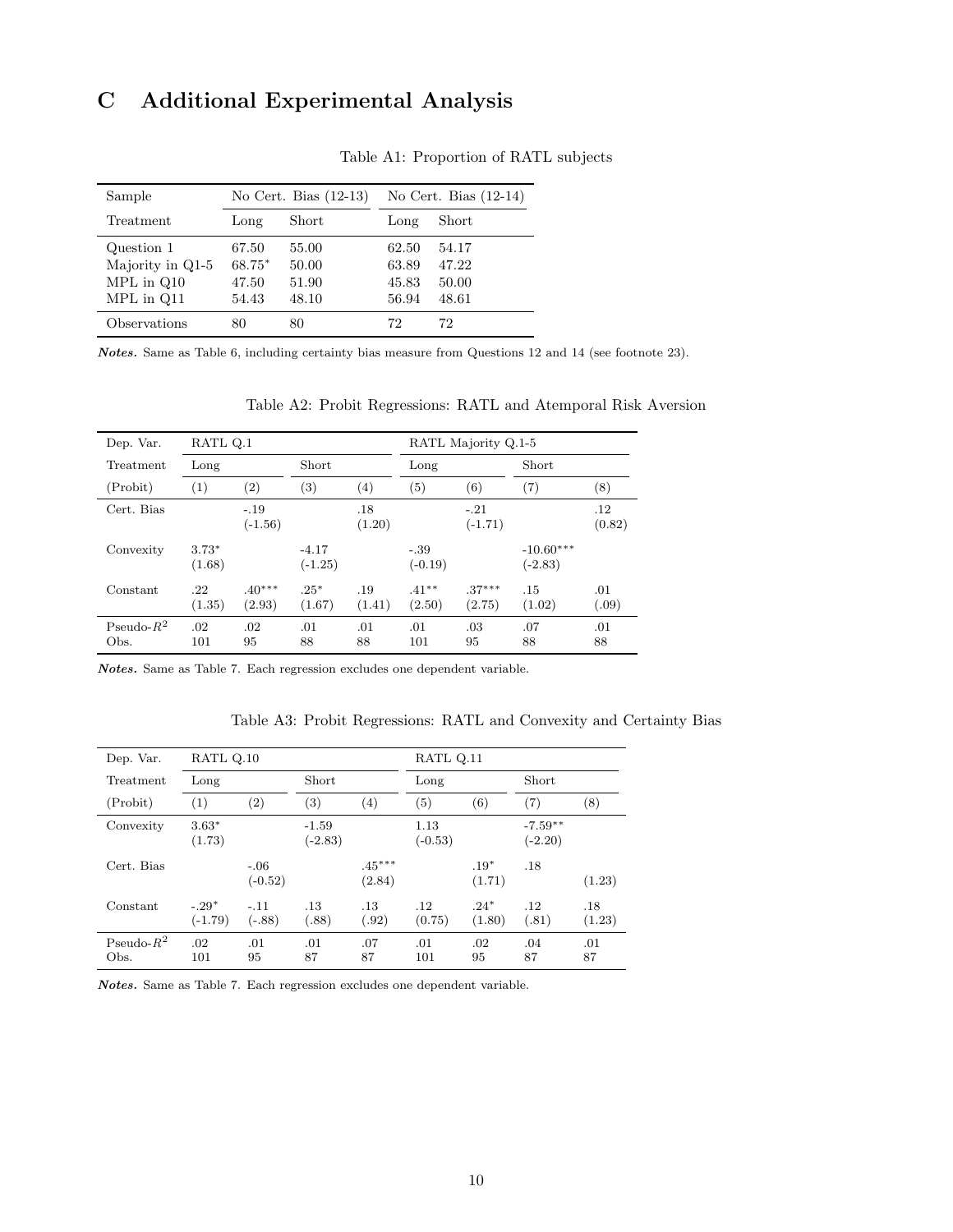# D The Experiment

The following is an example of the questionnaire used in the experiment, in the Short treatment, followed by the instructions used in the experiment. Page breaks in the questionnaire are similar to those used in the actual experiment.

### D.1 Questionnaire Part 1

```
QUESTIONNAIRE – PART I
```
Please indicate your lab id:

Please answer each of the following questions by checking the box of the preferred option.

If the question is selected for payment, you will get the payment specified above the question, with a payment date based on your choice and, in some cases, on chance.

### Question 1

Payment: \$20. Payment date:

| Option A |  | Option B                 |
|----------|--|--------------------------|
| 2 weeks  |  | $75\%$ chance of 1 week  |
|          |  | $25\%$ chance of 5 weeks |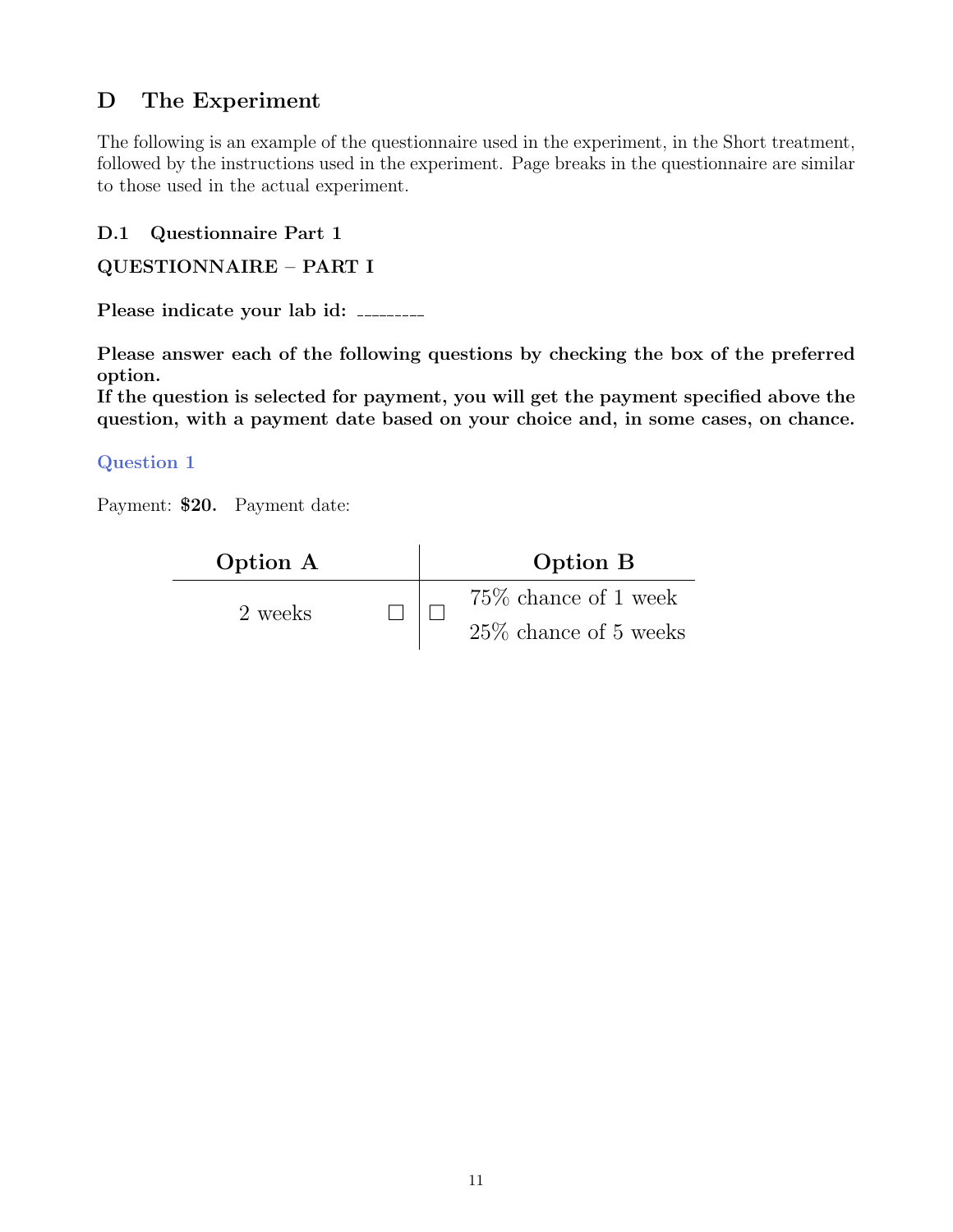Payment: \$15. Payment date:

| Option A | Option B                 |
|----------|--------------------------|
| 3 weeks  | $50\%$ chance of 1 week  |
|          | $50\%$ chance of 5 weeks |

### Question 3

Payment: \$10. Payment date:

| Option A |  | Option B                 |
|----------|--|--------------------------|
|          |  | $50\%$ chance of 1 week  |
| 2 weeks  |  | $50\%$ chance of 3 weeks |

#### Question 4

Payment: \$20. Payment date:

| Option A                 |  | Option B                 |
|--------------------------|--|--------------------------|
| $50\%$ chance of 2 weeks |  | 75\% chance of 2 weeks   |
| $50\%$ chance of 3 weeks |  | $25\%$ chance of 4 weeks |

#### Question 5

Payment: \$10. Payment date:

| Option A                 |  | Option B                 |
|--------------------------|--|--------------------------|
| $50\%$ chance of 2 weeks |  | 75\% chance of 3 weeks   |
| $50\%$ chance of 5 weeks |  | $25\%$ chance of 5 weeks |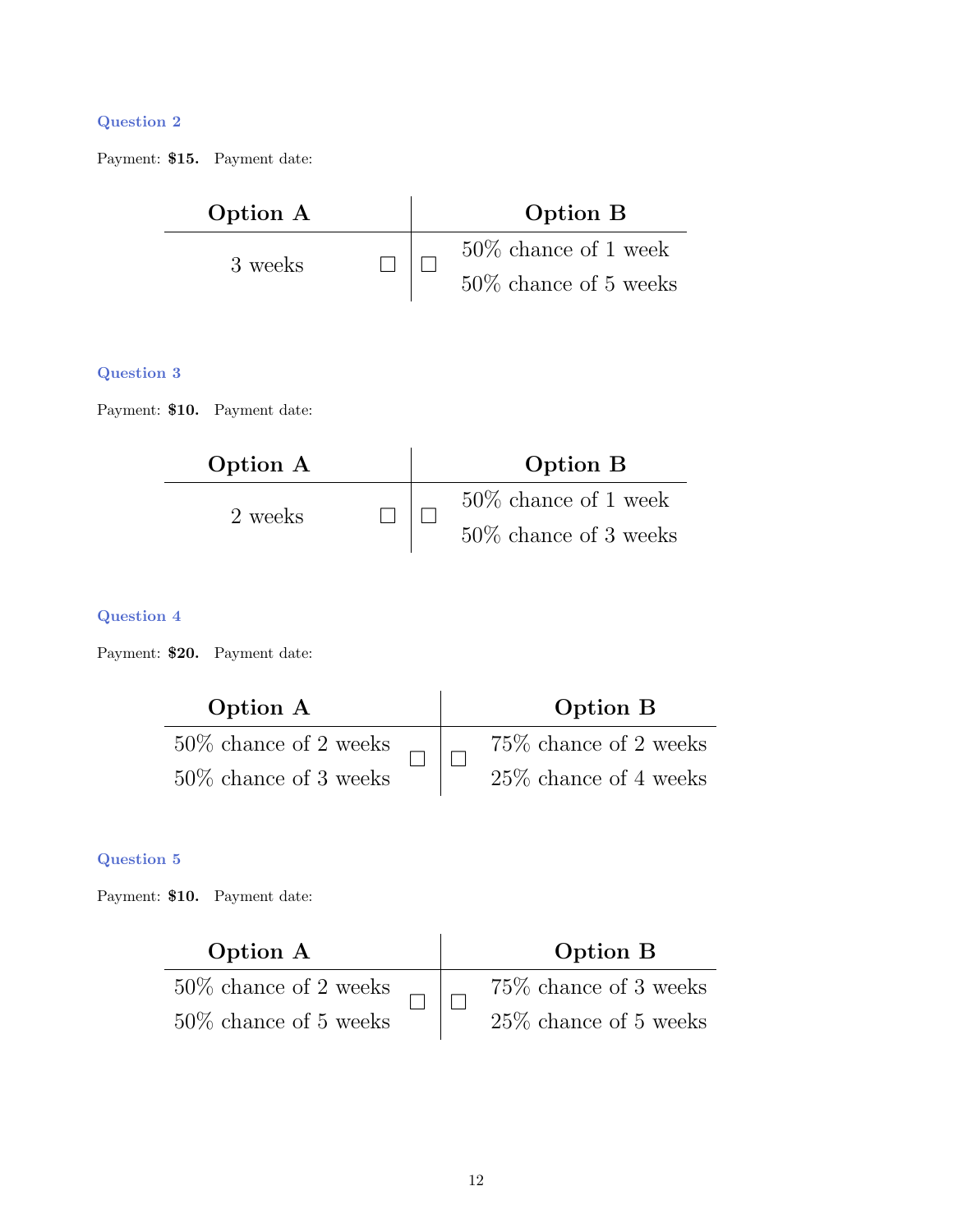### D.2 Questionnaire Part 2

### QUESTIONNAIRE – PART II

Please indicate your lab id:

Please answer each of the following questions by checking the box of the preferred option for every row:

| Row                     | Option A        | <b>Option B</b>     |
|-------------------------|-----------------|---------------------|
| $\mathbf 1$             | $$10.00$ today  | $$10.00$ in 2 weeks |
| $\overline{2}$          | $\$10.00$ today | $$10.25$ in 2 weeks |
| 3                       | $$10.00$ today  | $$10.50$ in 2 weeks |
| $\overline{\mathbf{4}}$ | $$10.00$ today  | $$10.75$ in 2 weeks |
| 5                       | $$10.00$ today  | $$11.00$ in 2 weeks |
| 6                       | $$10.00$ today  | $$11.25$ in 2 weeks |
| 7                       | $$10.00$ today  | $$11.50$ in 2 weeks |
| 8                       | $$10.00$ today  | $$11.75$ in 2 weeks |
| 9                       | $$10.00$ today  | $$12.00$ in 2 weeks |
| 10                      | $$10.00$ today  | $$12.25$ in 2 weeks |
| 11                      | $$10.00$ today  | $$12.50$ in 2 weeks |
| 12                      | $$10.00$ today  | $$12.75$ in 2 weeks |
| 13                      | $$10.00$ today  | $$13.00$ in 2 weeks |
| 14                      | $$10.00$ today  | $$13.25$ in 2 weeks |
| 15                      | $$10.00$ today  | \$13.50 in 2 weeks  |
| 16                      | $$10.00$ today  | $$13.75$ in 2 weeks |
| 17                      | $$10.00$ today  | $$14.00$ in 2 weeks |
| 18                      | $$10.00$ today  | $$14.25$ in 2 weeks |
| 19                      | $$10.00$ today  | $$14.50$ in 2 weeks |
| 20                      | $$10.00$ today  | $$14.75$ in 2 weeks |
| 21                      | $$10.00$ today  | $$15.00$ in 2 weeks |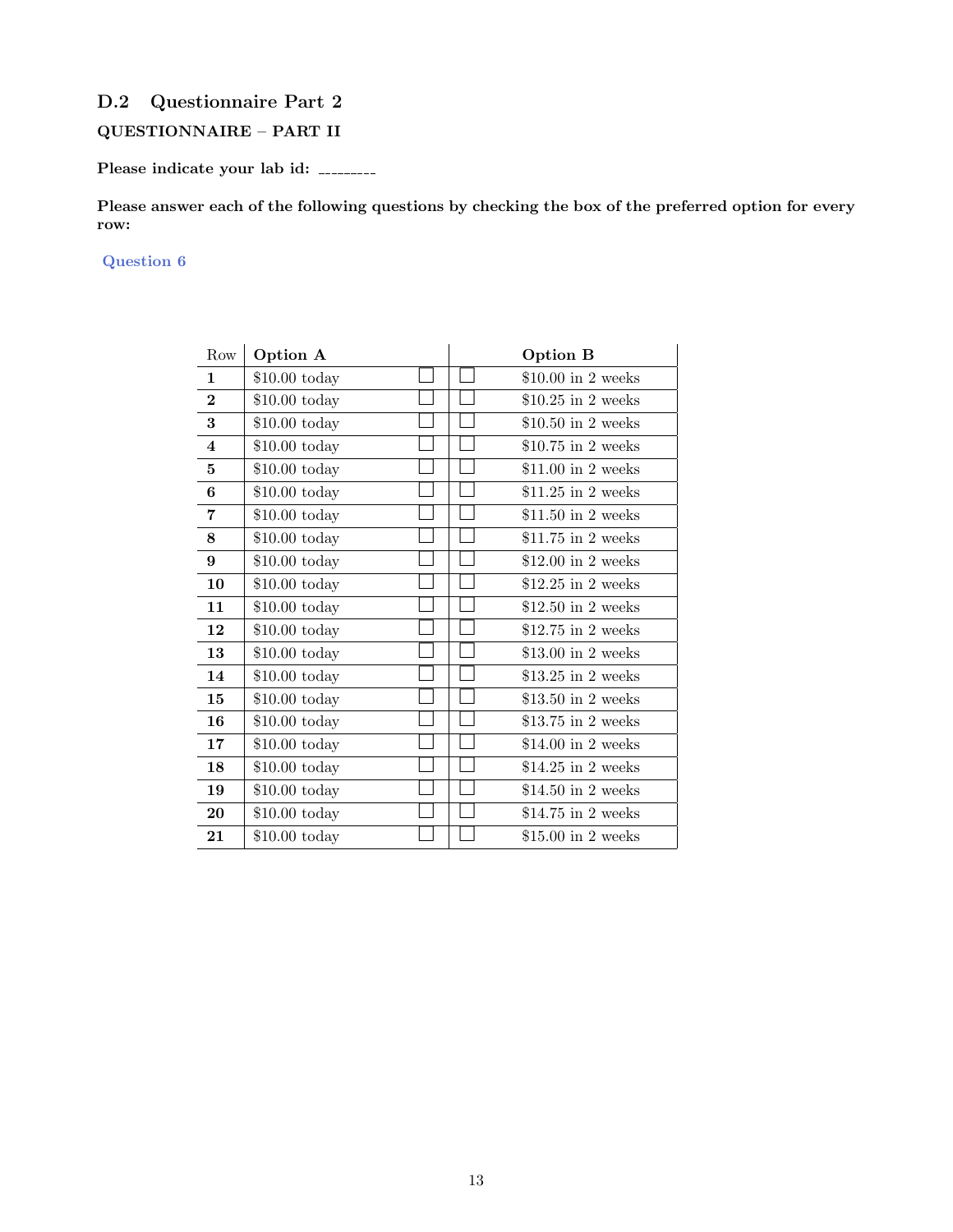| Row          | Option A           |  | <b>Option B</b>     |
|--------------|--------------------|--|---------------------|
| $\mathbf{1}$ | $$10.00$ in 1 week |  | $$10.00$ in 2 weeks |
| $\mathbf 2$  | $$10.00$ in 1 week |  | $$10.25$ in 2 weeks |
| 3            | $$10.00$ in 1 week |  | $$10.50$ in 2 weeks |
| 4            | $$10.00$ in 1 week |  | $$10.75$ in 2 weeks |
| 5            | $$10.00$ in 1 week |  | $$11.00$ in 2 weeks |
| 6            | $$10.00$ in 1 week |  | $$11.25$ in 2 weeks |
| 7            | $$10.00$ in 1 week |  | $$11.50$ in 2 weeks |
| 8            | $$10.00$ in 1 week |  | $$11.75$ in 2 weeks |
| 9            | $$10.00$ in 1 week |  | $$12.00$ in 2 weeks |
| 10           | $$10.00$ in 1 week |  | $$12.25$ in 2 weeks |
| 11           | $$10.00$ in 1 week |  | $$12.50$ in 2 weeks |
| 12           | $$10.00$ in 1 week |  | $$12.75$ in 2 weeks |
| 13           | $$10.00$ in 1 week |  | $$13.00$ in 2 weeks |
| 14           | $$10.00$ in 1 week |  | $$13.25$ in 2 weeks |
| 15           | $$10.00$ in 1 week |  | $$13.50$ in 2 weeks |
| 16           | $$10.00$ in 1 week |  | \$13.75 in 2 weeks  |
| 17           | $$10.00$ in 1 week |  | $$14.00$ in 2 weeks |
| 18           | $$10.00$ in 1 week |  | $$14.25$ in 2 weeks |
| 19           | $$10.00$ in 1 week |  | $$14.50$ in 2 weeks |
| 20           | $$10.00$ in 1 week |  | $$14.75$ in 2 weeks |
| 21           | $$10.00$ in 1 week |  | \$15.00 in 2 weeks  |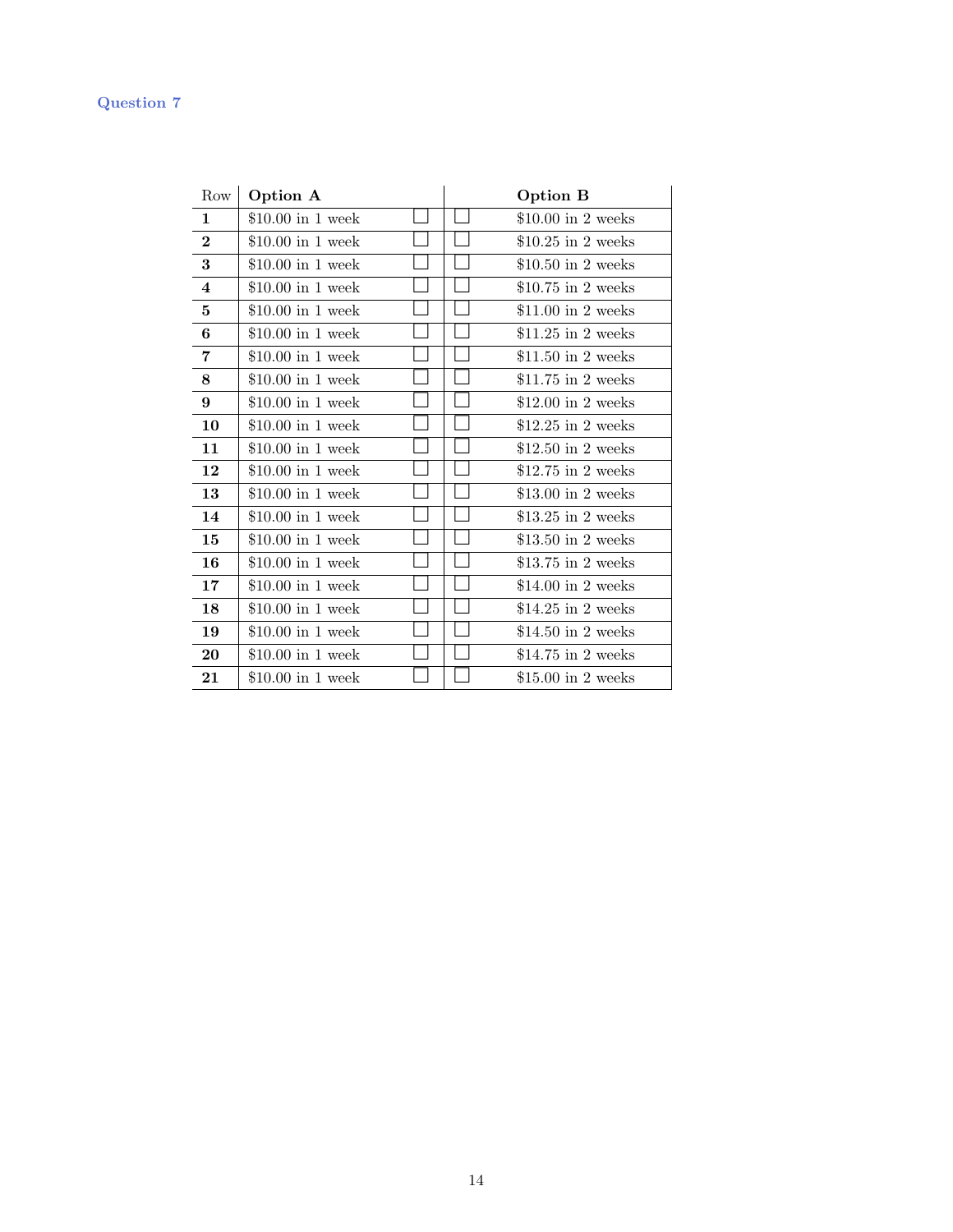| Row                     | Option A           |  | <b>Option B</b>     |
|-------------------------|--------------------|--|---------------------|
| $\mathbf{1}$            | $$10.00$ in 1 week |  | $$10.00$ in 3 weeks |
| $\mathbf{2}$            | $$10.00$ in 1 week |  | $$10.25$ in 3 weeks |
| 3                       | $$10.00$ in 1 week |  | $$10.50$ in 3 weeks |
| $\overline{\mathbf{4}}$ | $$10.00$ in 1 week |  | $$10.75$ in 3 weeks |
| 5                       | $$10.00$ in 1 week |  | $$11.00$ in 3 weeks |
| 6                       | $$10.00$ in 1 week |  | $$11.25$ in 3 weeks |
| 7                       | $$10.00$ in 1 week |  | $$11.50$ in 3 weeks |
| 8                       | $$10.00$ in 1 week |  | $$11.75$ in 3 weeks |
| 9                       | $$10.00$ in 1 week |  | $$12.00$ in 3 weeks |
| 10                      | $$10.00$ in 1 week |  | $$12.25$ in 3 weeks |
| 11                      | \$10.00 in 1 week  |  | \$12.50 in 3 weeks  |
| 12                      | $$10.00$ in 1 week |  | $$12.75$ in 3 weeks |
| 13                      | $$10.00$ in 1 week |  | \$13.00 in 3 weeks  |
| 14                      | $$10.00$ in 1 week |  | $$13.25$ in 3 weeks |
| 15                      | $$10.00$ in 1 week |  | $$13.50$ in 3 weeks |
| 16                      | $$10.00$ in 1 week |  | \$13.75 in 3 weeks  |
| 17                      | $$10.00$ in 1 week |  | $$14.00$ in 3 weeks |
| 18                      | $$10.00$ in 1 week |  | $$14.25$ in 3 weeks |
| 19                      | $$10.00$ in 1 week |  | $$14.50$ in 3 weeks |
| 20                      | $$10.00$ in 1 week |  | $$14.75$ in 3 weeks |
| 21                      | $$10.00$ in 1 week |  | \$15.00 in 3 weeks  |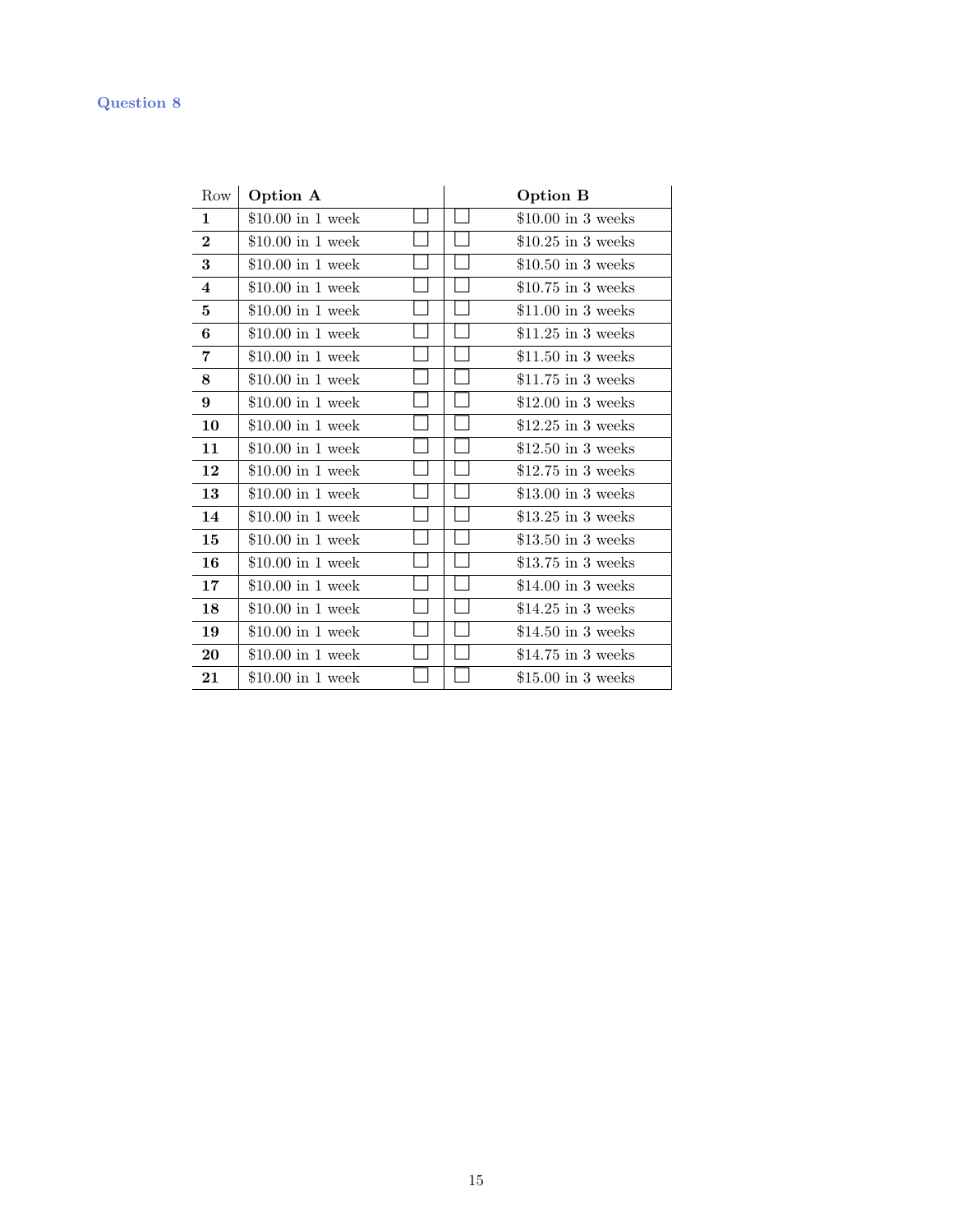| Row                     | Option A           |  | <b>Option B</b>     |
|-------------------------|--------------------|--|---------------------|
| 1                       | $$10.00$ in 1 week |  | $$10.00$ in 4 weeks |
| $\overline{2}$          | $$10.00$ in 1 week |  | $$10.25$ in 4 weeks |
| 3                       | $$10.00$ in 1 week |  | $$10.50$ in 4 weeks |
| $\overline{\mathbf{4}}$ | $$10.00$ in 1 week |  | $$10.75$ in 4 weeks |
| 5                       | $$10.00$ in 1 week |  | $$11.00$ in 4 weeks |
| 6                       | $$10.00$ in 1 week |  | $$11.25$ in 4 weeks |
| 7                       | $$10.00$ in 1 week |  | $$11.50$ in 4 weeks |
| 8                       | $$10.00$ in 1 week |  | $$11.75$ in 4 weeks |
| 9                       | $$10.00$ in 1 week |  | $$12.00$ in 4 weeks |
| 10                      | $$10.00$ in 1 week |  | \$12.25 in 4 weeks  |
| 11                      | $$10.00$ in 1 week |  | $$12.50$ in 4 weeks |
| 12                      | $$10.00$ in 1 week |  | $$12.75$ in 4 weeks |
| 13                      | $$10.00$ in 1 week |  | \$13.00 in 4 weeks  |
| 14                      | $$10.00$ in 1 week |  | $$13.25$ in 4 weeks |
| 15                      | $$10.00$ in 1 week |  | $$13.50$ in 4 weeks |
| 16                      | $$10.00$ in 1 week |  | \$13.75 in 4 weeks  |
| 17                      | $$10.00$ in 1 week |  | $$14.00$ in 4 weeks |
| 18                      | $$10.00$ in 1 week |  | $$14.25$ in 4 weeks |
| 19                      | $$10.00$ in 1 week |  | $$14.50$ in 4 weeks |
| 20                      | $$10.00$ in 1 week |  | $$14.75$ in 4 weeks |
| 21                      | $$10.00$ in 1 week |  | \$15.00 in 4 weeks  |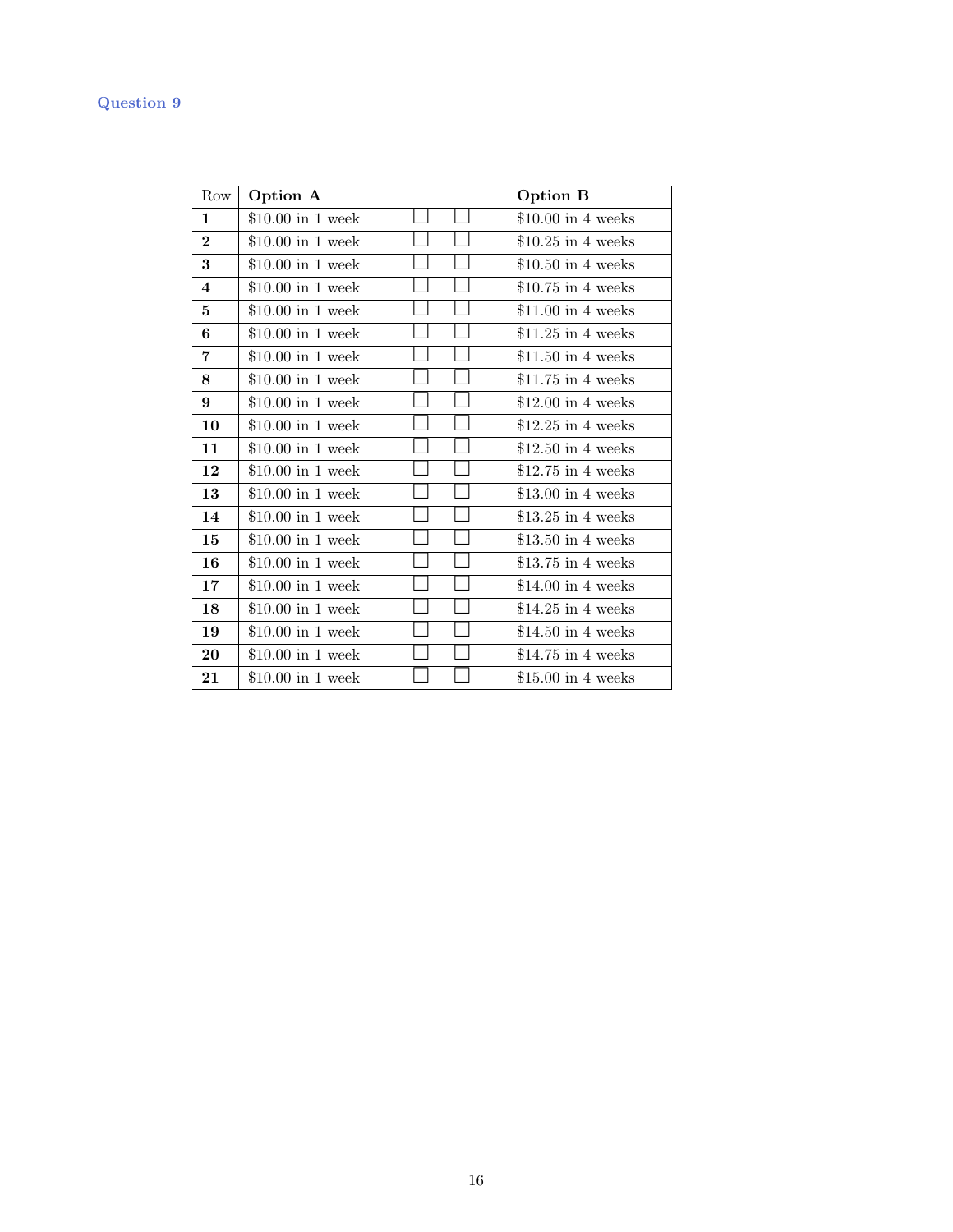Payment: \$25. Payment date:

| Row                     | Option A   | <b>Option B</b> |        |           |                |
|-------------------------|------------|-----------------|--------|-----------|----------------|
| 1                       | In 3 weeks |                 | $0\%$  | chance of | 2 weeks        |
|                         |            |                 | 100%   | chance of | 5 weeks        |
| $\overline{2}$          | In 3 weeks |                 | 5%     | chance of | 2 weeks        |
|                         |            |                 | 95%    | chance of | 5 weeks        |
| $\bf{3}$                | In 3 weeks |                 | 10%    | chance of | 2 weeks        |
|                         |            |                 | 90%    | chance of | 5 weeks        |
| $\overline{\mathbf{4}}$ | In 3 weeks |                 | $15\%$ | chance of | 2 weeks        |
|                         |            |                 | 85%    | chance of | 5 weeks        |
| 5                       | In 3 weeks |                 | 20%    | chance of | 2 weeks        |
|                         |            |                 | 80%    | chance of | 5 weeks        |
| $\boldsymbol{6}$        | In 3 weeks |                 | $25\%$ | chance of | 2 weeks        |
|                         |            |                 | $75\%$ | chance of | 5 weeks        |
| 7                       | In 3 weeks |                 | $30\%$ | chance of | 2 weeks        |
|                         |            |                 | 70%    | chance of | 5 weeks        |
| 8                       | In 3 weeks |                 | 35%    | chance of | 2 weeks        |
|                         |            |                 | 65%    | chance of | 5 weeks        |
| 9                       | In 3 weeks |                 | 40%    | chance of | 2 weeks        |
|                         |            |                 | 60%    | chance of | 5 weeks        |
| 10                      | In 3 weeks |                 | 45%    | chance of | 2 weeks        |
|                         |            |                 | 55%    | chance of | 5 weeks        |
| 11                      | In 3 weeks |                 | $50\%$ | chance of | 2 weeks        |
|                         |            |                 | $50\%$ | chance of | 5 weeks        |
| 12                      | In 3 weeks |                 | 55%    | chance of | 2 weeks        |
|                         |            |                 | 45\%   | chance of | 5 weeks        |
| 13                      | In 3 weeks |                 | 60%    | chance of | 2 weeks        |
|                         |            |                 | 40%    | chance of | 5 weeks        |
| 14                      | In 3 weeks |                 | 65%    | chance of | $2$ weeks $\,$ |
|                         |            |                 | 35%    | chance of | 5 weeks        |
| 15                      | In 3 weeks |                 | 70%    | chance of | 2 weeks        |
|                         |            |                 | $30\%$ | chance of | 5 weeks        |
| 16                      | In 3 weeks |                 | 75%    | chance of | 2 weeks        |
|                         |            |                 | 25%    | chance of | 5 weeks        |
| 17                      | In 3 weeks |                 | $80\%$ | chance of | 2 weeks        |
|                         |            |                 | $20\%$ | chance of | 5 weeks        |
| 18                      | In 3 weeks |                 | 85%    | chance of | 2 weeks        |
|                         |            |                 | 15%    | chance of | 5 weeks        |
| 19                      | In 3 weeks |                 | 90%    | chance of | 2 weeks        |
|                         |            |                 | 10%    | chance of | 5 weeks        |
| 20                      | In 3 weeks |                 | 95%    | chance of | 2 weeks        |
|                         |            |                 | $5\%$  | chance of | 5 weeks        |
| 21                      | In 3 weeks |                 | 100%   | chance of | 2 weeks        |
|                         |            |                 | $0\%$  | chance of | 5 weeks        |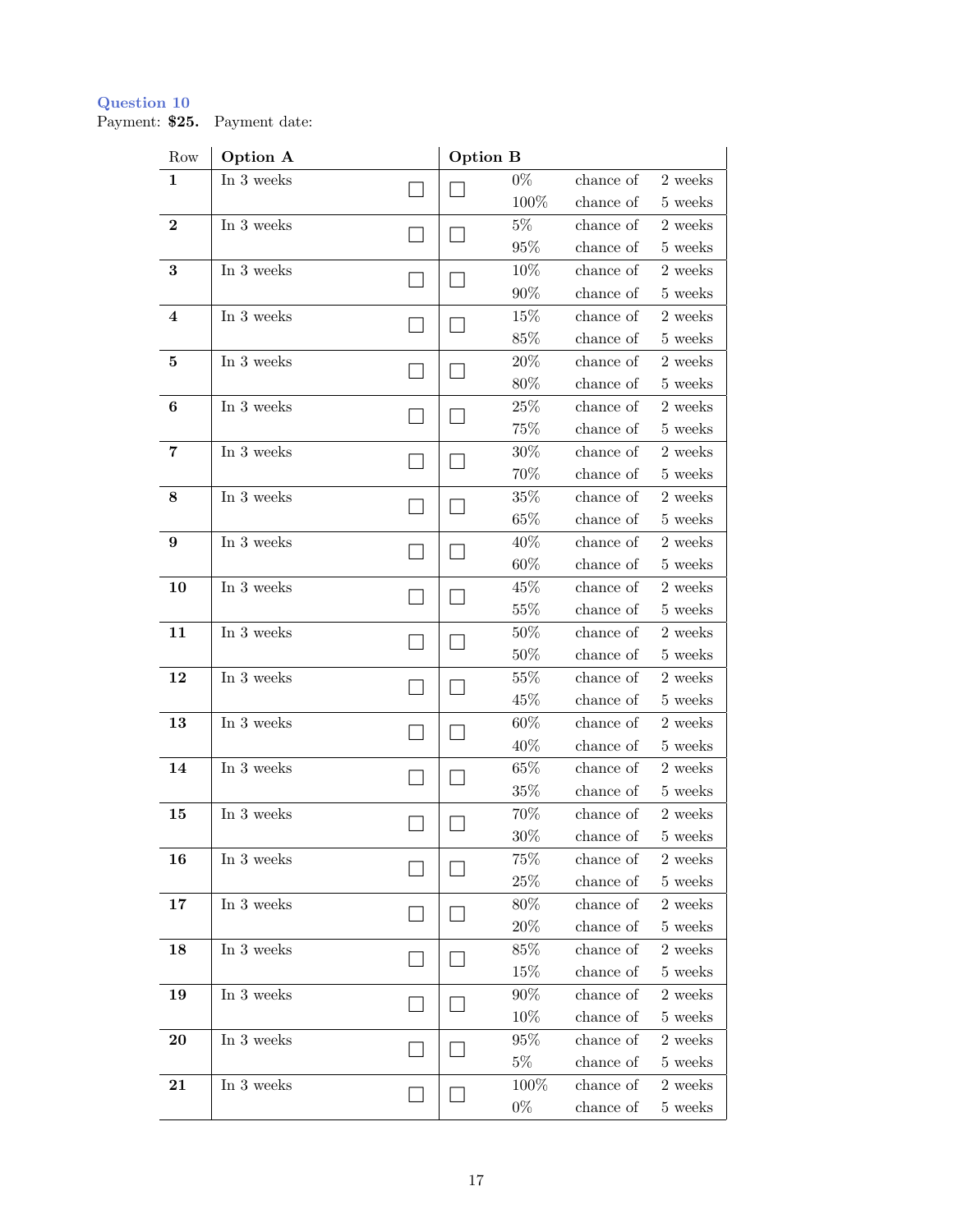#### Question 11 Payment: \$25. Payment date:

| Row                     | Option A   | Option B |            |                        |                   |
|-------------------------|------------|----------|------------|------------------------|-------------------|
| $\mathbf{1}$            | In 2 weeks |          | $0\%$      | chance of              | 1 week            |
|                         |            |          | 100%       | chance of              | 5 weeks           |
| $\mathbf{2}$            | In 2 weeks |          | $5\%$      | chance of              | 1 week            |
|                         |            |          | 95%        | chance of              | 5 weeks           |
| 3                       | In 2 weeks |          | 10%        | chance of              | $1$ week $\,$     |
|                         |            |          | $90\%$     | chance of              | 5 weeks           |
| $\overline{\mathbf{4}}$ | In 2 weeks |          | $15\%$     | chance of              | 1 week            |
|                         |            |          | 85%        | chance of              | 5 weeks           |
| $\bf{5}$                | In 2 weeks |          | $20\%$     | chance of              | 1 week            |
|                         |            |          | 80%        | chance of              | $5\ \rm{weeks}$   |
| 6                       | In 2 weeks |          | 25%        | chance of              | 1 week            |
|                         |            |          | $75\%$     | chance of              | 5 weeks           |
| 7                       | In 2 weeks |          | $30\%$     | chance of              | 1 week            |
|                         |            |          | 70%        | chance of              | 5 weeks           |
| 8                       | In 2 weeks |          | 35%        | chance of              | 1 week            |
|                         |            |          | $65\%$     | chance of              | 5 weeks           |
| 9                       | In 2 weeks |          | 40%        | chance of              | 1 week            |
|                         | In 2 weeks |          | 60%<br>45% | chance of<br>chance of | 5 weeks<br>1 week |
| 10                      |            |          | 55%        | chance of              | 5 weeks           |
| 11                      | In 2 weeks |          | $50\%$     | chance of              | 1 week            |
|                         |            |          | 50%        | chance of              | 5 weeks           |
| 12                      | In 2 weeks |          | 55%        | chance of              | 1 week            |
|                         |            |          | 45%        | chance of              | 5 weeks           |
| 13                      | In 2 weeks |          | 60%        | chance of              | $1$ week $\,$     |
|                         |            |          | 40\%       | chance of              | 5 weeks           |
| 14                      | In 2 weeks |          | $65\%$     | chance of              | 1 week            |
|                         |            |          | 35%        | chance of              | 5 weeks           |
| 15                      | In 2 weeks |          | 70%        | chance of              | 1 week            |
|                         |            |          | $30\%$     | chance of              | 5 weeks           |
| 16                      | In 2 weeks |          | 75%        | chance of              | 1 week            |
|                         |            |          | 25\%       | chance of              | 5 weeks           |
| 17                      | In 2 weeks |          | 80%        | chance of              | 1 week            |
|                         |            |          | $20\%$     | chance of              | 5 weeks           |
| 18                      | In 2 weeks |          | 85%        | chance of              | 1 week            |
|                         |            |          | 15%        | chance of              | 5 weeks           |
| 19                      | In 2 weeks |          | 90%        | chance of              | $1$ week $\,$     |
|                         |            |          | 10%        | chance of              | 5 weeks           |
| 20                      | In 2 weeks |          | 95%        | chance of              | 1 week            |
|                         |            |          | $5\%$      | chance of              | 5 weeks           |
| $\bf{21}$               | In 2 weeks |          | 100%       | chance of              | 1 week            |
|                         |            |          | $0\%$      | chance of              | 5 weeks           |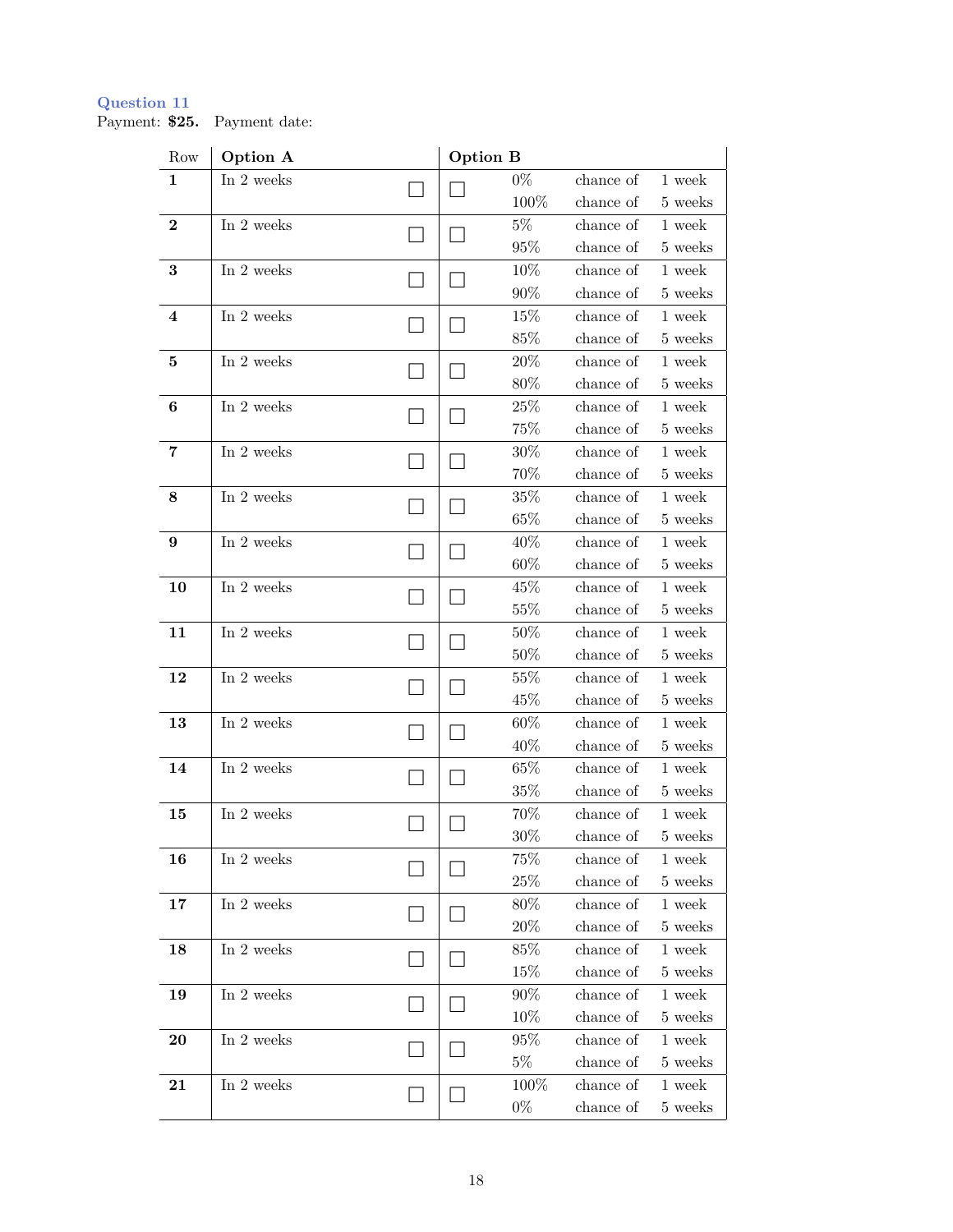## D.3 Questionnaire Part 3

### QUESTIONNAIRE – PART III

Please indicate your lab id:

Please answer each of the following questions by checking the box of the preferred option for every row: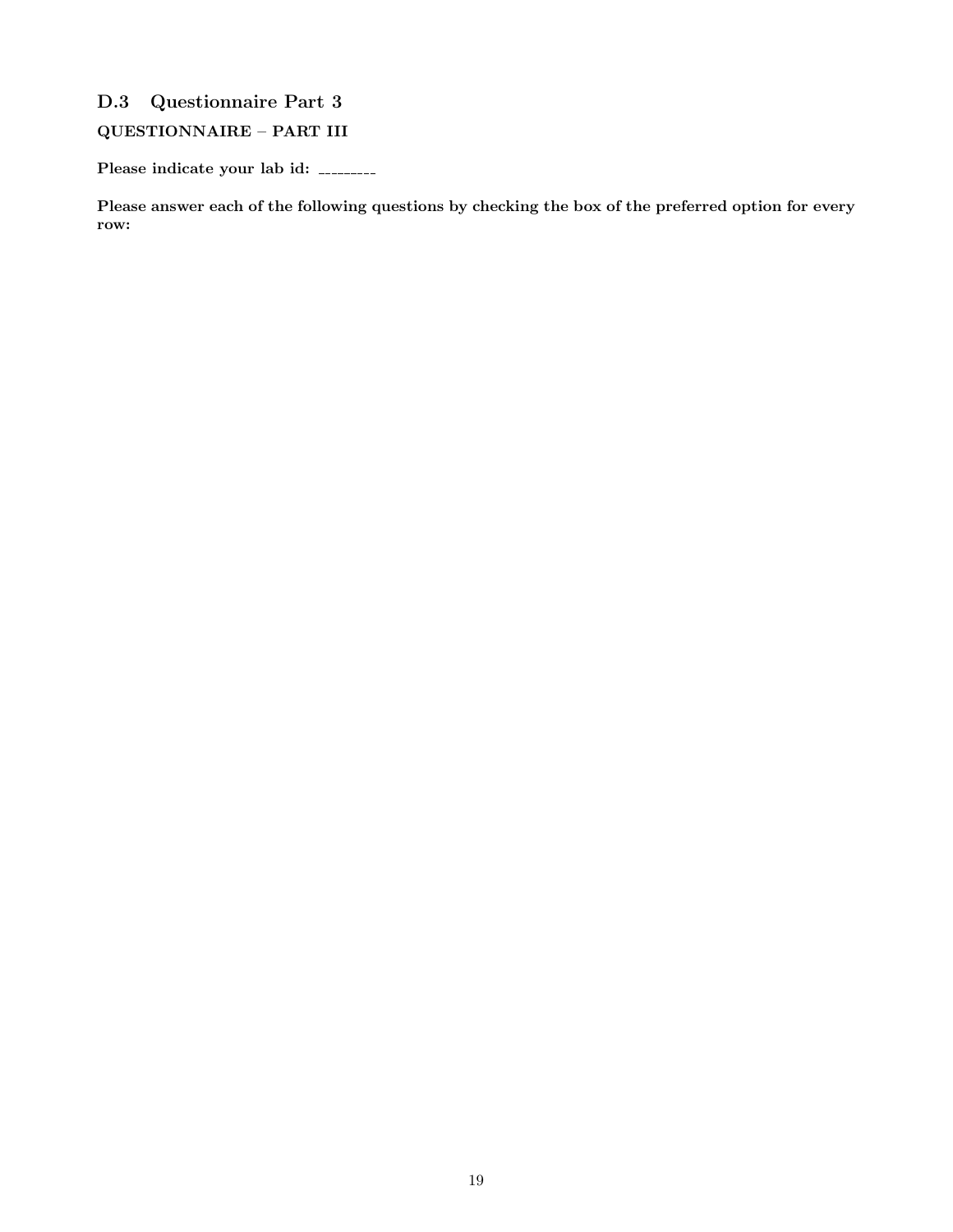| Row                     | Option A |                | Option B      |                        |               |
|-------------------------|----------|----------------|---------------|------------------------|---------------|
| $\mathbf 1$             | \$15     |                | $0\%$         | chance of              | $\$20$        |
|                         |          |                | $100\%$       | chance of              | \$8           |
| $\boldsymbol{2}$        | \$15     |                | $5\%$         | chance of              | \$20          |
|                         |          |                | $95\%$        | chance of              | \$8           |
| $\bf{3}$                | \$15     |                | $10\%$        | chance of              | \$20          |
|                         |          |                | $90\%$        | chance of              | \$8           |
| $\bf{4}$                | \$15     |                | 15%           | chance of              | \$20          |
|                         |          |                | $85\%$        | chance of              | $\$8$         |
| $\bf{5}$                | \$15     |                | $20\%$        | chance of              | \$20          |
|                         |          |                | $80\%$        | chance of              | \$8           |
| $\bf{6}$                | \$15     |                | $25\%$        | chance of              | \$20          |
|                         |          |                | 75%           | chance of              | \$8           |
| $\overline{\mathbf{7}}$ | $\$15$   |                | $30\%$        | chance of              | \$20          |
|                         |          |                | 70%           | chance of              | $\$8$         |
| $\bf 8$                 | \$15     |                | $35\%$        | chance of              | \$20          |
|                         |          |                | $65\%$        | chance of              | \$8           |
| $\boldsymbol{9}$        | \$15     |                | 40%           | chance of              | \$20          |
|                         |          |                | $60\%$        | chance of              | $\$8$         |
| 10                      | \$15     |                | 45%           | chance of              | $\$20$        |
|                         |          | $55\%$         | chance of     | \$8                    |               |
| 11                      | \$15     | $\blacksquare$ | $50\%$        | chance of              | \$20          |
|                         |          |                | $50\%$        | chance of              | $\$8$         |
| 12                      | \$15     |                | 55%<br>$45\%$ | chance of<br>chance of | $\$20$<br>\$8 |
| 13                      | \$15     |                | $60\%$        | chance of              | \$20          |
|                         |          |                | 40%           | chance of              | \$8           |
| 14                      | \$15     |                | $65\%$        | chance of              | \$20          |
|                         |          |                | $35\%$        | chance of              | $\$8$         |
| 15                      | \$15     |                | 70%           | chance of              | $\$20$        |
|                         |          |                | $30\%$        | chance of              | $\$8$         |
| 16                      | \$15     |                | $75\%$        | chance of              | \$20          |
|                         |          |                | $25\%$        | chance of              | $\$8$         |
| 17                      | \$15     |                | 80%           | chance of              | \$20          |
|                         |          |                | $20\%$        | chance of              | \$8           |
| 18                      | \$15     |                | $85\%$        | chance of              | \$20          |
|                         |          |                | 15%           | chance of              | $\$8$         |
| 19                      | \$15     |                | $90\%$        | chance of              | \$20          |
|                         |          |                | $10\%$        | chance of              | $\$8$         |
| 20                      | \$15     |                | $95\%$        | chance of              | \$20          |
|                         |          |                | $5\%$         | chance of              | \$8           |
| 21                      | \$15     |                | $100\%$       | chance of              | \$20          |
|                         |          |                | $0\%$         | chance of              | $\$8$         |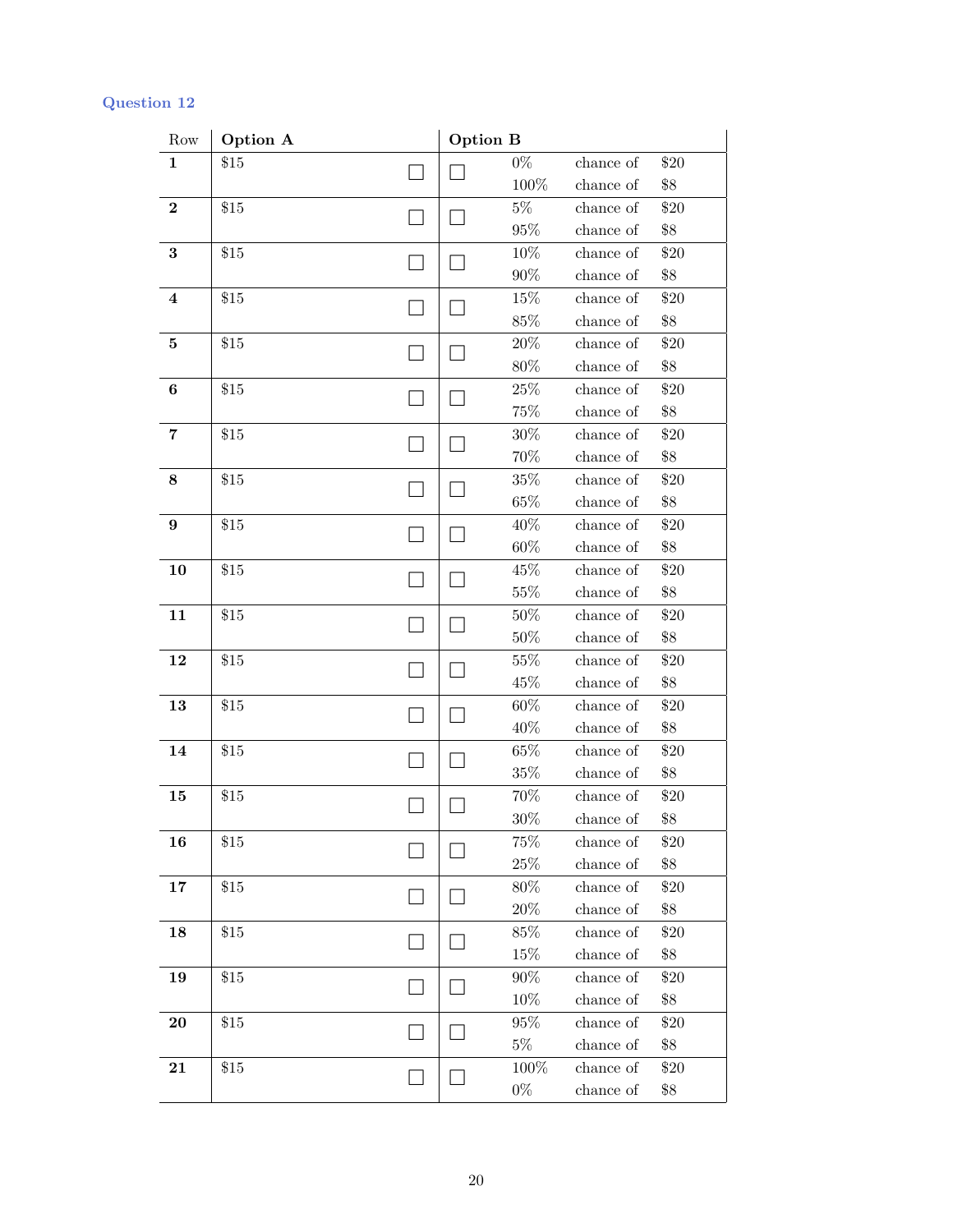| Row                     | Option A |           |        | <b>Option B</b> |        |           |        |
|-------------------------|----------|-----------|--------|-----------------|--------|-----------|--------|
| $\mathbf{1}$            | $50\%$   | chance of | \$15   |                 | $0\%$  | chance of | \$20   |
|                         | $50\%$   | chance of | \$8    |                 | 100%   | chance of | \$8    |
| $\boldsymbol{2}$        | $50\%$   | chance of | \$15   |                 | $5\%$  | chance of | \$20   |
|                         | $50\%$   | chance of | \$8    |                 | $95\%$ | chance of | \$8    |
| $\bf 3$                 | $50\%$   | chance of | \$15   |                 | $10\%$ | chance of | \$20   |
|                         | $50\%$   | chance of | $\$8$  |                 | $90\%$ | chance of | $\$8$  |
| $\overline{\mathbf{4}}$ | $50\%$   | chance of | \$15   |                 | 15%    | chance of | \$20   |
|                         | $50\%$   | chance of | \$8    |                 | $85\%$ | chance of | $\$8$  |
| $\bf{5}$                | $50\%$   | chance of | \$15   |                 | $20\%$ | chance of | \$20   |
|                         | $50\%$   | chance of | \$8    |                 | $80\%$ | chance of | $\$8$  |
| $\bf 6$                 | $50\%$   | chance of | \$15   |                 | $25\%$ | chance of | \$20   |
|                         | $50\%$   | chance of | $\$8$  |                 | 75%    | chance of | \$8    |
| 7                       | $50\%$   | chance of | \$15   |                 | $30\%$ | chance of | \$20   |
|                         | $50\%$   | chance of | \$8    |                 | 70%    | chance of | \$8    |
| $\bf 8$                 | $50\%$   | chance of | \$15   |                 | $35\%$ | chance of | \$20   |
|                         | $50\%$   | chance of | \$8    |                 | $65\%$ | chance of | \$8    |
| 9                       | $50\%$   | chance of | \$15   |                 | 40%    | chance of | \$20   |
|                         | $50\%$   | chance of | $\$8$  |                 | $60\%$ | chance of | \$8    |
| 10                      | $50\%$   | chance of | \$15   |                 | 45%    | chance of | $\$20$ |
|                         | $50\%$   | chance of | \$8    |                 | $55\%$ | chance of | $\$8$  |
| 11                      | $50\%$   | chance of | \$15   |                 | $50\%$ | chance of | \$20   |
|                         | $50\%$   | chance of | \$8    |                 | $50\%$ | chance of | \$8    |
| 12                      | $50\%$   | chance of | \$15   |                 | $55\%$ | chance of | \$20   |
|                         | $50\%$   | chance of | \$8    |                 | 45%    | chance of | \$8    |
| 13                      | $50\%$   | chance of | \$15   |                 | $60\%$ | chance of | \$20   |
|                         | $50\%$   | chance of | \$8    |                 | 40%    | chance of | \$8    |
| 14                      | $50\%$   | chance of | \$15   |                 | $65\%$ | chance of | $\$20$ |
|                         | $50\%$   | chance of | \$8    |                 | $35\%$ | chance of | \$8    |
| 15                      | $50\%$   | chance of | \$15   |                 | 70%    | chance of | \$20   |
|                         | $50\%$   | chance of | \$8    |                 | $30\%$ | chance of | $\$8$  |
| 16                      | 50%      | chance of | \$15   |                 | 75%    | chance of | \$20   |
|                         | $50\%$   | chance of | $\$8$  |                 | $25\%$ | chance of | $\$8$  |
| 17                      | $50\%$   | chance of | \$15   |                 | 80%    | chance of | \$20   |
|                         | 50%      | chance of | \$8    |                 | $20\%$ | chance of | $\$8$  |
| 18                      | 50%      | chance of | \$15   |                 | 85%    | chance of | \$20   |
|                         | $50\%$   | chance of | $\$8$  |                 | 15%    | chance of | $\$8$  |
| 19                      | 50%      | chance of | \$15   |                 | $90\%$ | chance of | \$20   |
|                         | 50%      | chance of | \$8    |                 | 10%    | chance of | $\$8$  |
| 20                      | $50\%$   | chance of | \$15   |                 | $95\%$ | chance of | \$20   |
|                         | 50%      | chance of | \$8    |                 | $5\%$  | chance of | \$8    |
| 21                      | $50\%$   | chance of | $\$15$ |                 | 100%   | chance of | \$20   |
|                         | 50%      | chance of | \$8    |                 | $0\%$  | chance of | \$8    |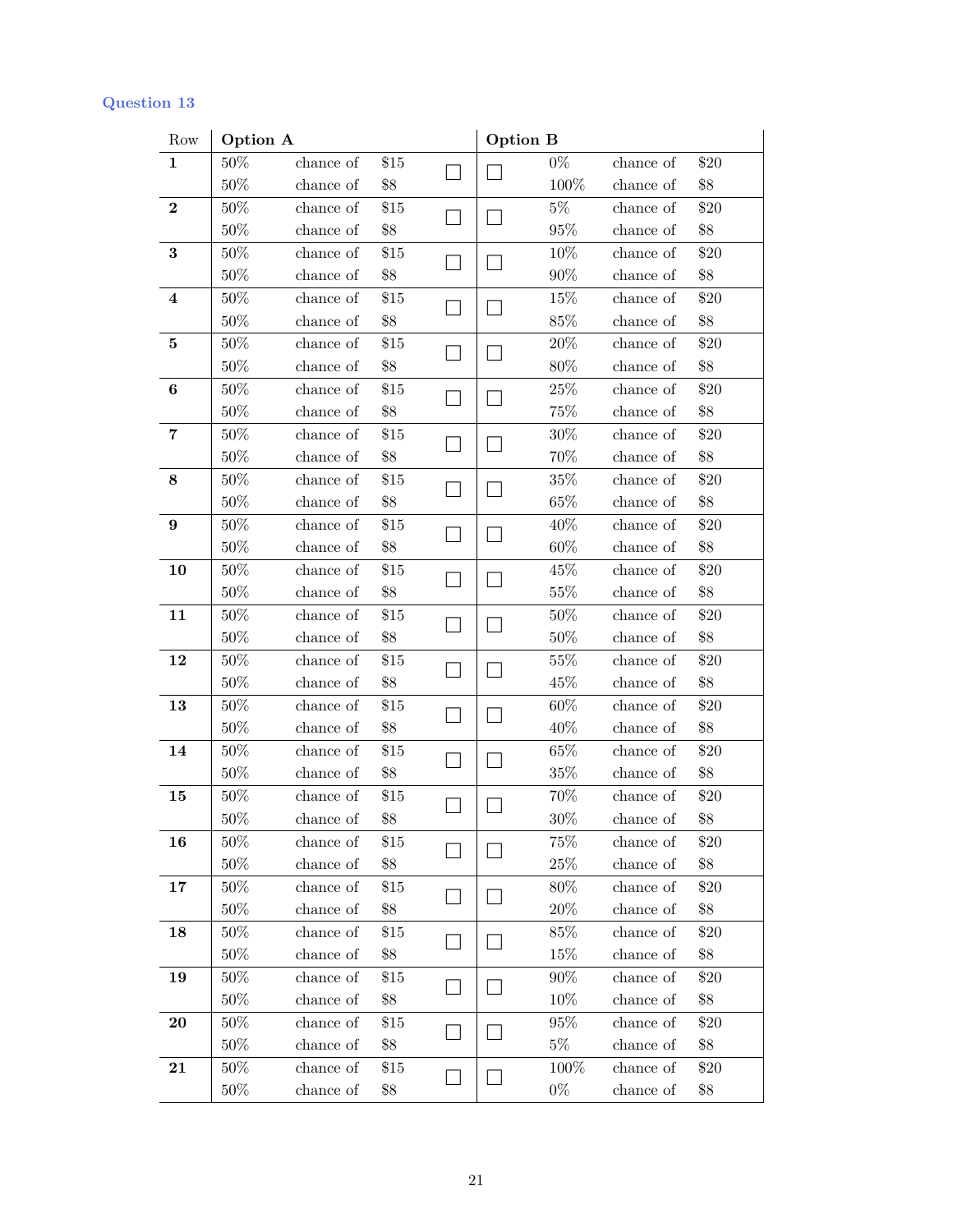| Row                     | Option A |                     |        | <b>Option B</b> |         |           |       |
|-------------------------|----------|---------------------|--------|-----------------|---------|-----------|-------|
| $\mathbf{1}$            | $20\%$   | chance of           | \$15   |                 | $0\%$   | chance of | \$20  |
|                         | $80\%$   | chance of           | \$8    |                 | $100\%$ | chance of | \$8   |
| $\bf{2}$                | $20\%$   | chance of           | \$15   |                 | $5\%$   | chance of | \$20  |
|                         | $80\%$   | chance of           | \$8    |                 | $95\%$  | chance of | \$8   |
| $\bf{3}$                | $20\%$   | chance of           | $\$15$ |                 | $10\%$  | chance of | \$20  |
|                         | $80\%$   | chance of           | $\$8$  |                 | $90\%$  | chance of | $\$8$ |
| $\overline{\mathbf{4}}$ | $20\%$   | chance of           | \$15   |                 | 15%     | chance of | \$20  |
|                         | $80\%$   | chance of           | \$8    |                 | 85%     | chance of | $\$8$ |
| $\bf{5}$                | $20\%$   | chance of           | \$15   |                 | $20\%$  | chance of | \$20  |
|                         | $80\%$   | chance of           | \$8    |                 | $80\%$  | chance of | $\$8$ |
| $\boldsymbol{6}$        | $20\%$   | chance of           | \$15   |                 | $25\%$  | chance of | \$20  |
|                         | $80\%$   | chance of           | $\$8$  |                 | 75%     | chance of | $\$8$ |
| 7                       | $20\%$   | chance of           | \$15   |                 | 30%     | chance of | \$20  |
|                         | $80\%$   | chance of           | \$8    |                 | 70%     | chance of | \$8   |
| $\bf 8$                 | $20\%$   | chance of           | \$15   |                 | $35\%$  | chance of | \$20  |
|                         | $80\%$   | chance of           | $\$8$  |                 | $65\%$  | chance of | $\$8$ |
| 9                       | $20\%$   | chance of           | \$15   |                 | 40%     | chance of | \$20  |
|                         | $80\%$   | chance of           | $\$8$  |                 | $60\%$  | chance of | \$8   |
| 10                      | $20\%$   | chance of           | $\$15$ |                 | 45%     | chance of | \$20  |
|                         | $80\%$   | chance of           | \$8    |                 | $55\%$  | chance of | $\$8$ |
| 11                      | 20%      | chance of           | \$15   |                 | $50\%$  | chance of | \$20  |
|                         | $80\%$   | chance of           | \$8    |                 | $50\%$  | chance of | \$8   |
| 12                      | $20\%$   | chance of           | \$15   |                 | $55\%$  | chance of | \$20  |
|                         | $80\%$   | chance of           | \$8    |                 | 45%     | chance of | $\$8$ |
| 13                      | $20\%$   | chance of           | \$15   |                 | $60\%$  | chance of | \$20  |
|                         | $80\%$   | chance of           | $\$8$  |                 | 40%     | chance of | $\$8$ |
| 14                      | $20\%$   | chance of           | \$15   |                 | $65\%$  | chance of | \$20  |
|                         | $80\%$   | chance of           | \$8    |                 | $35\%$  | chance of | \$8   |
| 15                      | $20\%$   | chance of           | $\$15$ |                 | 70%     | chance of | \$20  |
|                         | $80\%$   | chance of           | \$8    |                 | $30\%$  | chance of | $\$8$ |
| 16                      | $20\%$   | chance of           | \$15   |                 | 75%     | chance of | \$20  |
|                         | 80%      | chance of           | \$8    |                 | $25\%$  | chance of | $\$8$ |
| 17                      | 20%      | chance of           | \$15   |                 | 80%     | chance of | \$20  |
|                         | 80%      | chance of           | \$8    |                 | 20%     | chance of | \$8   |
| 18                      | $20\%$   | chance of           | \$15   |                 | 85%     | chance of | \$20  |
|                         | $80\%$   | $\,$ chance of $\,$ | \$8    |                 | 15%     | chance of | $\$8$ |
| 19                      | $20\%$   | chance of           | \$15   |                 | $90\%$  | chance of | \$20  |
|                         | 80%      | chance of           | \$8    |                 | 10%     | chance of | \$8   |
| 20                      | $20\%$   | chance of           | \$15   |                 | $95\%$  | chance of | \$20  |
|                         | 80%      | chance of           | \$8    |                 | $5\%$   | chance of | $\$8$ |
| 21                      | $20\%$   | chance of           | \$15   |                 | 100%    | chance of | \$20  |
|                         | 80%      | chance of           | \$8    |                 | $0\%$   | chance of | \$8   |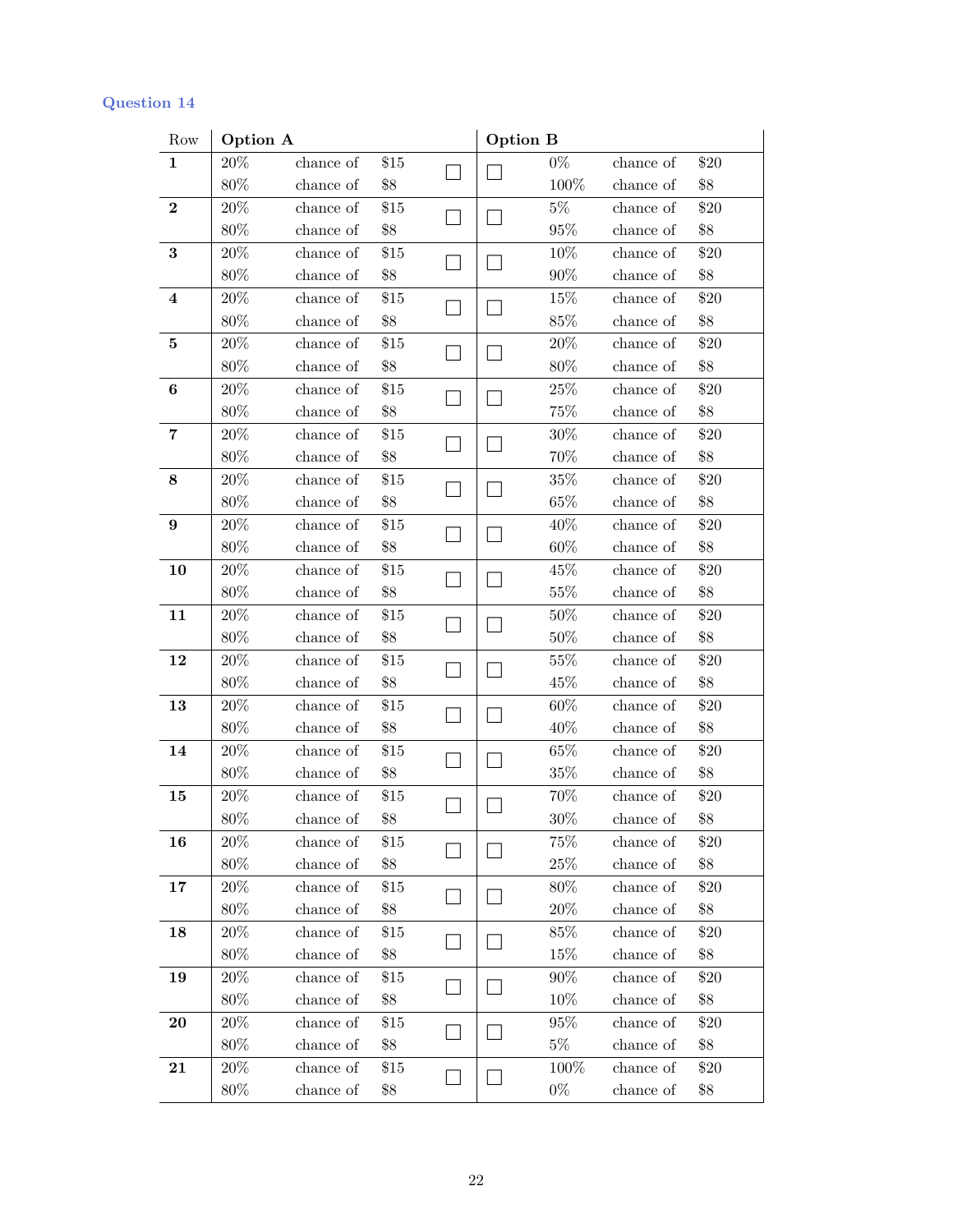| Row              | Option A |                | Option B |               |                        |               |
|------------------|----------|----------------|----------|---------------|------------------------|---------------|
| $\mathbf 1$      | \$20     |                |          | $0\%$         | chance of              | \$30          |
|                  |          |                |          | 100%          | chance of              | $\$5$         |
| $\boldsymbol{2}$ | \$20     |                |          | $5\%$         | chance of              | \$30          |
|                  |          |                |          | $95\%$        | chance of              | $\$5$         |
| $\bf{3}$         | \$20     |                |          | $10\%$        | chance of              | \$30          |
|                  |          |                | $90\%$   | chance of     | $\$5$                  |               |
| $\bf{4}$         | \$20     |                |          | $15\%$        | chance of              | \$30          |
|                  |          |                |          | $85\%$        | chance of              | \$5           |
| $\bf{5}$         | \$20     |                |          | $20\%$        | chance of              | \$30          |
|                  |          |                |          | $80\%$        | chance of              | $\$5$         |
| $\bf{6}$         | \$20     |                |          | $25\%$        | chance of              | \$30          |
|                  |          |                |          | $75\%$        | chance of              | $\$5$         |
| 7                | \$20     |                |          | $30\%$        | chance of              | \$30          |
|                  |          |                |          | 70%           | chance of              | \$5           |
| $\bf 8$          | \$20     |                |          | $35\%$        | chance of              | \$30          |
|                  |          |                |          | $65\%$        | chance of              | $\$5$         |
| $\boldsymbol{9}$ | \$20     |                |          | 40%           | chance of              | \$30          |
|                  |          |                |          | $60\%$        | chance of              | $\$5$         |
| 10               | \$20     |                |          | 45%           | chance of              | \$30          |
|                  |          |                |          | $55\%$        | chance of              | $\$5$         |
| 11               | \$20     | $\blacksquare$ |          | $50\%$        | chance of              | \$30          |
|                  |          |                |          | $50\%$        | chance of              | $\$5$         |
| 12               | \$20     |                |          | 55%           | chance of              | \$30          |
|                  |          |                |          | 45%           | chance of              | $\$5$         |
| 13               | \$20     |                |          | $60\%$        | chance of              | \$30          |
|                  |          |                |          | 40%           | chance of              | $\$5$         |
| 14               | \$20     |                |          | $65\%$        | chance of              | \$30          |
|                  |          |                |          | $35\%$        | chance of              | $\$5$         |
| 15               | \$20     |                |          | 70%           | chance of              | \$30          |
|                  |          |                |          | $30\%$        | chance of              | $\$5$         |
| 16               | \$20     |                |          | 75%<br>$25\%$ | chance of<br>chance of | \$30<br>$\$5$ |
| 17               | \$20     |                |          | $80\%$        | chance of              | \$30          |
|                  |          |                |          | $20\%$        | chance of              | $\$5$         |
| 18               | \$20     |                |          | 85\%          | chance of              | \$30          |
|                  |          |                |          | 15%           | chance of              | $\$5$         |
| 19               | \$20     |                |          | $90\%$        | chance of              | \$30          |
|                  |          |                |          | $10\%$        | chance of              | $\$5$         |
| 20               | \$20     |                |          | $95\%$        | chance of              | \$30          |
|                  |          |                | $5\%$    | chance of     | $\$5$                  |               |
| 21               | \$20     |                |          | 100%          | chance of              | \$30          |
|                  |          |                |          | $0\%$         | chance of              | $\$5$         |
|                  |          |                |          |               |                        |               |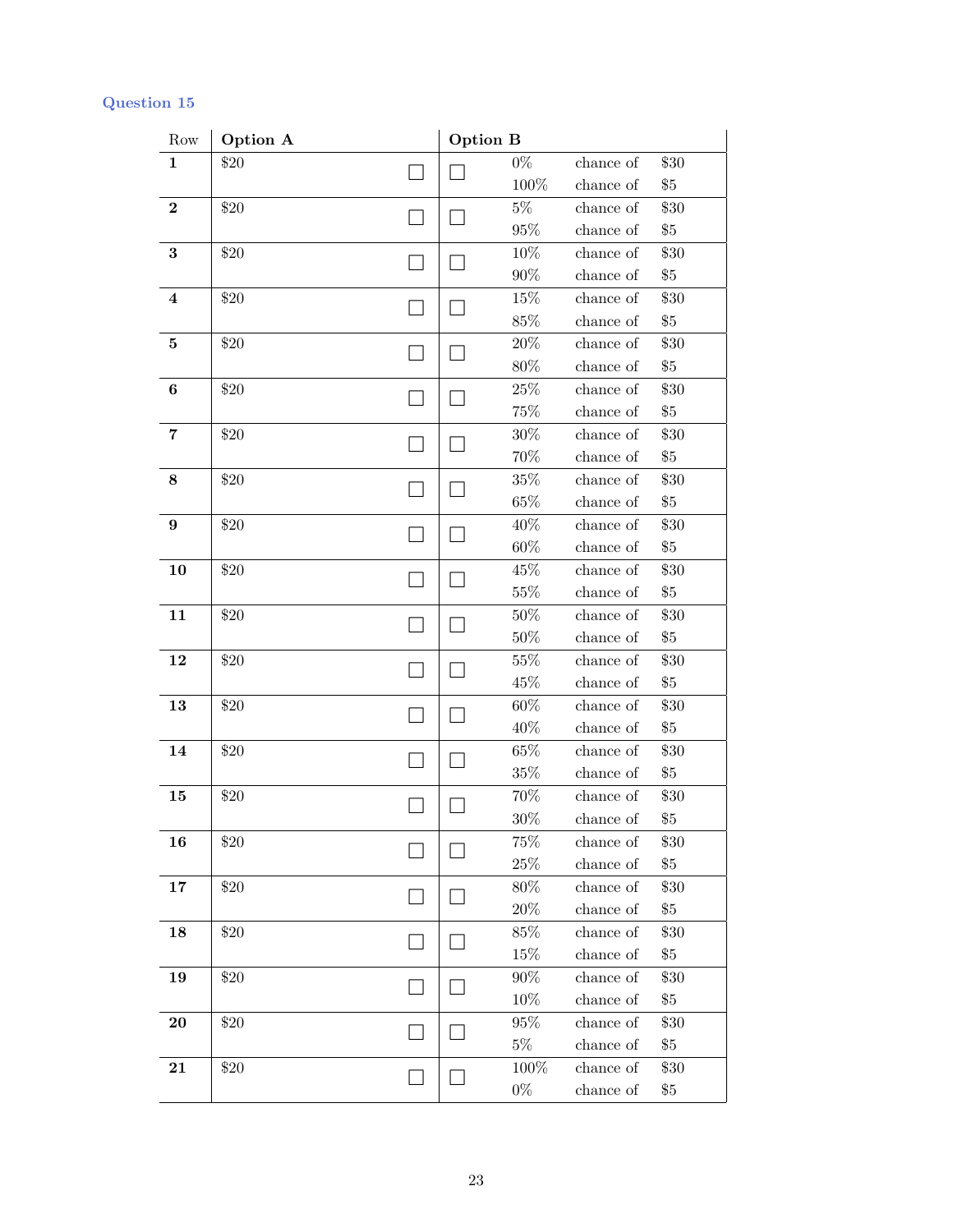| Row                     | Option A |                     |        | Option B |         |           |       |
|-------------------------|----------|---------------------|--------|----------|---------|-----------|-------|
| $\mathbf{1}$            | $50\%$   | chance of           | \$20   |          | $0\%$   | chance of | \$30  |
|                         | $50\%$   | chance of           | $\$5$  |          | 100%    | chance of | $\$3$ |
| $\bf{2}$                | $50\%$   | chance of           | \$20   |          | $5\%$   | chance of | \$30  |
|                         | $50\%$   | chance of           | $\$5$  |          | $95\%$  | chance of | \$3   |
| $\bf{3}$                | $50\%$   | chance of           | \$20   |          | $10\%$  | chance of | \$30  |
|                         | $50\%$   | chance of           | $\$5$  |          | $90\%$  | chance of | $\$3$ |
| $\overline{\mathbf{4}}$ | $50\%$   | chance of           | \$20   |          | 15%     | chance of | \$30  |
|                         | $50\%$   | chance of           | \$5    |          | $85\%$  | chance of | $\$3$ |
| $\bf{5}$                | $50\%$   | chance of           | $\$20$ |          | $20\%$  | chance of | \$30  |
|                         | $50\%$   | chance of           | $\$5$  |          | $80\%$  | chance of | \$3   |
| $\boldsymbol{6}$        | $50\%$   | chance of           | \$20   |          | $25\%$  | chance of | \$30  |
|                         | $50\%$   | chance of           | $\$5$  |          | 75%     | chance of | $\$3$ |
| 7                       | $50\%$   | chance of           | $\$20$ |          | $30\%$  | chance of | \$30  |
|                         | $50\%$   | chance of           | \$5    |          | 70%     | chance of | \$3   |
| $\bf 8$                 | $50\%$   | chance of           | \$20   |          | $35\%$  | chance of | \$30  |
|                         | $50\%$   | chance of           | $\$5$  |          | $65\%$  | chance of | $\$3$ |
| 9                       | $50\%$   | chance of           | \$20   |          | 40%     | chance of | \$30  |
|                         | $50\%$   | chance of           | \$5    |          | $60\%$  | chance of | \$3   |
| 10                      | $50\%$   | chance of           | $\$20$ |          | 45%     | chance of | \$30  |
|                         | $50\%$   | chance of           | $\$5$  |          | $55\%$  | chance of | $\$3$ |
| 11                      | $50\%$   | chance of           | \$20   |          | $50\%$  | chance of | \$30  |
|                         | $50\%$   | chance of           | \$5    |          | $50\%$  | chance of | \$3   |
| 12                      | $50\%$   | chance of           | $\$20$ |          | $55\%$  | chance of | \$30  |
|                         | $50\%$   | chance of           | $\$5$  |          | 45%     | chance of | \$3   |
| 13                      | $50\%$   | chance of           | \$20   |          | $60\%$  | chance of | \$30  |
|                         | $50\%$   | chance of           | $\$5$  |          | 40%     | chance of | \$3   |
| 14                      | $50\%$   | chance of           | $\$20$ |          | $65\%$  | chance of | \$30  |
|                         | $50\%$   | chance of           | \$5    |          | $35\%$  | chance of | $\$3$ |
| 15                      | $50\%$   | chance of           | \$20   |          | $70\%$  | chance of | \$30  |
|                         | $50\%$   | chance of           | \$5    |          | $30\%$  | chance of | \$3   |
| 16                      | $50\%$   | chance of           | \$20   |          | 75%     | chance of | \$30  |
|                         | $50\%$   | chance of           | $\$5$  |          | $25\%$  | chance of | $\$3$ |
| 17                      | 50%      | chance of           | \$20   |          | $80\%$  | chance of | \$30  |
|                         | 50%      | chance of           | $\$5$  |          | $20\%$  | chance of | $\$3$ |
| 18                      | 50%      | chance of           | \$20   |          | 85%     | chance of | \$30  |
|                         | $50\%$   | $\,$ chance of $\,$ | $\$5$  |          | $15\%$  | chance of | $\$3$ |
| 19                      | 50%      | chance of           | \$20   |          | $90\%$  | chance of | \$30  |
|                         | $50\%$   | chance of           | $\$5$  |          | $10\%$  | chance of | $\$3$ |
| 20                      | $50\%$   | chance of           | \$20   |          | $95\%$  | chance of | \$30  |
|                         | 50%      | chance of           | $\$5$  |          | $5\%$   | chance of | $\$3$ |
| 21                      | $50\%$   | chance of           | \$20   |          | $100\%$ | chance of | \$30  |
|                         | 50%      | chance of           | $\$5$  |          | $0\%$   | chance of | $\$3$ |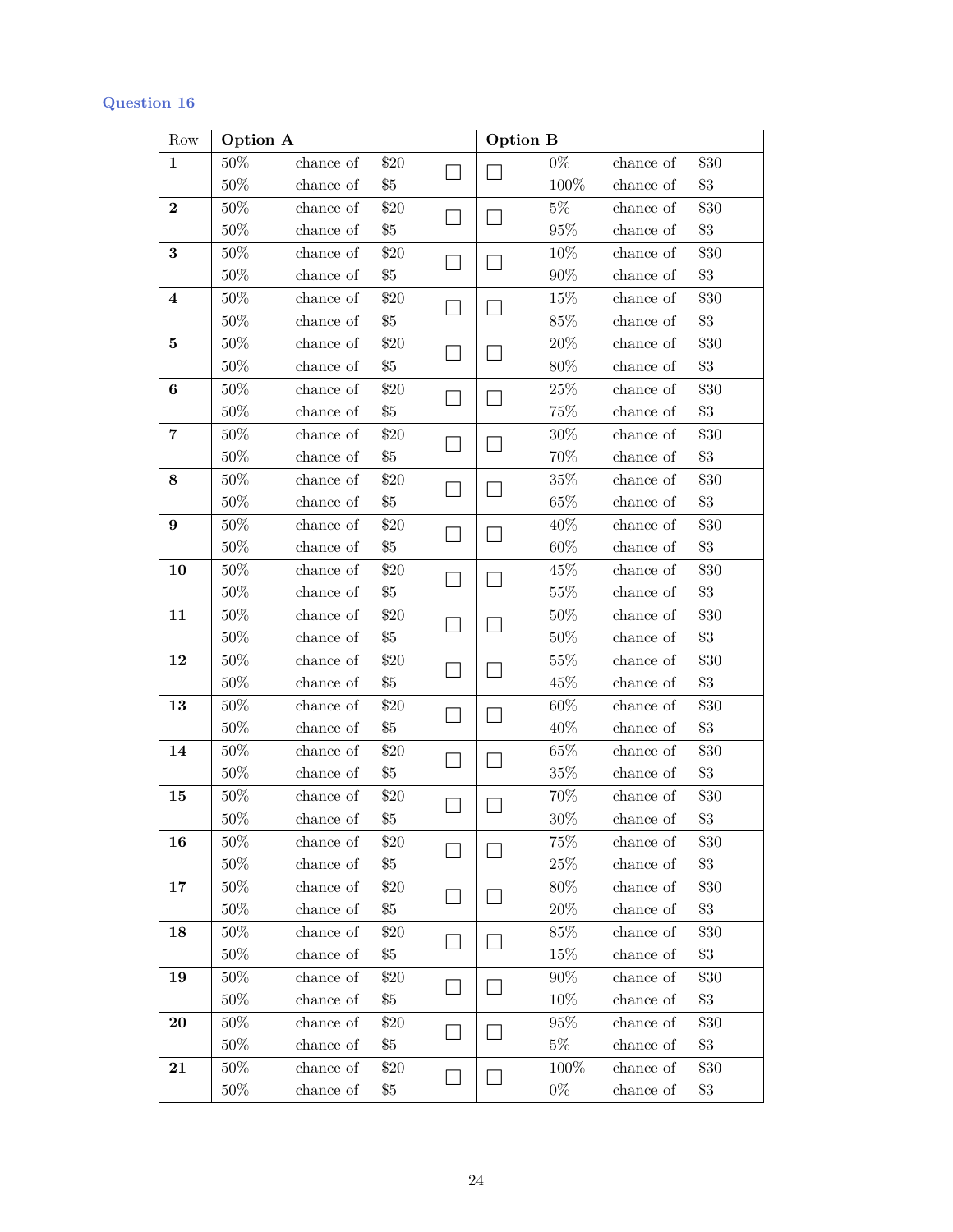| Row                     | Option A |           |        | <b>Option B</b> |        |                     |        |
|-------------------------|----------|-----------|--------|-----------------|--------|---------------------|--------|
| $\mathbf 1$             | 10%      | chance of | \$20   |                 | $0\%$  | chance of           | \$30   |
|                         | $90\%$   | chance of | $\$5$  |                 | 100%   | chance of           | $\$3$  |
| $\bf{2}$                | 10%      | chance of | \$20   |                 | $5\%$  | chance of           | \$30   |
|                         | $90\%$   | chance of | $\$5$  |                 | $95\%$ | chance of           | $\$3$  |
| $\bf{3}$                | $10\%$   | chance of | \$20   |                 | $10\%$ | chance of           | \$30   |
|                         | $90\%$   | chance of | $\$5$  |                 | $90\%$ | chance of           | $\$3$  |
| $\overline{\mathbf{4}}$ | $10\%$   | chance of | \$20   |                 | 15%    | chance of           | \$30   |
|                         | $90\%$   | chance of | $\$5$  |                 | $85\%$ | chance of           | $\$3$  |
| $\bf{5}$                | $10\%$   | chance of | \$20   |                 | $20\%$ | chance of           | \$30   |
|                         | $90\%$   | chance of | \$5    |                 | $80\%$ | chance of           | $\$3$  |
| $\bf{6}$                | 10%      | chance of | \$20   |                 | $25\%$ | chance of           | \$30   |
|                         | $90\%$   | chance of | $\$5$  |                 | 75%    | chance of           | $\$3$  |
| $\overline{\mathbf{7}}$ | $10\%$   | chance of | $\$20$ |                 | $30\%$ | $\,$ chance of $\,$ | \$30   |
|                         | $90\%$   | chance of | \$5    |                 | $70\%$ | chance of           | \$3    |
| $\bf 8$                 | $10\%$   | chance of | $\$20$ |                 | $35\%$ | chance of           | \$30   |
|                         | $90\%$   | chance of | $\$5$  |                 | $65\%$ | chance of           | $\$3$  |
| $\boldsymbol{9}$        | 10%      | chance of | \$20   |                 | 40%    | chance of           | \$30   |
|                         | $90\%$   | chance of | \$5    |                 | $60\%$ | chance of           | $\$3$  |
| 10                      | $10\%$   | chance of | \$20   |                 | 45%    | chance of           | \$30   |
|                         | $90\%$   | chance of | $\$5$  |                 | $55\%$ | chance of           | $\$3$  |
| 11                      | $10\%$   | chance of | \$20   |                 | $50\%$ | chance of           | \$30   |
|                         | $90\%$   | chance of | $\$5$  |                 | $50\%$ | chance of           | $\$3$  |
| 12                      | 10%      | chance of | $\$20$ |                 | $55\%$ | chance of           | \$30   |
|                         | $90\%$   | chance of | $\$5$  |                 | 45%    | chance of           | $\$3$  |
| 13                      | 10%      | chance of | $\$20$ |                 | $60\%$ | chance of           | \$30   |
|                         | $90\%$   | chance of | $\$5$  |                 | 40%    | chance of           | $\$3$  |
| 14                      | 10%      | chance of | $\$20$ |                 | $65\%$ | chance of           | \$30   |
|                         | $90\%$   | chance of | \$5    |                 | $35\%$ | chance of           | \$3    |
| 15                      | 10%      | chance of | $\$20$ |                 | $70\%$ | chance of           | \$30   |
|                         | $90\%$   | chance of | \$5    |                 | $30\%$ | chance of           | $\$3$  |
| 16                      | 10%      | chance of | \$20   |                 | 75%    | chance of           | \$30   |
|                         | $90\%$   | chance of | $\$5$  |                 | $25\%$ | chance of           | $\$3$  |
| 17                      | $10\%$   | chance of | \$20   |                 | $80\%$ | chance of           | $\$30$ |
|                         | $90\%$   | chance of | $\$5$  |                 | $20\%$ | chance of           | $\$3$  |
| 18                      | 10%      | chance of | \$20   |                 | 85%    | chance of           | \$30   |
|                         | $90\%$   | chance of | $\$5$  |                 | 15%    | chance of           | $\$3$  |
| 19                      | 10%      | chance of | \$20   |                 | $90\%$ | chance of           | \$30   |
|                         | $90\%$   | chance of | $\$5$  |                 | 10%    | chance of           | $\$3$  |
| 20                      | 10%      | chance of | \$20   |                 | 95%    | chance of           | \$30   |
|                         | $90\%$   | chance of | $\$5$  |                 | $5\%$  | chance of           | $\$3$  |
| 21                      | 10%      | chance of | \$20   |                 | 100%   | chance of           | \$30   |
|                         | $90\%$   | chance of | $\$5$  |                 | $0\%$  | chance of           | $\$3$  |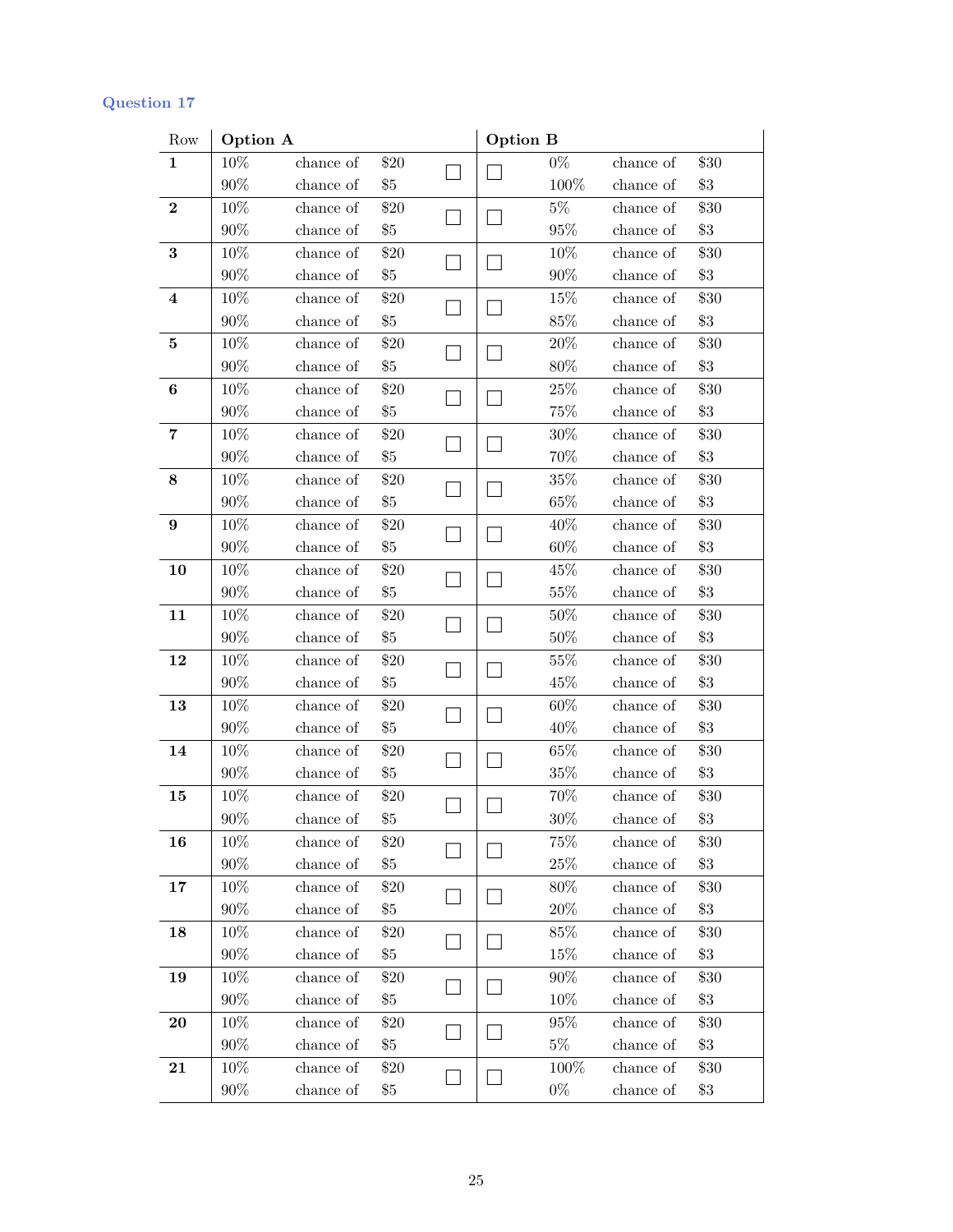#### D.4 Instructions: General Instructions

#### INSTRUCTIONS

#### OVERVIEW

This is an experiment in the economics of decision-making. The instructions are simple, and if you follow them carefully you may earn a considerable amount of money.

There are three parts in this experiment. In each part, you will be asked to answer some questions in a questionnaire that we will distribute. Please answer all the questions. We will hand out specific instructions for each part before it begins, and we will read these instructions aloud and answer any question you may have. After you have filled out the questionnaire of a given part, please put it to the side to indicate that you are done.

In the first page of all questionnaires you will be asked to write your 'lab id. This is the identifier given to you by the Wharton Behavioral Lab. Please write this number on all questionnaires: this will be essential to ensure appropriate payment.

After you have answered all the questions in the experiment, we will ask you a brief survey with some additional questions about your experience.

Notice that in this experiment **there are no right or wrong answers**. We are interested in studying your preferences.

#### **CHANCE**

As we shall describe in details in each part of the experiment, some of the options you will be offered during the experiment return a payment that depends on chance. In particular, chance might determine the amount of cash that a given option pays, or the date on which this payment will be made.

For example, you might face an option that returns benefit A with probability 50%, and benefit B with probability 50%.

To determine this, we will use the **roll of a die**. In particular, after all three parts of the experiment are completed, at the very end of the experiment, one of the participants will be randomly selected to act as the assistant, and his/her task will be exactly to roll a die to determine the benefits returned by a given option.

To illustrate, consider the example above the option that returns benefit A with probability 50%, and benefit B with probability 50%. Then, the assistant will roll a 6-faced die, and if he/she obtains faces 1-2-3 you will receive benefit A; if instead he/she obtains faces 4-5-6, you will receive benefit B.

Depending on the questions, the probabilities involved could be different e.g., 5%, 30%, etc. but the outcome will always be determined by the roll of a die. We may use a 6-faced, 8-faced, 10-faced, or 12-faced dice depending on the question. You will be able to observe this process, and, if you wish, to inspect the dice used by the assistant.

#### PAYMENTS

Your payoff in the experiment will be determined as follows:

• After youve answered all the questions in all parts of the experiments, we will choose randomly, with equal probability, one question from all the questions youve answered. This will be done by the roll of a die by the assistant, as described above. You will then receive the benefit paid by the option that you have chosen for that question (which may depend on chance).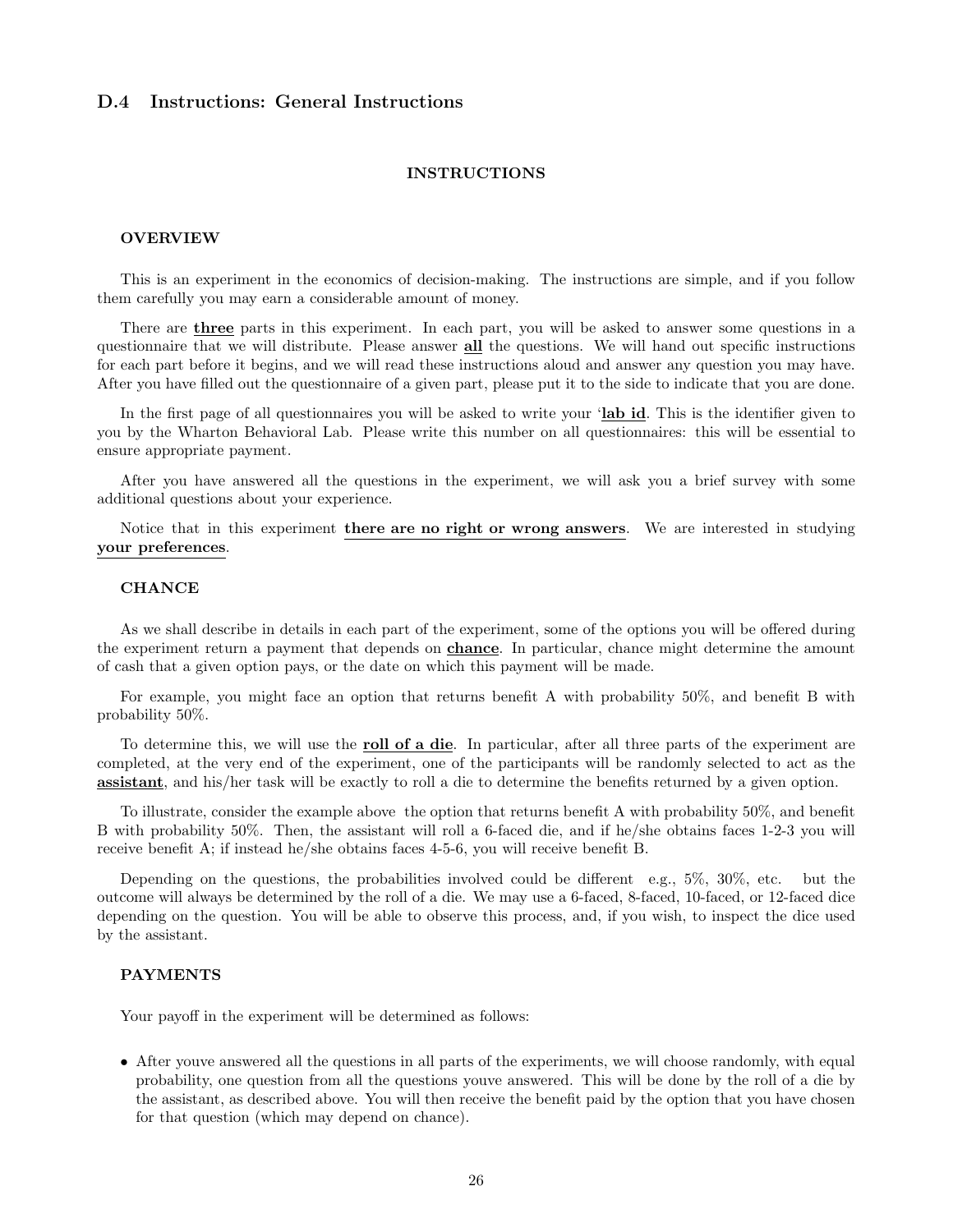• Your total earning will consist of the amounts above plus a \$10 participation fee if you complete the experiment. This participation fee will paid to you at the end of the experiment **today** independently of the benefit received in the rest of the experiment. The benefit paid by the selected option could either be paid today, or be paid in the future, depending on the question.

#### PAYMENTS IN FUTURE DATES

Some of the options in the experiment involve payments to be made in **future** dates. For example, you might face an option that pays \$15 in 2 weeks. To receive this payment, you will be allowed to pick up the cash from this lab, at any point during office hours starting from the day specified onwards.

For example, if you receive the option that pays \$15 in 2 weeks, you can come and pick up the cash in this lab at any point during office hours, starting from 2 weeks from today.

You will receive an email to remind you of the approaching date. All possible payment dates will coincide with a day that the school is open.

To guarantee an accurate payment, we will save all the payment information until the date of the payment, but we will keep it separately from the rest of the data collected from the experiment, and it will be destroyed once all payments have been made.

You will also be provided with the contact details of Prof. Daniel Gottlieb, who is one of the persons conducting this research, and who will be responsible to ensure that you receive your payment. Please feel free to contact Prof. Gottlieb if any problem arises with your payment.

#### D.5 Instructions for Part 1

#### Instructions for Part I

There are 5 questions in this part. Please answer all of them. In each question you are asked to choose between two options by checkmarking your preferred one. If this question is selected for payment, the chosen option will pay a given amount of money on some date of the future.

The questions may look similar to this:

#### Question EXAMPLE

Payment: \$16. Payment date:

| Option A | Option B                 |  |  |  |
|----------|--------------------------|--|--|--|
| 13 days  | $75\%$ chance of 20 days |  |  |  |
|          | $25\%$ chance of 10 days |  |  |  |

Both options above will pay \$16, as written above the question. Where they differ is on the date of the future payment.

Option A above will pay in 13 days. This means that if you choose this option, and this question is selected for payment, then you will receive \$16 in 13 days.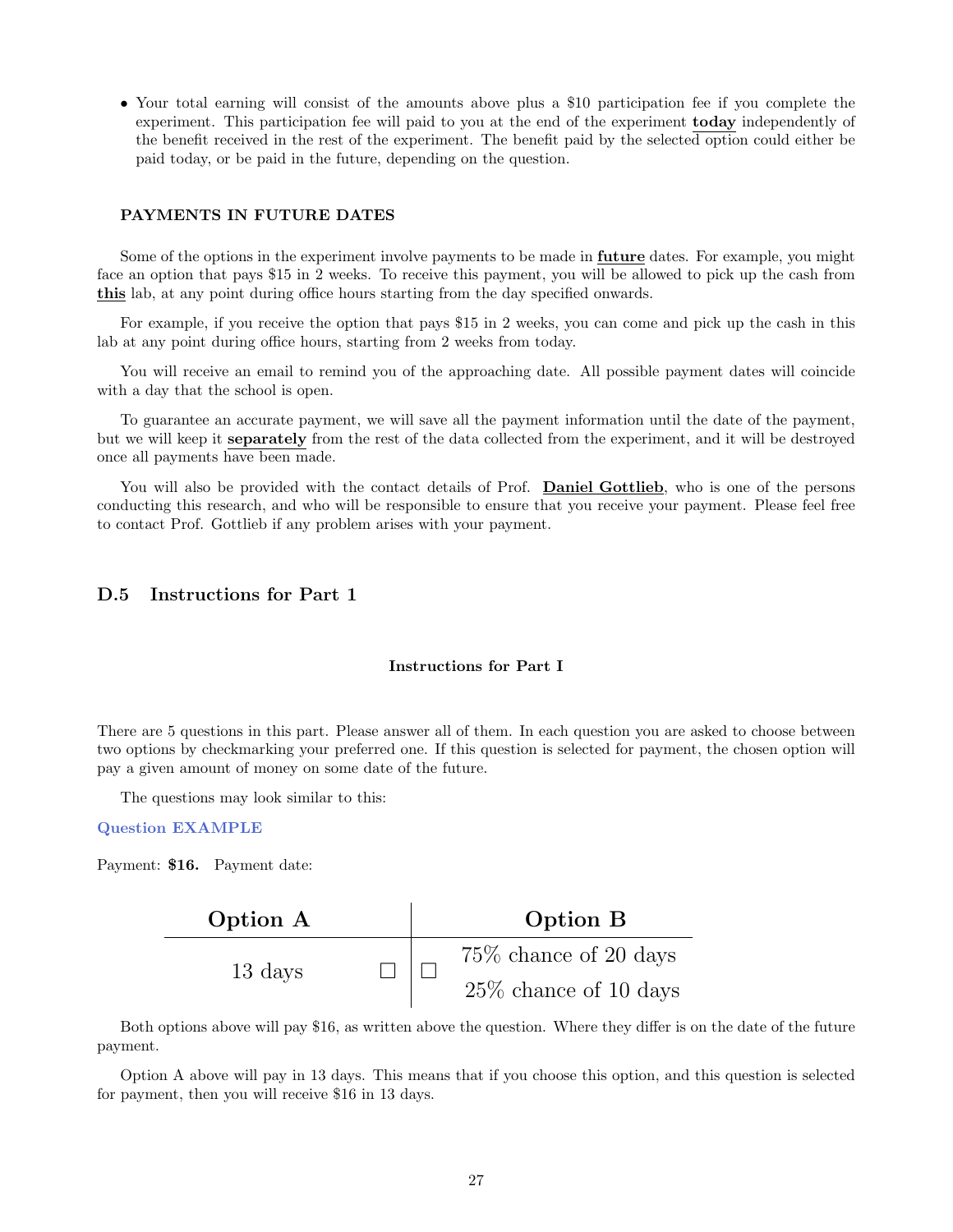Option B instead involves a payment date that will depend on chance: it above pays in 10 days with probability 25%, and in 20 days with probability 75%. If you choose this option, and this question is selected for payment, then chance will determine the payment date.

Recall that this payment date will be determined by the roll of a die done at the end of the experiment. At that point you will learn the payment date and the amount. This means that even if this date of payment is unknown before you answer, at the end of the experiment you will learn exactly when the payment will be made.

#### D.6 Instructions for Part 2

#### Instructions for Part II

There are 6 questions in this part. Each question is a list of 21 choices, one in each row. For each decision row you will be asked to choose either Option A, on the left, or Option B, on the right. You make your decision by checking the box next to the option that you want. You may choose Option A for some decision rows and Option B for other rows.

In all questions, the 21 choices are presented as a list, in which Option A (on the left) remains the same, while Option B (on the right) changes in each row. For example, you might face the following question:

| Row                     | Option A          |  | <b>Option B</b>     |
|-------------------------|-------------------|--|---------------------|
| $\mathbf{1}$            | \$8.00 in 10 days |  | \$8.00 in 20 days   |
| $\bf{2}$                | \$8.00 in 10 days |  | \$8.25 in 20 days   |
| 3                       | \$8.00 in 10 days |  | \$8.50 in 20 days   |
| $\overline{\mathbf{4}}$ | \$8.00 in 10 days |  | \$8.75 in 20 days   |
| 5                       | \$8.00 in 10 days |  | \$9.00 in 20 days   |
| $\bf 6$                 | \$8.00 in 10 days |  | \$9.25 in 20 days   |
| 7                       | \$8.00 in 10 days |  | \$9.50 in 20 days   |
| 8                       | \$8.00 in 10 days |  | \$9.75 in 20 days   |
| $9\phantom{.}$          | \$8.00 in 10 days |  | \$10.00 in 20 days  |
| 10                      | \$8.00 in 10 days |  | $$10.25$ in 20 days |
| 11                      | \$8.00 in 10 days |  | \$10.50 in 20 days  |
| 12                      | \$8.00 in 10 days |  | $$10.75$ in 20 days |
| 13                      | \$8.00 in 10 days |  | \$11.00 in 20 days  |
| 14                      | \$8.00 in 10 days |  | $$11.25$ in 20 days |
| 15                      | \$8.00 in 10 days |  | \$11.50 in 20 days  |
| 16                      | \$8.00 in 10 days |  | $$11.75$ in 20 days |
| 17                      | \$8.00 in 10 days |  | \$12.00 in 20 days  |
| 18                      | \$8.00 in 10 days |  | \$12.25 in 20 days  |
| 19                      | \$8.00 in 10 days |  | $$12.50$ in 20 days |
| 20                      | \$8.00 in 10 days |  | $$12.75$ in 20 days |
| 21                      | \$8.00 in 10 days |  | \$13.00 in 20 days  |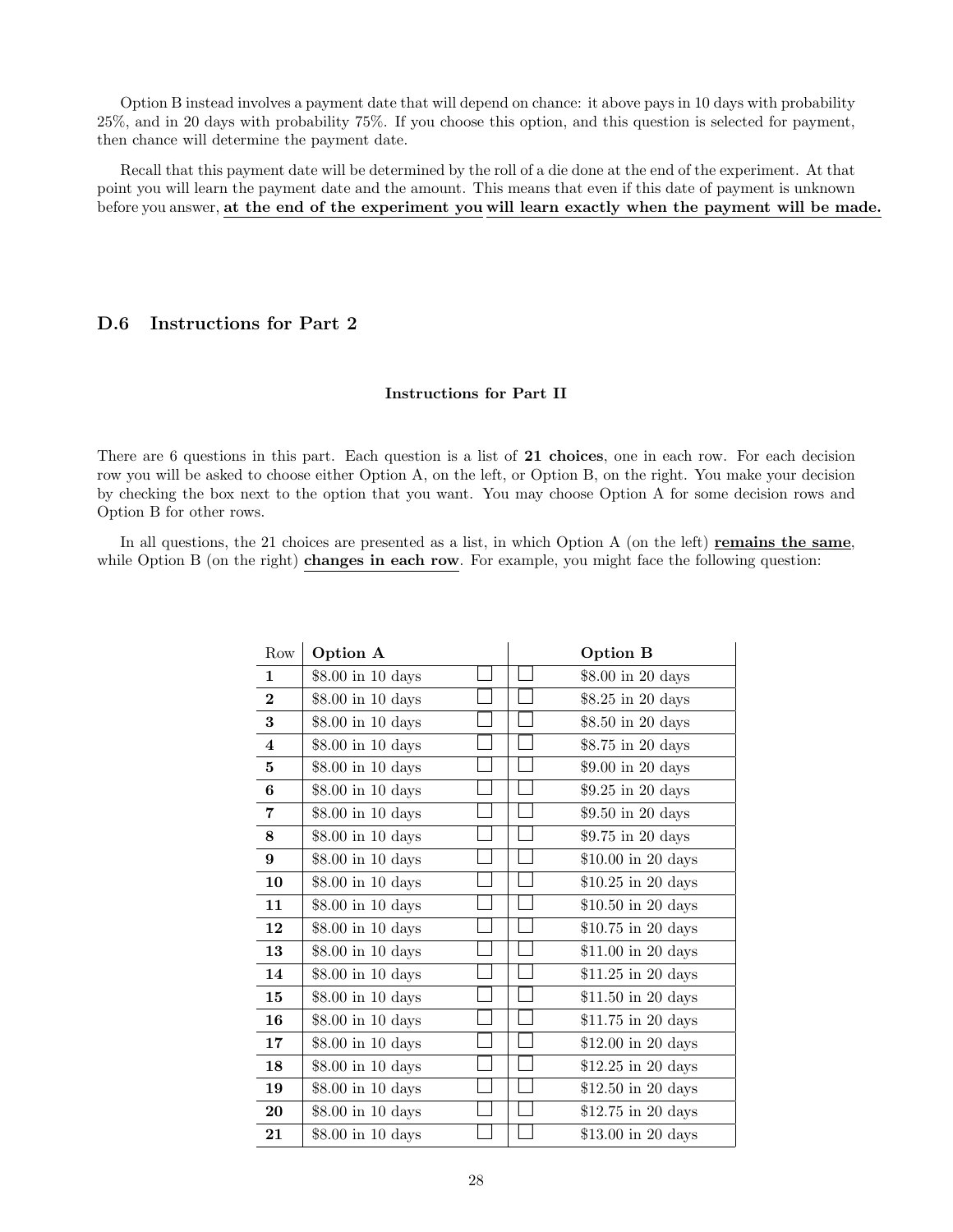As you can see, Option A, on the left is always the same, while Option B, on the right, changes: the amount of money it pays increases as you proceed down the rows. Your task is to choose in each row whether you prefer Option A or Option B.

Some of these questions, like the ones above, involve different amounts to be paid at different dates. These dates could be in the future, or could be marked as 'today: in this case, they would be paid at the end of the experiment today.

Other questions involve a fixed amount of money to be paid, but with a payment date that depends on chance. Consider for example the following question: Payment: \$15. Payment date: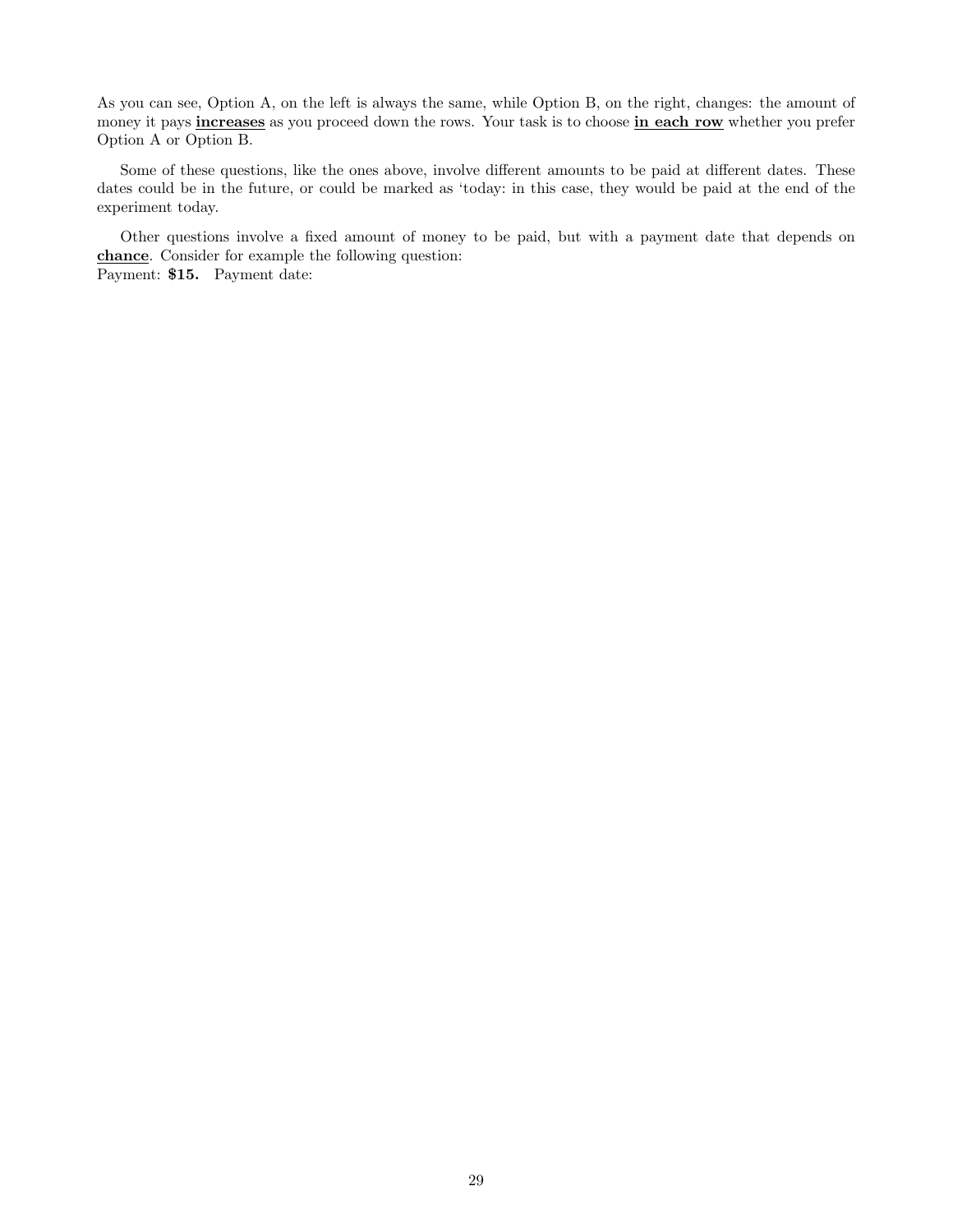| Row            | Option A           |  |  |         | <b>Option B</b> |         |
|----------------|--------------------|--|--|---------|-----------------|---------|
| $\mathbf 1$    | In 28 days         |  |  | $0\%$   | chance of       | 15 days |
|                |                    |  |  | 100%    | chance of       | 45 days |
| $\bf 2$        | In 28 days         |  |  | $5\%$   | chance of       | 15 days |
|                |                    |  |  | $95\%$  | chance of       | 45 days |
| $\bf{3}$       | In 28 days         |  |  | 10%     | chance of       | 15 days |
|                |                    |  |  | $90\%$  | chance of       | 45 days |
| $\bf{4}$       | In $28~{\rm days}$ |  |  | 15%     | chance of       | 15 days |
|                |                    |  |  | $85\%$  | chance of       | 45 days |
| $\bf 5$        | In 28 days         |  |  | 20%     | chance of       | 15 days |
|                |                    |  |  | $80\%$  | chance of       | 45 days |
| $\bf 6$        | In 28 days         |  |  | $25\%$  | chance of       | 15 days |
|                |                    |  |  | 75%     | chance of       | 45 days |
| $\overline{7}$ | In 28 days         |  |  | $30\%$  | chance of       | 15 days |
|                |                    |  |  | 70%     | chance of       | 45 days |
| 8              | In 28 days         |  |  | 35%     | chance of       | 15 days |
|                |                    |  |  | 65%     | chance of       | 45 days |
| 9              | In 28 days         |  |  | 40%     | chance of       | 15 days |
|                |                    |  |  | 60%     | chance of       | 45 days |
| 10             | In 28 days         |  |  | 45%     | chance of       | 15 days |
|                |                    |  |  | $55\%$  | chance of       | 45 days |
| 11             | In 28 days         |  |  | $50\%$  | chance of       | 15 days |
|                |                    |  |  | $50\%$  | chance of       | 45 days |
| 12             | In 28 days         |  |  | 55%     | chance of       | 15 days |
|                |                    |  |  | 45%     | chance of       | 45 days |
| 13             | In 28 days         |  |  | 60%     | chance of       | 15 days |
|                |                    |  |  | 40%     | chance of       | 45 days |
| 14             | In 28 days         |  |  | $65\%$  | chance of       | 15 days |
|                |                    |  |  | $35\%$  | chance of       | 45 days |
| 15             | In 28 days         |  |  | 70%     | chance of       | 15 days |
|                |                    |  |  | $30\%$  | chance of       | 45 days |
| 16             | In 28 days         |  |  | $75\%$  | chance of       | 15 days |
|                |                    |  |  | $25\%$  | chance of       | 45 days |
| 17             | In 28 days         |  |  | $80\%$  | chance of       | 15 days |
|                |                    |  |  | $20\%$  | chance of       | 45 days |
| 18             | In 28 days         |  |  | 85%     | chance of       | 15 days |
|                |                    |  |  | 15%     | chance of       | 45 days |
| 19             | In 28 days         |  |  | $90\%$  | chance of       | 15 days |
|                |                    |  |  | 10%     | chance of       | 45 days |
| 20             | In $28~\rm{days}$  |  |  | $95\%$  | chance of       | 15 days |
|                |                    |  |  | $5\%$   | chance of       | 45 days |
| 21             | In 28 days         |  |  | $100\%$ | chance of       | 15 days |
|                |                    |  |  | $0\%$   | chance of       | 45 days |

In this question, all options available involve a payment of a fixed amount of money, \$15, as written on top. In the case of Option A, in all rows the payment will be made in 28 days. In the case of Option B the payment date will instead depend on chance: for example, Option B in row 17 involves a payment in 15 days with probability 80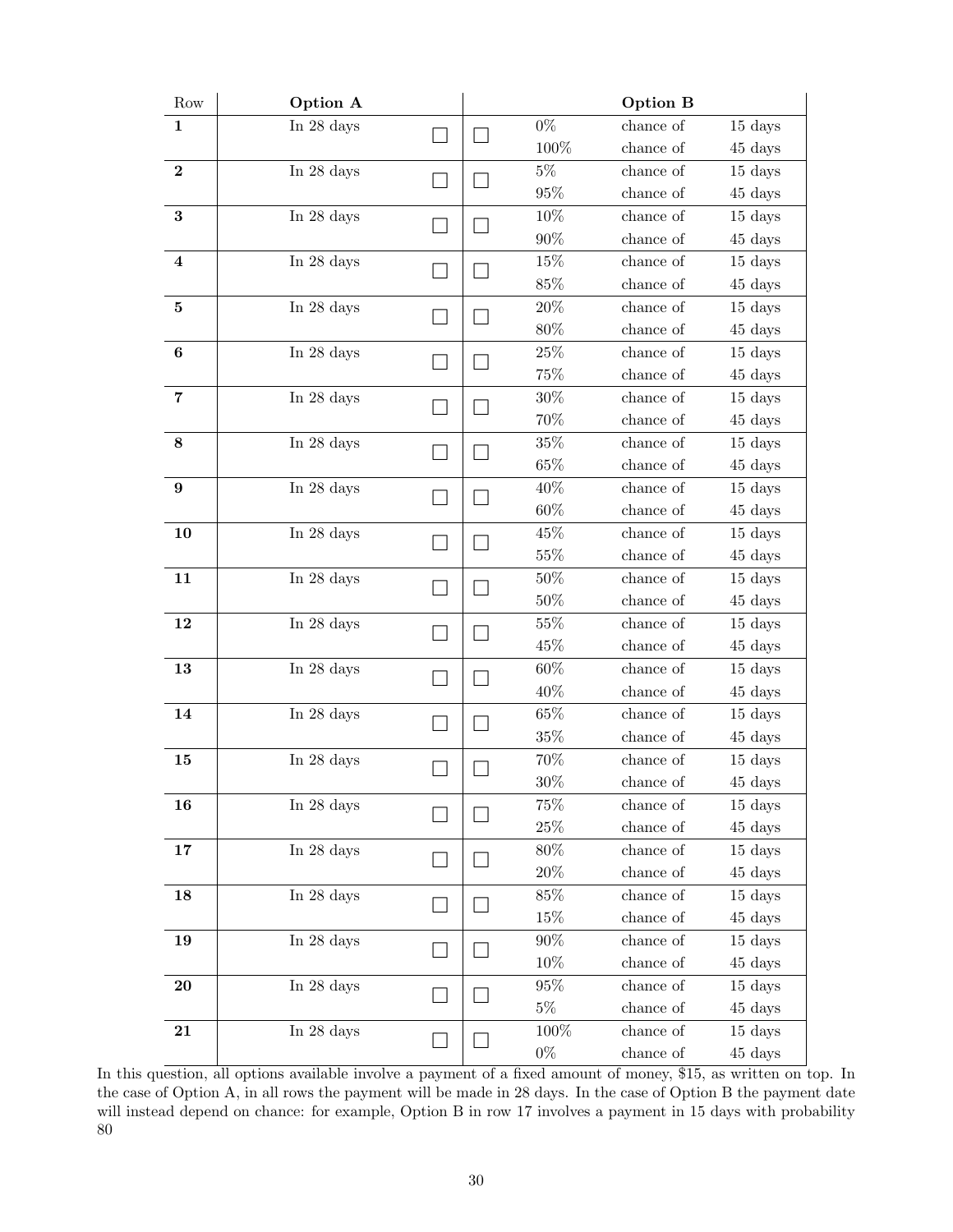#### Notice that as we proceed down the rows, Option B changes by increasing the probability that the payment is made on the sooner date.

If one of these questions is selected for payment at the end of the experiment, then one row will then be chosen randomly, with equal probability, using the roll of a die (made by the assistant). You will then receive the Option you have selected for that row. If the Option you have selected depends on chance, as in Options B in the example above, then again this will be resolved using the roll of a die made by the assistant (just like in the rest of the experiment).

Finally, recall that in this experiment there are no right or wrong answers. We are interested in studying your preferences.

#### D.7 Instructions for Part 3

#### Instructions for Part III

There are 6 questions in this part. As opposed to the previous parts of the experiment, in this part all questions involve options that, if selected for payment, will be paid out today at the end of the experiment. Like in Part II, each question is a list of 21 choices, one in each row. Again, for each decision row you will be asked to choose either Option A, on the left, or Option B, on the right. As before, in all questions Option A remains the same, while Option B varies.

Consider for example the following question: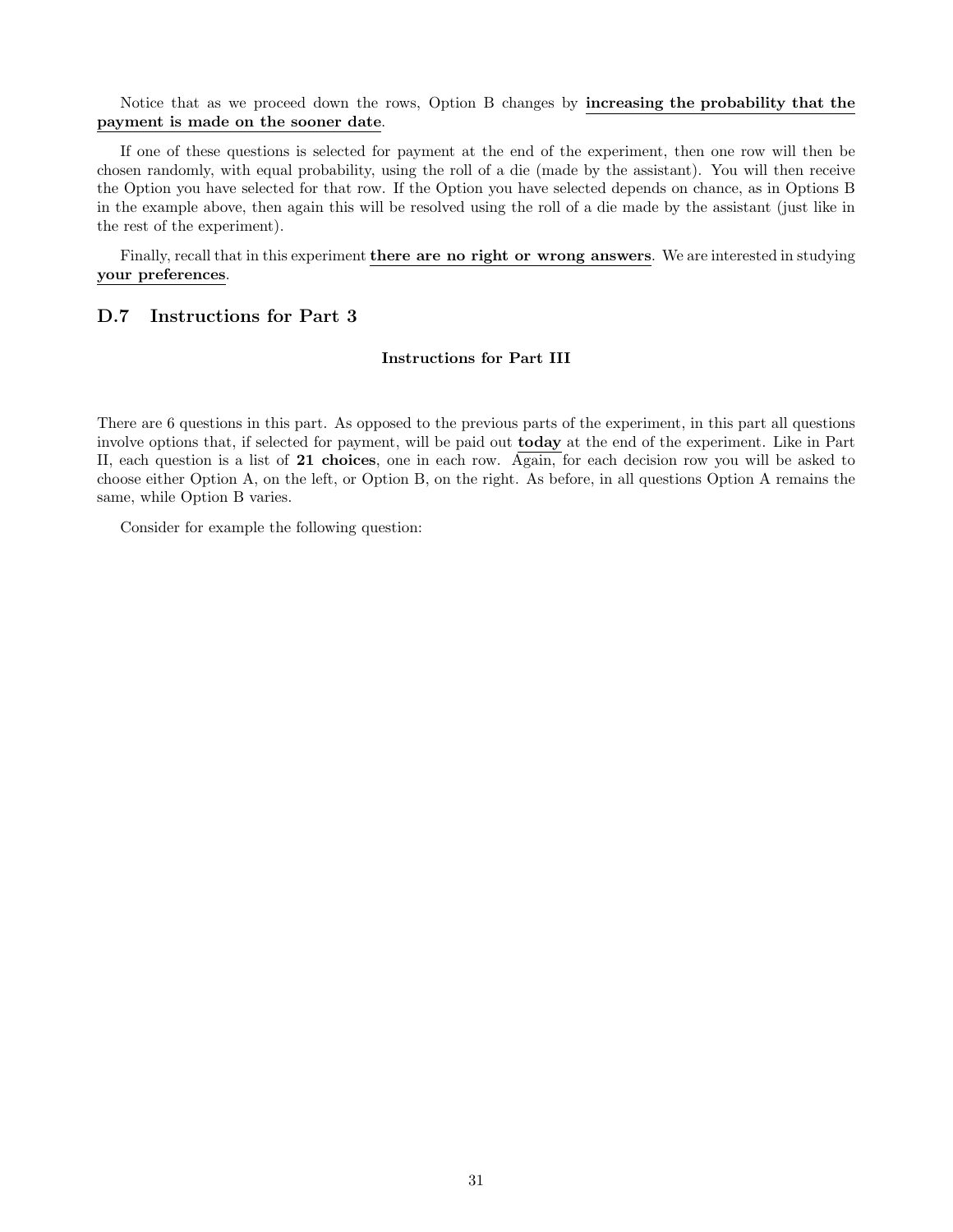| $0\%$<br>\$9<br>$\$15$<br>$\mathbf{1}$<br>chance of<br>100%<br>chance of<br>$\$4$<br>$\$9$<br>$5\%$<br>$\overline{2}$<br>chance of<br>\$15<br>$95\%$<br>$\$4$<br>chance of<br>\$9<br>$\bf 3$<br>$10\%$<br>$\$15$<br>chance of<br>$90\%$<br>chance of<br>$\$4$<br>\$9<br>15%<br>chance of<br>\$15<br>$\bf{4}$<br>$85\%$<br>$\$4$<br>chance of<br>\$9<br>$20\%$<br>$\$15$<br>chance of<br>$\bf{5}$<br>$80\%$<br>$\,$ chance of $\,$<br>$\$4$<br>$\$9$<br>$25\%$<br>$\$15$<br>$\bf{6}$<br>chance of<br>$75\%$<br>$\$4$<br>chance of<br>\$9<br>$30\%$<br>chance of<br>$\$15$<br>$\overline{\mathbf{7}}$<br>70%<br>$\$4$<br>chance of<br>$\$9$<br>$35\%$<br>$\$15$<br>$\bf 8$<br>chance of<br>$65\%$<br>chance of<br>$\$4$<br>\$9<br>40%<br>chance of<br>$\boldsymbol{9}$<br>\$15<br>$60\%$<br>$\$4$<br>chance of<br>$\$9$<br>45%<br>$\$15$<br>10<br>chance of<br>$55\%$<br>$\$4$<br>chance of<br>\$9<br>$50\%$<br>chance of<br>\$15<br>11<br>$\$4$<br>$50\%$<br>chance of<br>$\$9$<br>$55\%$<br>$\$15$<br>12<br>chance of<br>45\%<br>chance of<br>$\$4$<br>\$9<br>$60\%$<br>$\$15$<br>13<br>chance of<br>40%<br>chance of<br>$\$4$<br>$65\%$<br>$\$9$<br>$\$15$<br>14<br>chance of<br>$35\%$<br>$\$4$<br>chance of<br>$\$9$<br>$70\%$<br>chance of<br>15<br>\$15<br>$30\%$<br>$\$4$<br>chance of<br>$75\%$<br>\$9<br>16<br>chance of<br>\$15<br>$25\%$<br>chance of<br>$\$4$<br>\$9<br>80%<br>chance of<br>\$15<br>17<br>$20\%$<br>chance of<br>$\$4$<br>\$9<br>85%<br>chance of<br>\$15<br>18<br>$15\%$<br>chance of<br>$\$4$<br>$\$9$<br>$90\%$<br>\$15<br>19<br>chance of<br>10%<br>chance of<br>$\$4$<br>\$9<br>95%<br>chance of<br>\$15<br>20<br>$5\%$<br>chance of<br>$\$4$<br>\$9<br>100%<br>21<br>chance of<br>\$15 | Row | Option A |  |  |       | Option B  |       |
|-------------------------------------------------------------------------------------------------------------------------------------------------------------------------------------------------------------------------------------------------------------------------------------------------------------------------------------------------------------------------------------------------------------------------------------------------------------------------------------------------------------------------------------------------------------------------------------------------------------------------------------------------------------------------------------------------------------------------------------------------------------------------------------------------------------------------------------------------------------------------------------------------------------------------------------------------------------------------------------------------------------------------------------------------------------------------------------------------------------------------------------------------------------------------------------------------------------------------------------------------------------------------------------------------------------------------------------------------------------------------------------------------------------------------------------------------------------------------------------------------------------------------------------------------------------------------------------------------------------------------------------------------------------------------------------------------------------------------|-----|----------|--|--|-------|-----------|-------|
|                                                                                                                                                                                                                                                                                                                                                                                                                                                                                                                                                                                                                                                                                                                                                                                                                                                                                                                                                                                                                                                                                                                                                                                                                                                                                                                                                                                                                                                                                                                                                                                                                                                                                                                         |     |          |  |  |       |           |       |
|                                                                                                                                                                                                                                                                                                                                                                                                                                                                                                                                                                                                                                                                                                                                                                                                                                                                                                                                                                                                                                                                                                                                                                                                                                                                                                                                                                                                                                                                                                                                                                                                                                                                                                                         |     |          |  |  |       |           |       |
|                                                                                                                                                                                                                                                                                                                                                                                                                                                                                                                                                                                                                                                                                                                                                                                                                                                                                                                                                                                                                                                                                                                                                                                                                                                                                                                                                                                                                                                                                                                                                                                                                                                                                                                         |     |          |  |  |       |           |       |
|                                                                                                                                                                                                                                                                                                                                                                                                                                                                                                                                                                                                                                                                                                                                                                                                                                                                                                                                                                                                                                                                                                                                                                                                                                                                                                                                                                                                                                                                                                                                                                                                                                                                                                                         |     |          |  |  |       |           |       |
|                                                                                                                                                                                                                                                                                                                                                                                                                                                                                                                                                                                                                                                                                                                                                                                                                                                                                                                                                                                                                                                                                                                                                                                                                                                                                                                                                                                                                                                                                                                                                                                                                                                                                                                         |     |          |  |  |       |           |       |
|                                                                                                                                                                                                                                                                                                                                                                                                                                                                                                                                                                                                                                                                                                                                                                                                                                                                                                                                                                                                                                                                                                                                                                                                                                                                                                                                                                                                                                                                                                                                                                                                                                                                                                                         |     |          |  |  |       |           |       |
|                                                                                                                                                                                                                                                                                                                                                                                                                                                                                                                                                                                                                                                                                                                                                                                                                                                                                                                                                                                                                                                                                                                                                                                                                                                                                                                                                                                                                                                                                                                                                                                                                                                                                                                         |     |          |  |  |       |           |       |
|                                                                                                                                                                                                                                                                                                                                                                                                                                                                                                                                                                                                                                                                                                                                                                                                                                                                                                                                                                                                                                                                                                                                                                                                                                                                                                                                                                                                                                                                                                                                                                                                                                                                                                                         |     |          |  |  |       |           |       |
|                                                                                                                                                                                                                                                                                                                                                                                                                                                                                                                                                                                                                                                                                                                                                                                                                                                                                                                                                                                                                                                                                                                                                                                                                                                                                                                                                                                                                                                                                                                                                                                                                                                                                                                         |     |          |  |  |       |           |       |
|                                                                                                                                                                                                                                                                                                                                                                                                                                                                                                                                                                                                                                                                                                                                                                                                                                                                                                                                                                                                                                                                                                                                                                                                                                                                                                                                                                                                                                                                                                                                                                                                                                                                                                                         |     |          |  |  |       |           |       |
|                                                                                                                                                                                                                                                                                                                                                                                                                                                                                                                                                                                                                                                                                                                                                                                                                                                                                                                                                                                                                                                                                                                                                                                                                                                                                                                                                                                                                                                                                                                                                                                                                                                                                                                         |     |          |  |  |       |           |       |
|                                                                                                                                                                                                                                                                                                                                                                                                                                                                                                                                                                                                                                                                                                                                                                                                                                                                                                                                                                                                                                                                                                                                                                                                                                                                                                                                                                                                                                                                                                                                                                                                                                                                                                                         |     |          |  |  |       |           |       |
|                                                                                                                                                                                                                                                                                                                                                                                                                                                                                                                                                                                                                                                                                                                                                                                                                                                                                                                                                                                                                                                                                                                                                                                                                                                                                                                                                                                                                                                                                                                                                                                                                                                                                                                         |     |          |  |  |       |           |       |
|                                                                                                                                                                                                                                                                                                                                                                                                                                                                                                                                                                                                                                                                                                                                                                                                                                                                                                                                                                                                                                                                                                                                                                                                                                                                                                                                                                                                                                                                                                                                                                                                                                                                                                                         |     |          |  |  |       |           |       |
|                                                                                                                                                                                                                                                                                                                                                                                                                                                                                                                                                                                                                                                                                                                                                                                                                                                                                                                                                                                                                                                                                                                                                                                                                                                                                                                                                                                                                                                                                                                                                                                                                                                                                                                         |     |          |  |  |       |           |       |
|                                                                                                                                                                                                                                                                                                                                                                                                                                                                                                                                                                                                                                                                                                                                                                                                                                                                                                                                                                                                                                                                                                                                                                                                                                                                                                                                                                                                                                                                                                                                                                                                                                                                                                                         |     |          |  |  |       |           |       |
|                                                                                                                                                                                                                                                                                                                                                                                                                                                                                                                                                                                                                                                                                                                                                                                                                                                                                                                                                                                                                                                                                                                                                                                                                                                                                                                                                                                                                                                                                                                                                                                                                                                                                                                         |     |          |  |  |       |           |       |
|                                                                                                                                                                                                                                                                                                                                                                                                                                                                                                                                                                                                                                                                                                                                                                                                                                                                                                                                                                                                                                                                                                                                                                                                                                                                                                                                                                                                                                                                                                                                                                                                                                                                                                                         |     |          |  |  |       |           |       |
|                                                                                                                                                                                                                                                                                                                                                                                                                                                                                                                                                                                                                                                                                                                                                                                                                                                                                                                                                                                                                                                                                                                                                                                                                                                                                                                                                                                                                                                                                                                                                                                                                                                                                                                         |     |          |  |  |       |           |       |
|                                                                                                                                                                                                                                                                                                                                                                                                                                                                                                                                                                                                                                                                                                                                                                                                                                                                                                                                                                                                                                                                                                                                                                                                                                                                                                                                                                                                                                                                                                                                                                                                                                                                                                                         |     |          |  |  |       |           |       |
|                                                                                                                                                                                                                                                                                                                                                                                                                                                                                                                                                                                                                                                                                                                                                                                                                                                                                                                                                                                                                                                                                                                                                                                                                                                                                                                                                                                                                                                                                                                                                                                                                                                                                                                         |     |          |  |  |       |           |       |
|                                                                                                                                                                                                                                                                                                                                                                                                                                                                                                                                                                                                                                                                                                                                                                                                                                                                                                                                                                                                                                                                                                                                                                                                                                                                                                                                                                                                                                                                                                                                                                                                                                                                                                                         |     |          |  |  |       |           |       |
|                                                                                                                                                                                                                                                                                                                                                                                                                                                                                                                                                                                                                                                                                                                                                                                                                                                                                                                                                                                                                                                                                                                                                                                                                                                                                                                                                                                                                                                                                                                                                                                                                                                                                                                         |     |          |  |  |       |           |       |
|                                                                                                                                                                                                                                                                                                                                                                                                                                                                                                                                                                                                                                                                                                                                                                                                                                                                                                                                                                                                                                                                                                                                                                                                                                                                                                                                                                                                                                                                                                                                                                                                                                                                                                                         |     |          |  |  |       |           |       |
|                                                                                                                                                                                                                                                                                                                                                                                                                                                                                                                                                                                                                                                                                                                                                                                                                                                                                                                                                                                                                                                                                                                                                                                                                                                                                                                                                                                                                                                                                                                                                                                                                                                                                                                         |     |          |  |  |       |           |       |
|                                                                                                                                                                                                                                                                                                                                                                                                                                                                                                                                                                                                                                                                                                                                                                                                                                                                                                                                                                                                                                                                                                                                                                                                                                                                                                                                                                                                                                                                                                                                                                                                                                                                                                                         |     |          |  |  |       |           |       |
|                                                                                                                                                                                                                                                                                                                                                                                                                                                                                                                                                                                                                                                                                                                                                                                                                                                                                                                                                                                                                                                                                                                                                                                                                                                                                                                                                                                                                                                                                                                                                                                                                                                                                                                         |     |          |  |  |       |           |       |
|                                                                                                                                                                                                                                                                                                                                                                                                                                                                                                                                                                                                                                                                                                                                                                                                                                                                                                                                                                                                                                                                                                                                                                                                                                                                                                                                                                                                                                                                                                                                                                                                                                                                                                                         |     |          |  |  |       |           |       |
|                                                                                                                                                                                                                                                                                                                                                                                                                                                                                                                                                                                                                                                                                                                                                                                                                                                                                                                                                                                                                                                                                                                                                                                                                                                                                                                                                                                                                                                                                                                                                                                                                                                                                                                         |     |          |  |  |       |           |       |
|                                                                                                                                                                                                                                                                                                                                                                                                                                                                                                                                                                                                                                                                                                                                                                                                                                                                                                                                                                                                                                                                                                                                                                                                                                                                                                                                                                                                                                                                                                                                                                                                                                                                                                                         |     |          |  |  |       |           |       |
|                                                                                                                                                                                                                                                                                                                                                                                                                                                                                                                                                                                                                                                                                                                                                                                                                                                                                                                                                                                                                                                                                                                                                                                                                                                                                                                                                                                                                                                                                                                                                                                                                                                                                                                         |     |          |  |  |       |           |       |
|                                                                                                                                                                                                                                                                                                                                                                                                                                                                                                                                                                                                                                                                                                                                                                                                                                                                                                                                                                                                                                                                                                                                                                                                                                                                                                                                                                                                                                                                                                                                                                                                                                                                                                                         |     |          |  |  |       |           |       |
|                                                                                                                                                                                                                                                                                                                                                                                                                                                                                                                                                                                                                                                                                                                                                                                                                                                                                                                                                                                                                                                                                                                                                                                                                                                                                                                                                                                                                                                                                                                                                                                                                                                                                                                         |     |          |  |  |       |           |       |
|                                                                                                                                                                                                                                                                                                                                                                                                                                                                                                                                                                                                                                                                                                                                                                                                                                                                                                                                                                                                                                                                                                                                                                                                                                                                                                                                                                                                                                                                                                                                                                                                                                                                                                                         |     |          |  |  |       |           |       |
|                                                                                                                                                                                                                                                                                                                                                                                                                                                                                                                                                                                                                                                                                                                                                                                                                                                                                                                                                                                                                                                                                                                                                                                                                                                                                                                                                                                                                                                                                                                                                                                                                                                                                                                         |     |          |  |  |       |           |       |
|                                                                                                                                                                                                                                                                                                                                                                                                                                                                                                                                                                                                                                                                                                                                                                                                                                                                                                                                                                                                                                                                                                                                                                                                                                                                                                                                                                                                                                                                                                                                                                                                                                                                                                                         |     |          |  |  |       |           |       |
|                                                                                                                                                                                                                                                                                                                                                                                                                                                                                                                                                                                                                                                                                                                                                                                                                                                                                                                                                                                                                                                                                                                                                                                                                                                                                                                                                                                                                                                                                                                                                                                                                                                                                                                         |     |          |  |  |       |           |       |
|                                                                                                                                                                                                                                                                                                                                                                                                                                                                                                                                                                                                                                                                                                                                                                                                                                                                                                                                                                                                                                                                                                                                                                                                                                                                                                                                                                                                                                                                                                                                                                                                                                                                                                                         |     |          |  |  |       |           |       |
|                                                                                                                                                                                                                                                                                                                                                                                                                                                                                                                                                                                                                                                                                                                                                                                                                                                                                                                                                                                                                                                                                                                                                                                                                                                                                                                                                                                                                                                                                                                                                                                                                                                                                                                         |     |          |  |  |       |           |       |
|                                                                                                                                                                                                                                                                                                                                                                                                                                                                                                                                                                                                                                                                                                                                                                                                                                                                                                                                                                                                                                                                                                                                                                                                                                                                                                                                                                                                                                                                                                                                                                                                                                                                                                                         |     |          |  |  |       |           |       |
|                                                                                                                                                                                                                                                                                                                                                                                                                                                                                                                                                                                                                                                                                                                                                                                                                                                                                                                                                                                                                                                                                                                                                                                                                                                                                                                                                                                                                                                                                                                                                                                                                                                                                                                         |     |          |  |  | $0\%$ | chance of | $\$4$ |